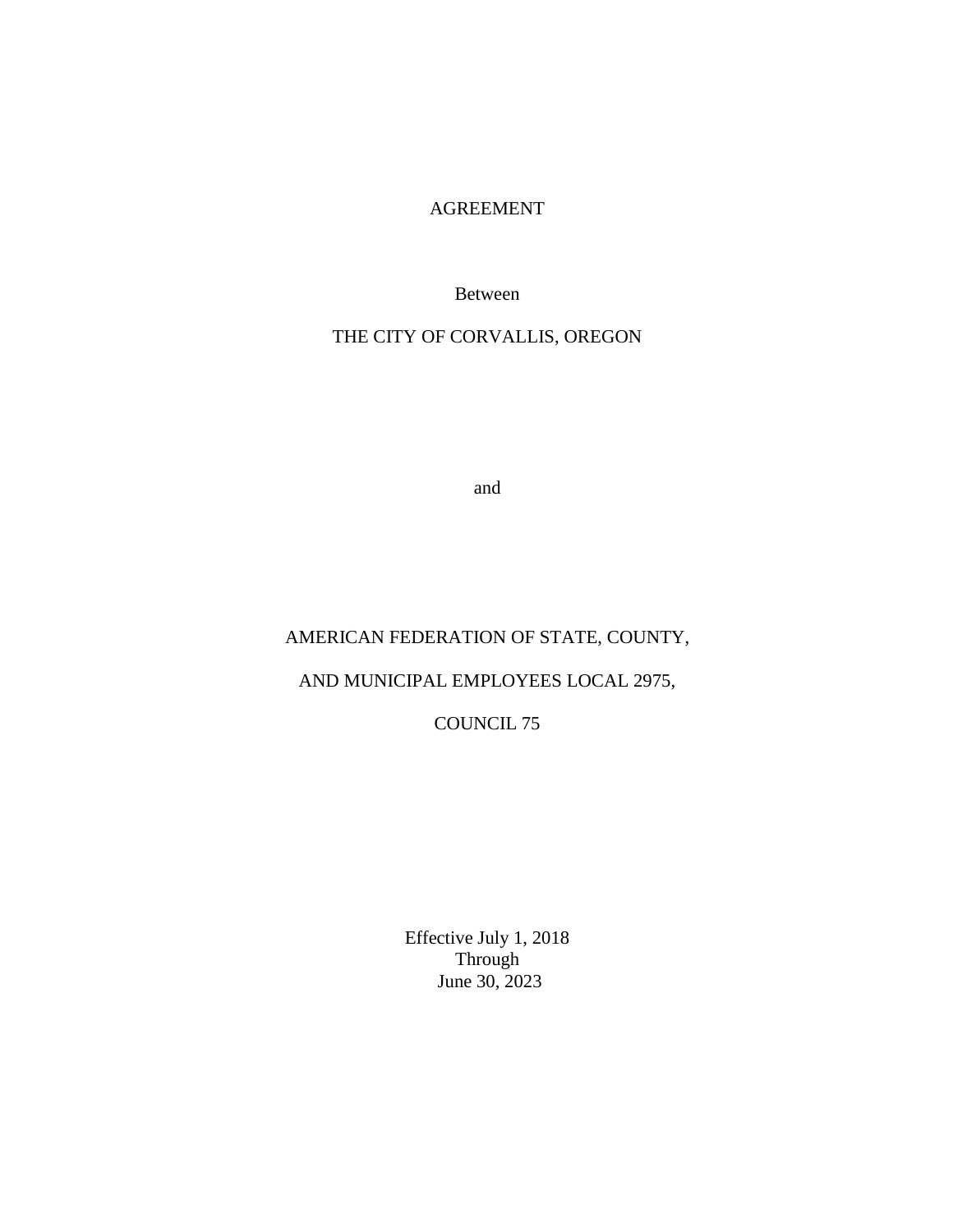# **TABLE OF CONTENTS**

| ARTICLE 10: LEAVE DUE TO EMERGENCY OR ADVERSE WEATHER CONDITION  14 |  |
|---------------------------------------------------------------------|--|
|                                                                     |  |
|                                                                     |  |
|                                                                     |  |
|                                                                     |  |
|                                                                     |  |
|                                                                     |  |
|                                                                     |  |
|                                                                     |  |
|                                                                     |  |
|                                                                     |  |
|                                                                     |  |
|                                                                     |  |
|                                                                     |  |
|                                                                     |  |
|                                                                     |  |
|                                                                     |  |
|                                                                     |  |
|                                                                     |  |
|                                                                     |  |
|                                                                     |  |
|                                                                     |  |
|                                                                     |  |
|                                                                     |  |
|                                                                     |  |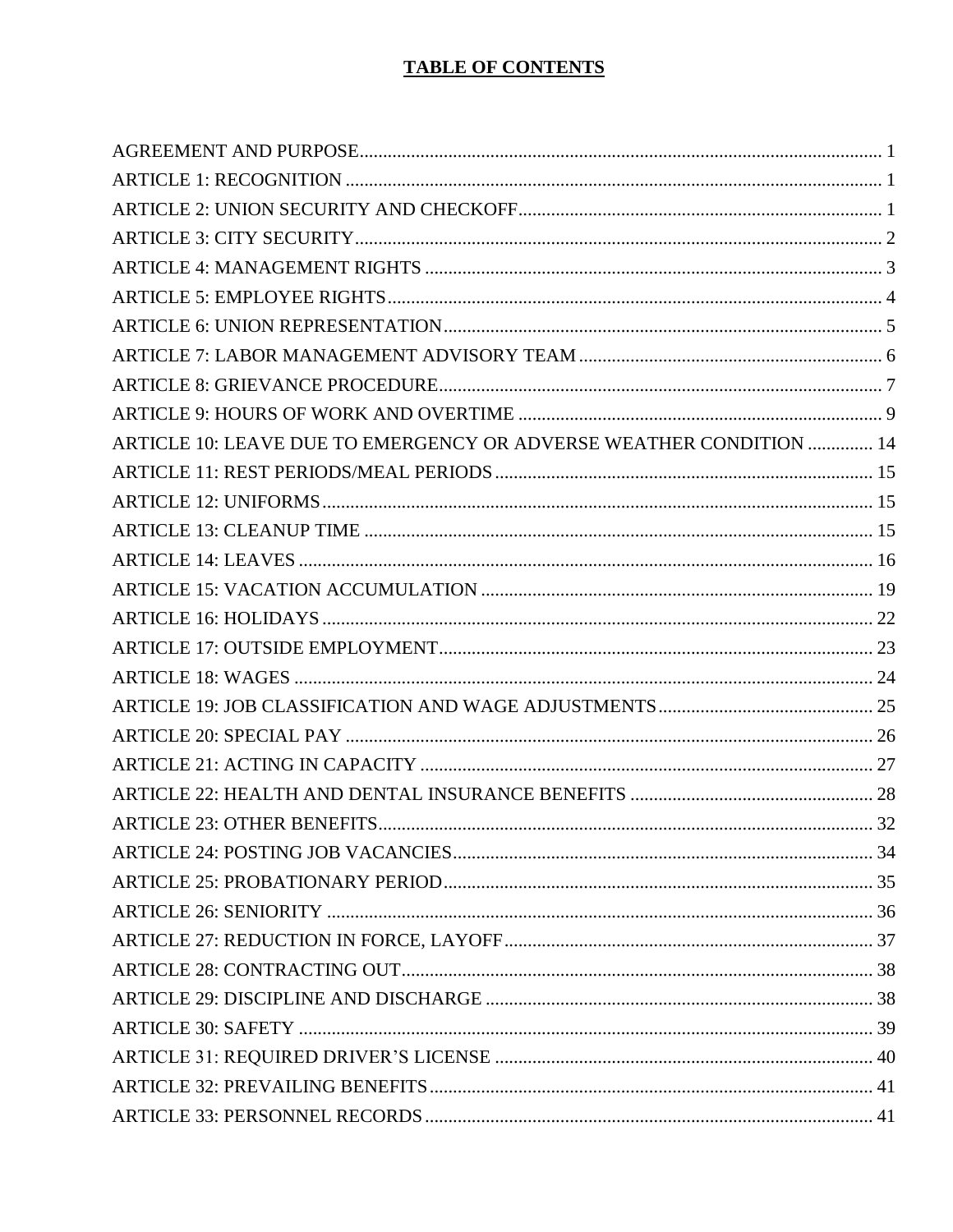| APPENDIX C: MEMORANDUM OF AGREEMENT - TRANSPORTATION EMPLOYEE DRUG |  |
|--------------------------------------------------------------------|--|
|                                                                    |  |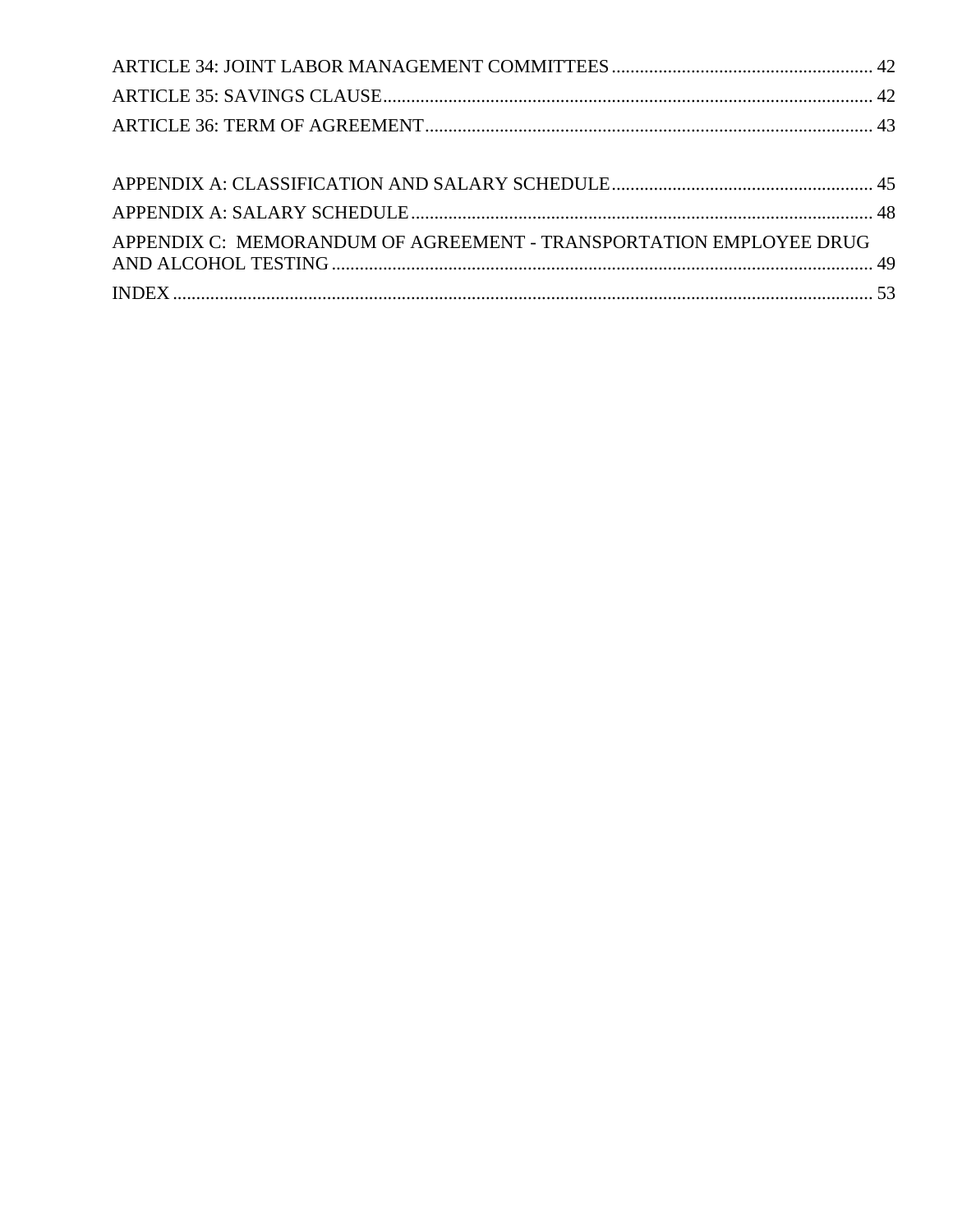#### **AGREEMENT AND PURPOSE**

<span id="page-3-0"></span>THE PARTIES to this Agreement are the CITY OF CORVALLIS, hereinafter referred to as the CITY, and the AMERICAN FEDERATION OF STATE, COUNTY, AND MUNICIPAL EMPLOYEES LOCAL 2975, COUNCIL 75, hereinafter referred to as the UNION. It is the intent and purpose of this Agreement to provide sound and mutually beneficial working relationships between the parties; to provide an orderly and peaceful means of resolving any misunderstandings or differences which may arise; and to set forth herein the basic and full Agreement between the parties concerning rates of pay, wages, hours, and other conditions of employment.

### **ARTICLE 1: RECOGNITION**

<span id="page-3-1"></span>Section 1.1. The City recognizes the Union as the sole and exclusive bargaining agent for regular full-time and regular part-time employees and Seasonal employees in the Parks and Recreation Department (Park Seasonals) scheduled to work at least one thousand forty (1,040) hours per year from their most recent dates of hire without interruption in a position determined to be part of this bargaining unit by an appropriate authority under the applicable procedures for unit determination with respect to wages, hours, and other conditions of employment.

Section 1.2. Persons employed in supervisory, managerial, confidential, temporary/casual employees, police CPOA members, dispatch CRCCA members, and fire IAFF members, or interns hired through established educational internship programs are excluded from the bargaining unit. An intern is a student or a recent college graduate hired through an established program performing work related to their course of study. Prior to hire, the intern must submit a statement of purpose, including any estimated credits and time for completion, from their educational institution.

Section 1.3. The City will not terminate the employment, or change an employee's assignment, for the sole purpose of avoiding the provisions of this article.

Section 1.4. Park Seasonals. All seasonal Parks and Recreation Department employees (Park Seasonals) meeting the definition of the bargaining unit per Section 1.1 above are members of the bargaining unit and, except where otherwise noted, this Agreement applies with full force and effect to the Park Seasonals.

### **ARTICLE 2: UNION SECURITY AND CHECKOFF**

<span id="page-3-2"></span>Section 2.1. The City will not interfere with the rights of the employees to become members of the Union. No employee shall be required to become or remain a member of the Union as a condition of employment. There shall be no unlawful discrimination, interference, restraint, or coercion by the City, Union, Union representative or any City representative against any employee because of Union membership or non-membership, or because of any employee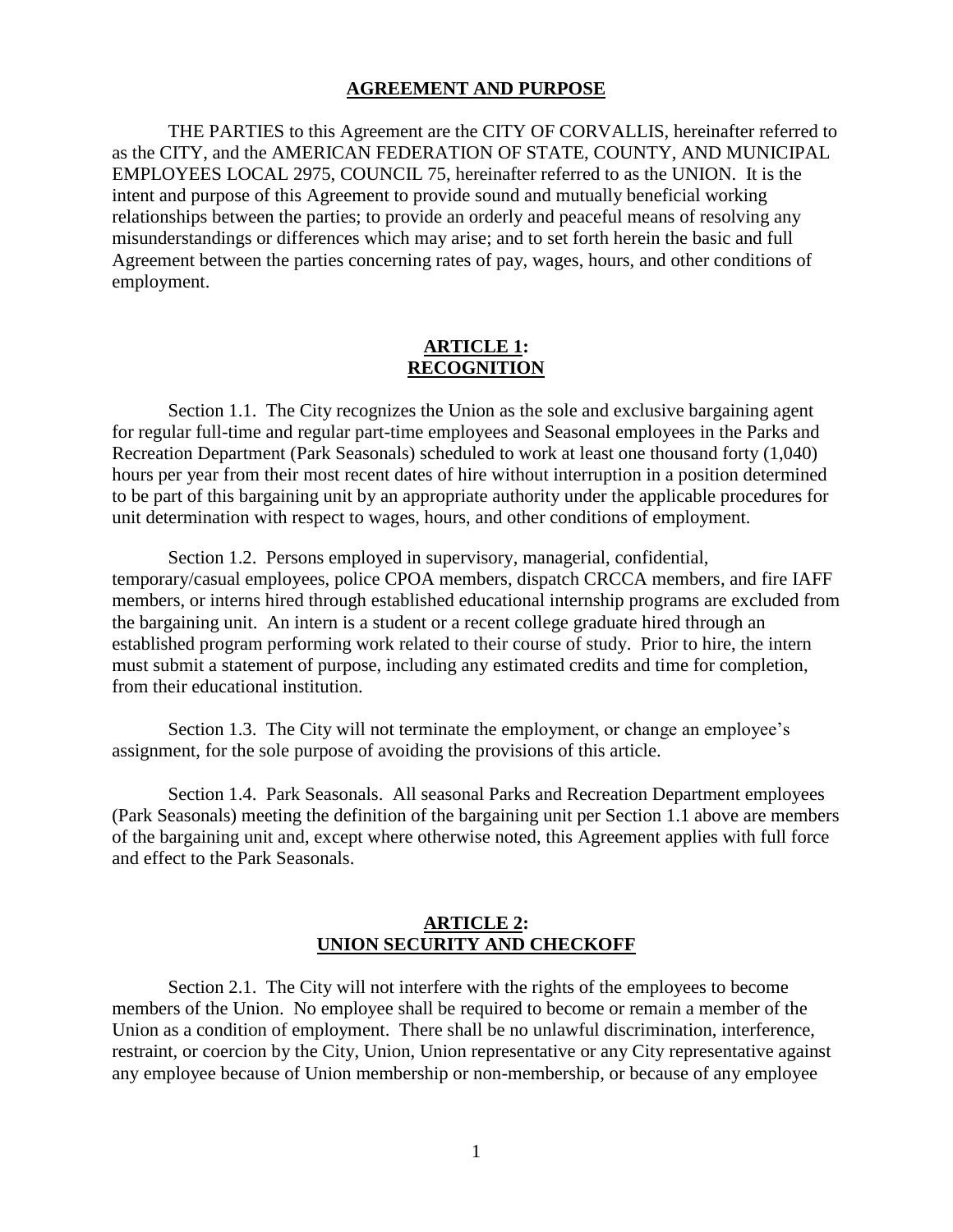activity in an official capacity on behalf of the Union or for any other cause relating to Union membership.

Section 2.2. Upon the expressed, written request by an employee within the bargaining unit, the City will deduct Union membership dues. The written request must be in the form of a membership application which shall be provided by the Union. Employees in leave without pay status or terminating with less than eleven (11) working days in any pay period month will not be subject to deduction of dues.

Section 2.3. On a monthly basis, the City will provide the Union with Union dues and other monies as well as a monthly report(s) including all bargaining unit members currently employed by the City that denotes new hires and lists any terminations since the prior month's report. The report will include: employee name, employee ID (to the extent available), address, phone number, job title, department, employee full/part-time status, and pay period begin and/or end date.

Section 2.4. Timely Deductions. A file listing new authorizations or changes in authorizations for employee Union deductions will be submitted by the Union to the City electronically by close of business on the business day immediately preceding the twentieth  $(20<sup>th</sup>)$  day of each month. The City agrees that new or changed Union payroll deduction authorizations submitted within the timelines above shall be deducted from the next issued paycheck for the previous applicable pay period.

Section 2.5. Such uniform amounts as the Union Treasurer certifies to the City as the monthly dues approved by the members of the Union shall remain as the reasonable amount to be deducted hereunder.

Section 2.6. The City will not be held liable for checkoff errors but will make proper adjustments with the Union for errors within a 30-day period. Provided the City acts in compliance with the provisions of this article, the Union will indemnify, defend, and hold the City harmless against any claims made and against any suit instituted against the City as a result of the City's enforcement of the provisions of this article or as a result of any checkoff errors.

#### **ARTICLE 3: CITY SECURITY**

<span id="page-4-0"></span>Section 3.1. The Union and its members, as individuals or as a group, guarantee they will not initiate, cause, permit, participate or join in any strike, work stoppage or slowdowns, picketing or any other interruption of City services. Employees in the bargaining unit, while acting in the course of their normal duties, will not honor any picket line established by the Union or by any other labor organization when called upon to cross such picket line unless personal safety is in immediate jeopardy. Disciplinary action, including discharge, may be taken by the City at any time against any employee or employees engaged in violation of this article. Such disciplinary action shall not preclude or restrict recourse to any other remedies, including an action for damages, which may be available to the City.

Section 3.2. In the event of a strike, work stoppage, slowdown, picketing, observance of a picket line or other restriction of work in any form, either on the basis of individual choice or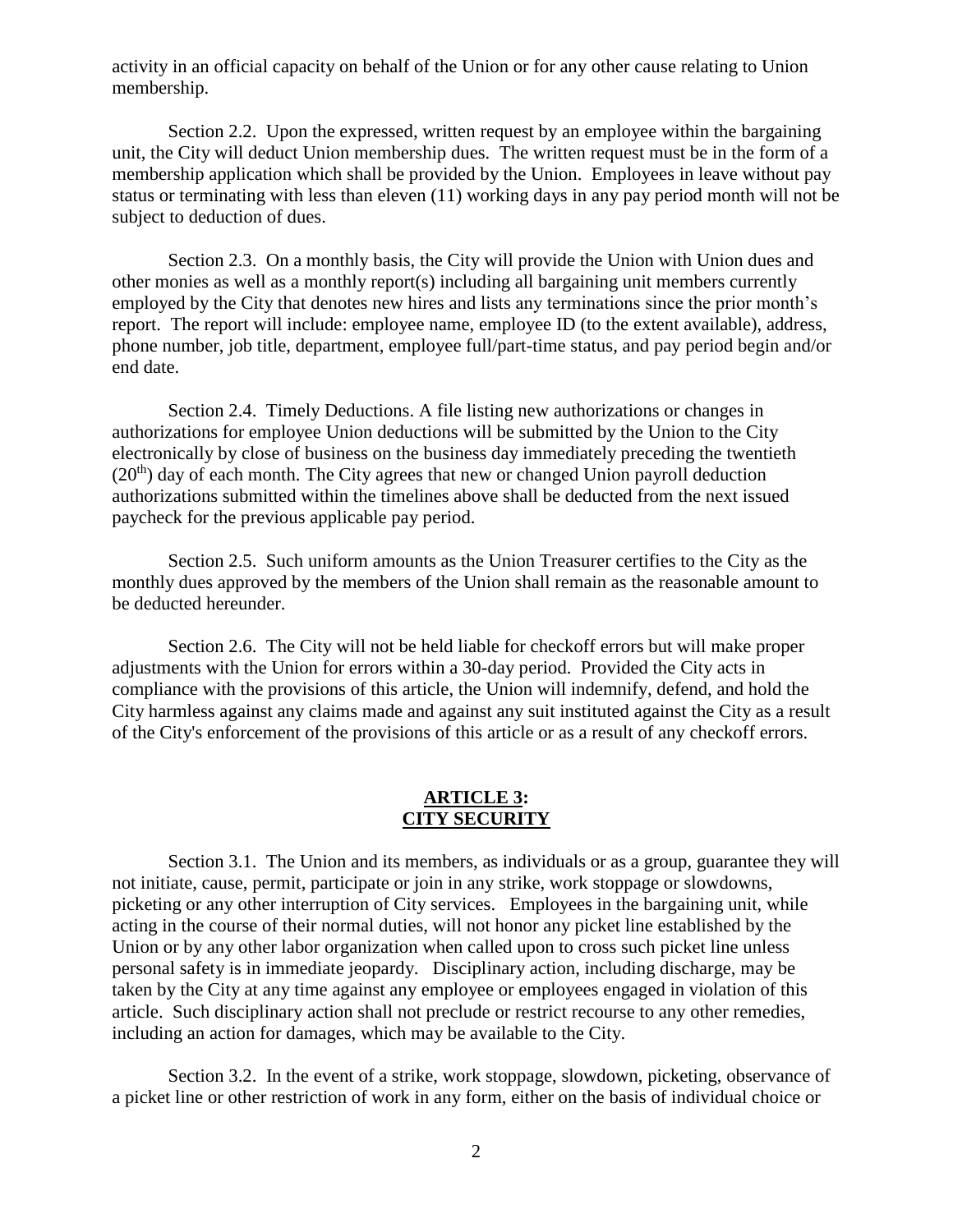collective employee conduct, the Union will make every reasonable effort to secure an immediate and orderly return to work. The obligations set forth above shall not be affected or limited to the subject matter involved in the dispute giving rise to the work action or by whether such subject matter is or is not subject to the grievance procedures of this Agreement.

Section 3.3. The City agrees during the term of this contract that lockouts of employees shall not be instituted. Nothing in this provision shall be construed to guarantee employees a forty (40) hour workweek.

Section 3.4. In the event the parties enter into negotiations during the term of the Agreement for the purpose of modifying wages, it is understood that the City and the Union and its members are not bound by the provisions contained herein prohibiting strike or lockout, so long as the appropriate procedures and laws governing collective bargaining are followed.

Section 3.5. Members will not be required to perform the duties of employees of another public agency while that agency is engaged in a strike recognized by the Union unless such duties are necessary to maintain City services or equipment, maintain the City's obligations to another agency under a current practice or existing contract, or where, in the City's sole judgment, such duties are necessary due to an emergency where there is a threat to public health or safety within the Corvallis area.

### **ARTICLE 4: MANAGEMENT RIGHTS**

<span id="page-5-0"></span>Section 4.1. The City retains all the customary, usual, and exclusive rights, decision making prerogatives, functions and authority connected with or in any way incident to this responsibility to manage the affairs of the City or any part of the City. The rights of the employees in the bargaining unit and the Union are limited to those specifically set forth in this Agreement; and the City retains all prerogatives, functions, and rights not specifically limited by the terms of this Agreement.

Without limitation, but by way of illustration, the exclusive prerogatives, functions, and rights of the City shall include the following:

- a. To direct and supervise all operations, functions, and policies of the departments in which the employees in the bargaining unit are employed, and operations, functions, and policies in the remainder of the City as they may affect employees in the bargaining unit.
- b. To close or transfer an office or facility or combination of facilities or relocate, reorganize, or combine the work of divisions, operations or facilities for budgetary or other reasons.
- c. To determine the need for reduction or increase in the work force and the implementation of any decision with regard thereto.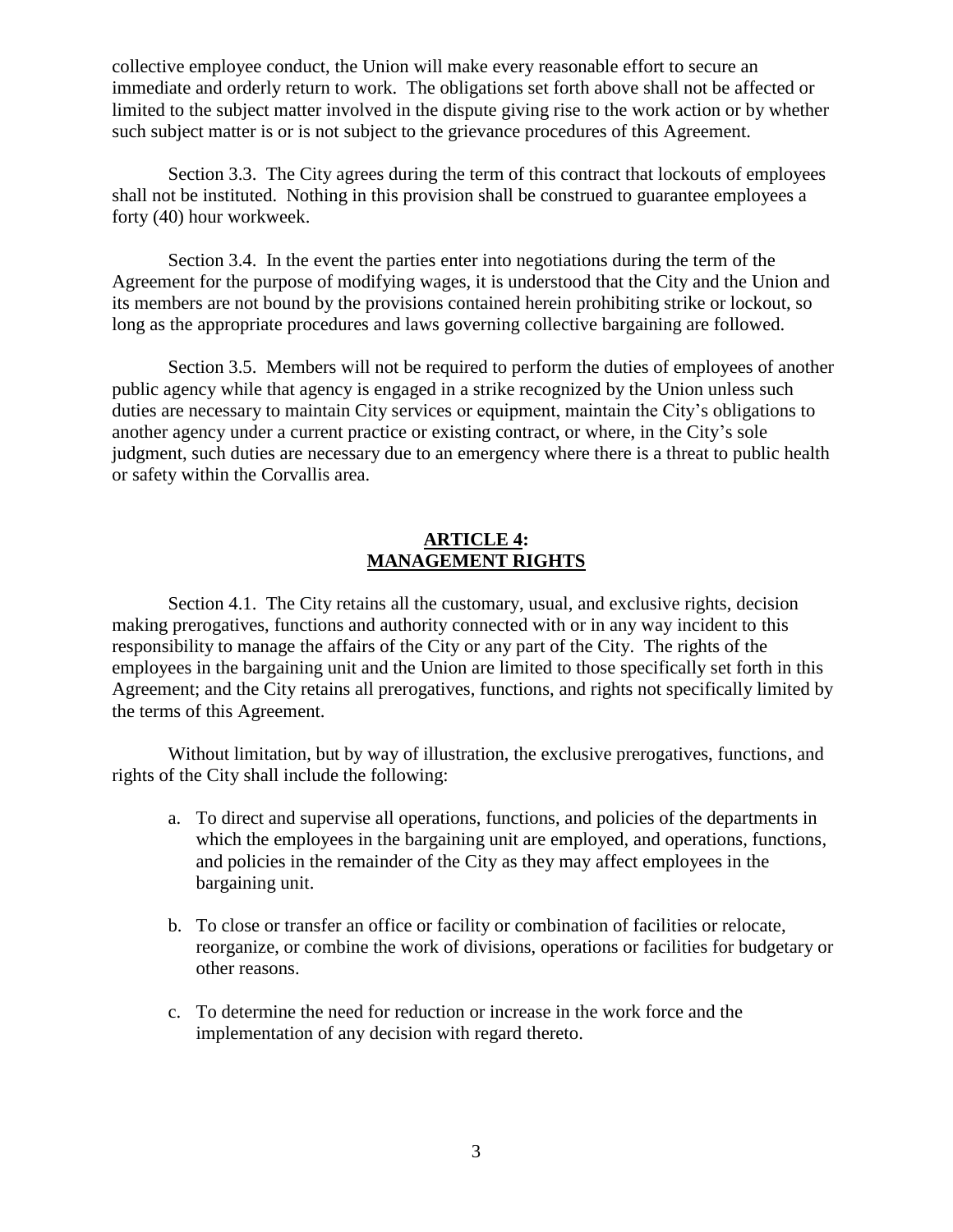- d. To establish, revise, and implement administrative policies and standards for hiring, classification, promotion, quality of work, safety, materials, equipment, uniforms, methods, and procedures.
- e. To implement new and to revise or discard, wholly or in part, old methods, procedures, rules, regulations, materials, equipment, facilities, and standards.
- f. To assign and distribute work and designate and assign all work duties.
- g. To contract or subcontract work as determined by the City. It is the intent of the parties to provide City services in the most effective and efficient means possible.
- h. To assign shifts, workdays, hours of work, and work locations.
- i. To determine the need for and the qualifications required of new employees, transfers, and promotions.
- j. To discipline, suspend, demote, or discharge an employee so long as such action is not arbitrary, in bad faith or without just cause.
- k. To determine the need for additional educational courses, training programs, on the job training, and cross training, and to assign employees to such duties for a period to be determined by the City.

## **ARTICLE 5: EMPLOYEE RIGHTS**

<span id="page-6-0"></span>Section 5.1. Both parties agree that this Agreement shall be enforced in a fair and impartial manner in any employer/employee relationship and neither party shall be arbitrary nor capricious in the application or interpretation of the terms of this Agreement.

Section 5.2. Employees shall have the right to self-organization, to form, join or assist labor organizations; and to bargain collectively through representatives of their own choosing.

Section 5.3. This Agreement shall apply equally to all members of the bargaining unit regardless of race, sex, age, color, creed, mental or physical disability, sexual orientation, gender identity or expression, citizenship status, level or source of income, national origin, veteran status, marital status, familial status, religion, religious observance, or political or religious affiliation. The City and the Union shall equally share the responsibility for upholding this provision of the Agreement.

Section 5.4. If an employee alleges a violation involving violence in the workplace, sexual harassment, discrimination concerning a matter listed in 5.3 above, or of any other administrative or Human Resources policy which includes an internal investigation by Human Resources, the employee at their option may choose to file a complaint according to the City administrative/Human Resources policies or file a grievance according to Section 8.4 of this agreement or file both concurrently. If the employee chooses to file both concurrently, the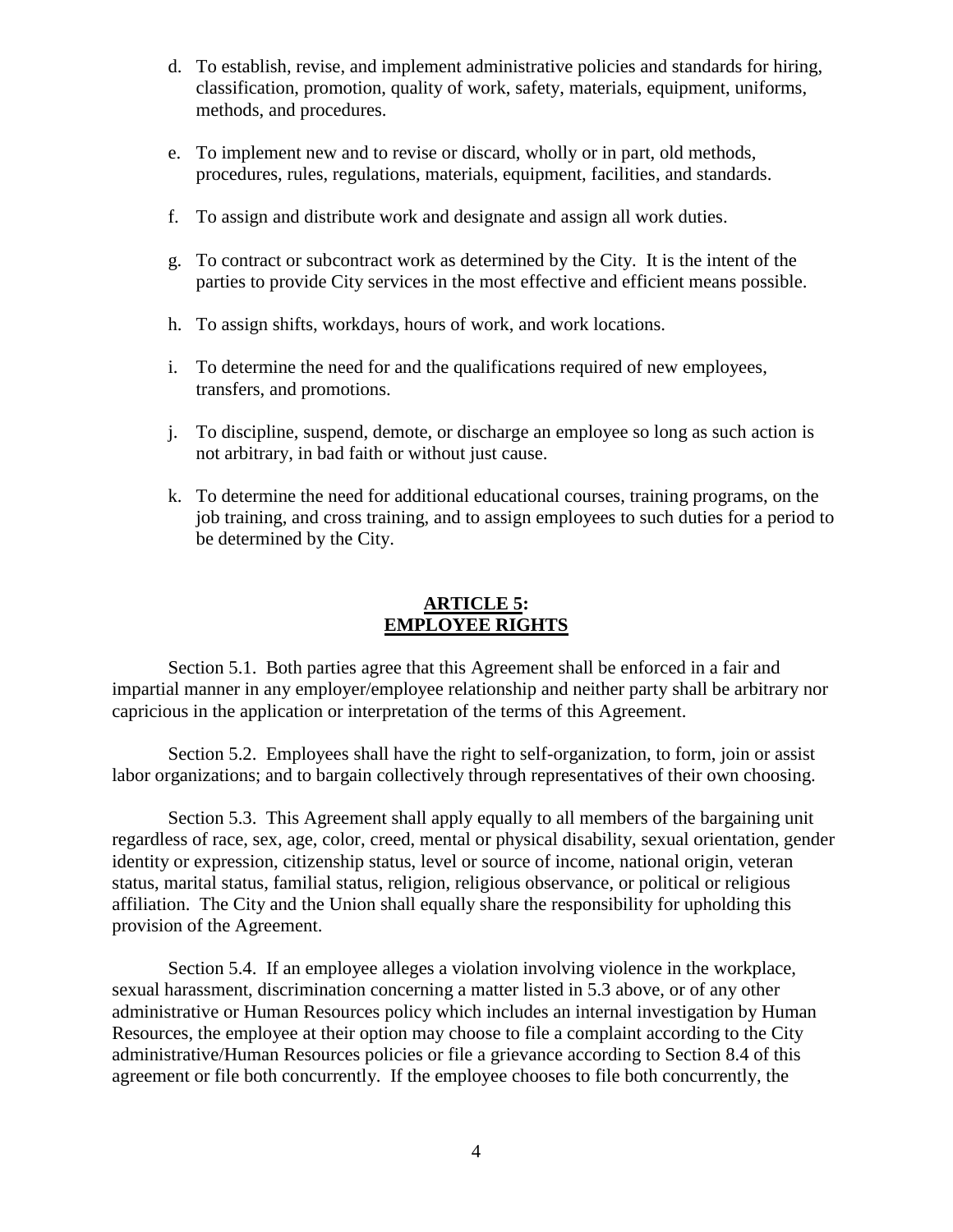grievance process shall be suspended until after the results of the investigation are submitted to the employee, when it can commence at the Step Two level.

Section 5.5. Respectful Work Environment. Both parties agree that employees have the right to a safe and respectful work environment in order to perform their jobs to the best of their ability. Therefore, behavior which intimidates or obstructs this right is prohibited.

## **ARTICLE 6: UNION REPRESENTATION**

<span id="page-7-0"></span>Section 6.1. The Union President shall certify in writing the names, office and business address of the Union representatives authorized to conduct Union business with employees of the bargaining unit, and authorized to represent the Union to the City. The City may refuse to recognize any such representative until they are so certified.

Section 6.2. Scheduling Contract Administration. Contract administration is defined as those activities undertaken by certified Union representatives which pertain directly and specifically to administering this Agreement and its covered employees, including formal grievance procedures, meeting with the City for the purposes of collective bargaining or contract interpretation relative to the specific terms and conditions of employment for the unit, solicitation of Union members for Joint Labor Management Committees, or for meetings with the City relative to discussions/investigations that may lead to discipline.

Contract administration may be carried out without loss of pay to the employees involved where such activities do not require a substantial period of time or where such activities cannot reasonably be performed outside scheduled working hours. Such activities must be performed without disruption of employees' work performance. Employees must have obtained an approval from their supervisors prior to engaging in contract administration on City time and shall code such time on their time sheet.

The City agrees that certified Union representatives shall be afforded reasonable access to nonworking spaces for the purpose of contract administration, provided such access does not interfere with the performance by City employees of their duties. Non-working spaces are break rooms, conference rooms, City rental rooms or like facilities which are not in use. The Union representative shall be responsible for reserving such space according to any applicable meeting room reservation procedures before the meeting time to ensure that the space is available and reserved for the specified time.

Section 6.3. Conducting Union Activities. Union activities are defined as Union organizing or representation activities relative to members of the collective bargaining unit or general union activities such as organizing, solicitation, and distribution, representative training, research or education, the internal administration of the Union, meetings with members outside of contract administration or other mutual aid or protection. The parties agree to the primary principle that Union activities will normally be carried on outside of working hours and during the non-working time of an employee's normal work shift.

Section 6.4. Meeting with the City. Certified Union representatives shall be allowed time away from their duty stations without loss of pay when attending meetings with the City for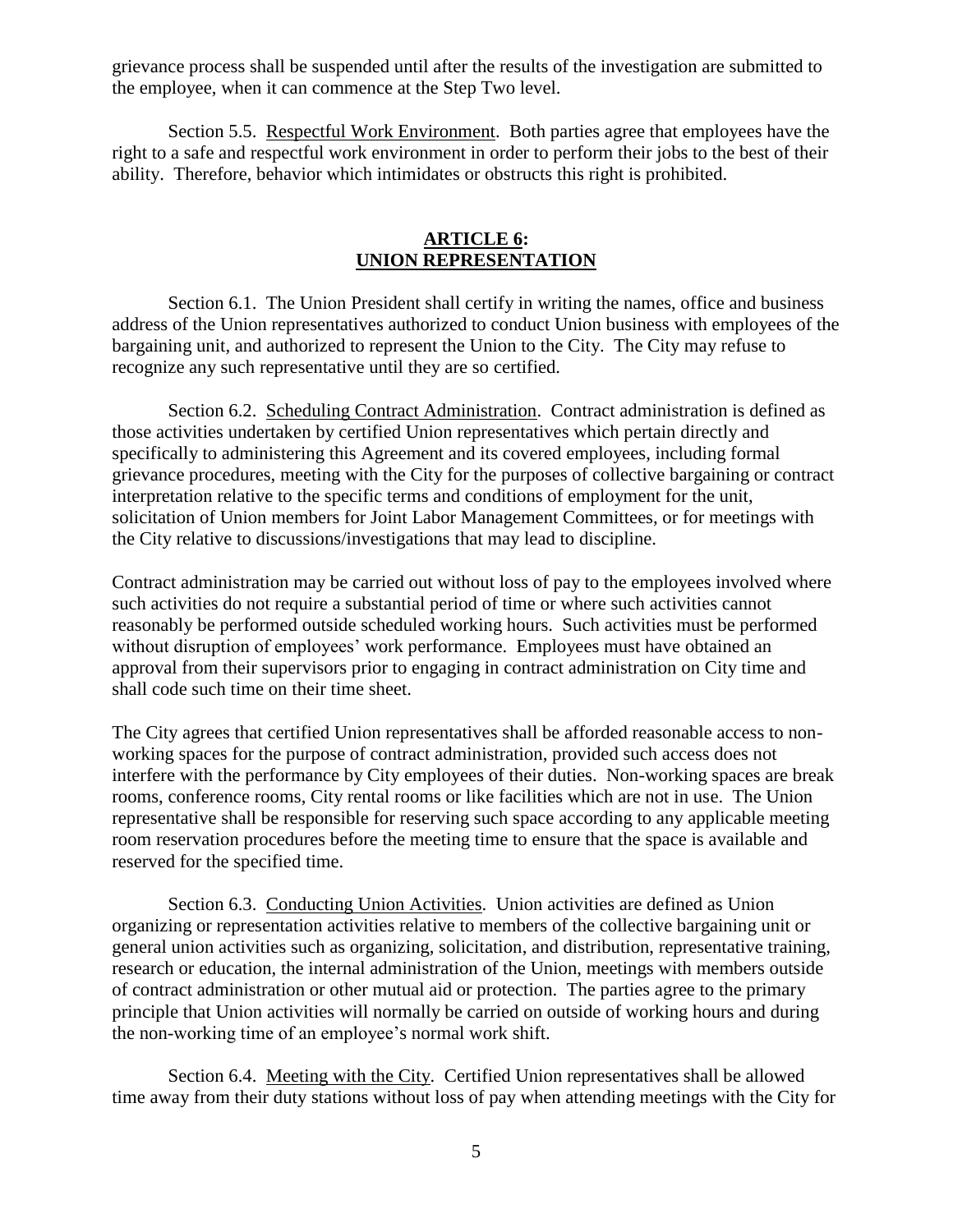the purposes of negotiating labor agreements or adjusting grievances under the procedures defined herein. Employees must have obtained approval from their supervisors prior to engaging in contract administration on City time and shall code such time on their time sheet. Such approval shall be granted by the supervisor so long as it will not interfere with accomplishment of the employee's assigned work. The City reserves the right to reduce the amount of time paid for contract administration when, in the City's judgment, such privileges are being abused.

Section 6.5. Union Functions. The City will allow the Union one hundred sixty (160) hours of unpaid leave per year for Union representatives to attend Union functions other than those listed above so long as their absence does not hamper the normal operations of the departments. When such time off is requested, notice of no less than ten (10) regular business days will be required. Requests will be in writing to the employee's immediate supervisor on the department's leave request form and the supervisor shall consult with Human Resources prior to approving or denying the request. Unpaid leave shall be coded as such time on their time sheet.

Section 6.6. The Union shall have the right to use up to a total of one third of the space on designated bulletin boards in City facilities for Union related business for all of the employees they represent at the City. Items posted must include the following: date posted and date material is to be removed. For posting of materials that are non-Union business, Human Resources must give approval prior to posting.

### **ARTICLE 7: LABOR MANAGEMENT ADVISORY TEAM**

<span id="page-8-0"></span>Section 7.1. The parties agree to establish a Labor Management Advisory Team (LMAT) to improve communications between employees and management. LMAT shall discuss ongoing labor-management issues and to provide input to the City Manager on matters of mutual interest related to productivity, employee morale, mutual problem-solving, and furthering the goal of general union-management cooperation.

Section 7.2. The Committee shall consist of an equal number of participants, not to exceed three (3) on each side. Each side shall select its own representatives. LMAT shall establish its own protocols.

Section 7.3. Either party may request a meeting of the Team to be held at a mutually convenient time and place and such a meeting shall if at all practicable be scheduled within fourteen (14) days. The Team shall have no authority to amend the terms of the Agreement or to be involved in the grievance procedure.

Section 7.4. Recruitment Issues. Supervisors with recruitment or retention issues may bring these matters to LMAT for recommendation. LMAT shall develop criteria and guidelines for supervisors to use in presenting such issues to the Team. LMAT may make recommendations for such cases to the City Manager and to AFSCME for resolution of the individual situation, including but not limited to, recommendations relating to compensation for licenses and certifications that are not required in the job description for the specific position. Recommendations for compensation changes may include recommendations for a review process to verify the on-going rationale for such a change.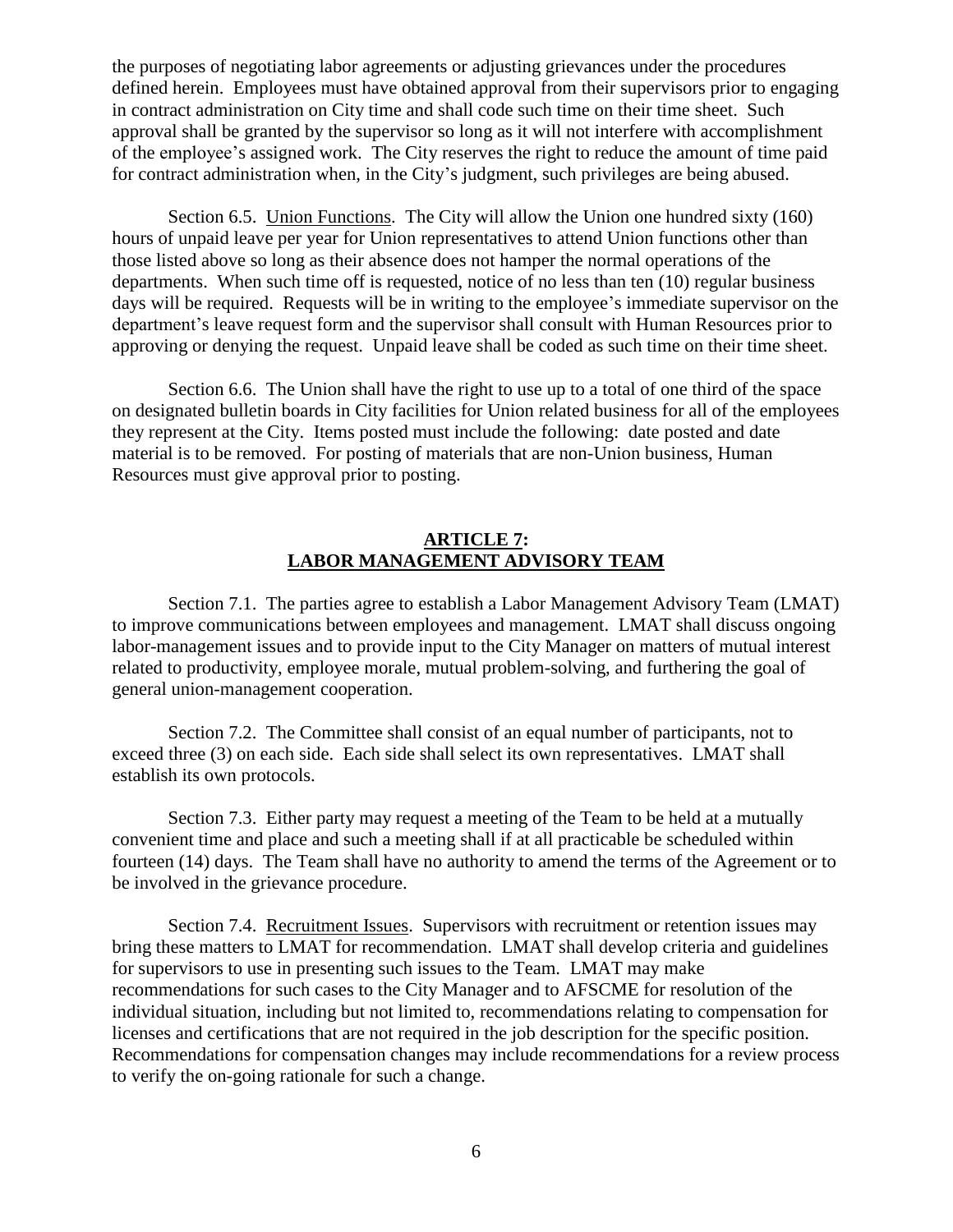## **ARTICLE 8: GRIEVANCE PROCEDURE**

<span id="page-9-0"></span>Section 8.1. Grievance Definition. For the purpose of this Agreement, a grievance is defined as a dispute about the meaning or interpretation of a particular clause of this Agreement or about an alleged violation of this Agreement.

Section 8.2. Time Limits and Procedures. Any or all time limits in the grievance procedure may be waived by mutual written consent of the parties. Failure of the aggrieved party to submit or process a grievance in accordance with the time limits shall constitute abandonment of the grievance. Failure of the City to respond to the grievance within the stated time limits shall result in the automatic elevation of the grievance to the next step pursuant to the procedures hereinafter provided. Any or all time limits specified in the grievance procedure are calendar days. When the specified day falls on a non-business day, the deadline will be extended to the next business day. Business day is defined as Monday through Friday, 8:00 a.m. to 5:00 p.m. except for observed holidays as specified in Section 16.1.

### Section 8.3. Representation.

- a. Employees shall have the right to be represented by the Union at any point in the grievance procedure. If an employee chooses to represent themselves, a copy of the grievance and the response at any step shall be forwarded to the Local's President within the time limits set forth herein.
- b. It is recognized by the City that shop stewards are desirable for the proper administration of the terms of this contract. The Union may appoint a steward from among its active employee members in each department or division. The Union shall provide the City with written certification of official shop stewards. In addition to the foregoing stewards, there shall be a Chief Steward of the Union Local.
- c. If requested to, stewards shall have the right and duty to represent individual employees within the bargaining unit for which the Union is the certified representative, with respect to grievances as defined herein.
- d. The Union may request the Chief Steward to consult with a new steward on a particular problem. The Chief Steward may represent a steward in the processing of that steward's own grievance at any step.
- e. No steward shall leave their duty or work station for purposes connected with their office of steward without the specific approval of their supervisor or other authorized management official.
- f. All grievance proceedings, where practicable, shall be held during the regular hours when City Hall is open, on City premises and without loss of pay or recrimination to the aggrieved party and/or designated representative. It is understood that the City will not incur overtime liability as a result of such proceedings or investigations.
- g. Certified Union stewards shall be granted time to investigate and process grievances and to attend meetings with the City without loss of pay during working hours.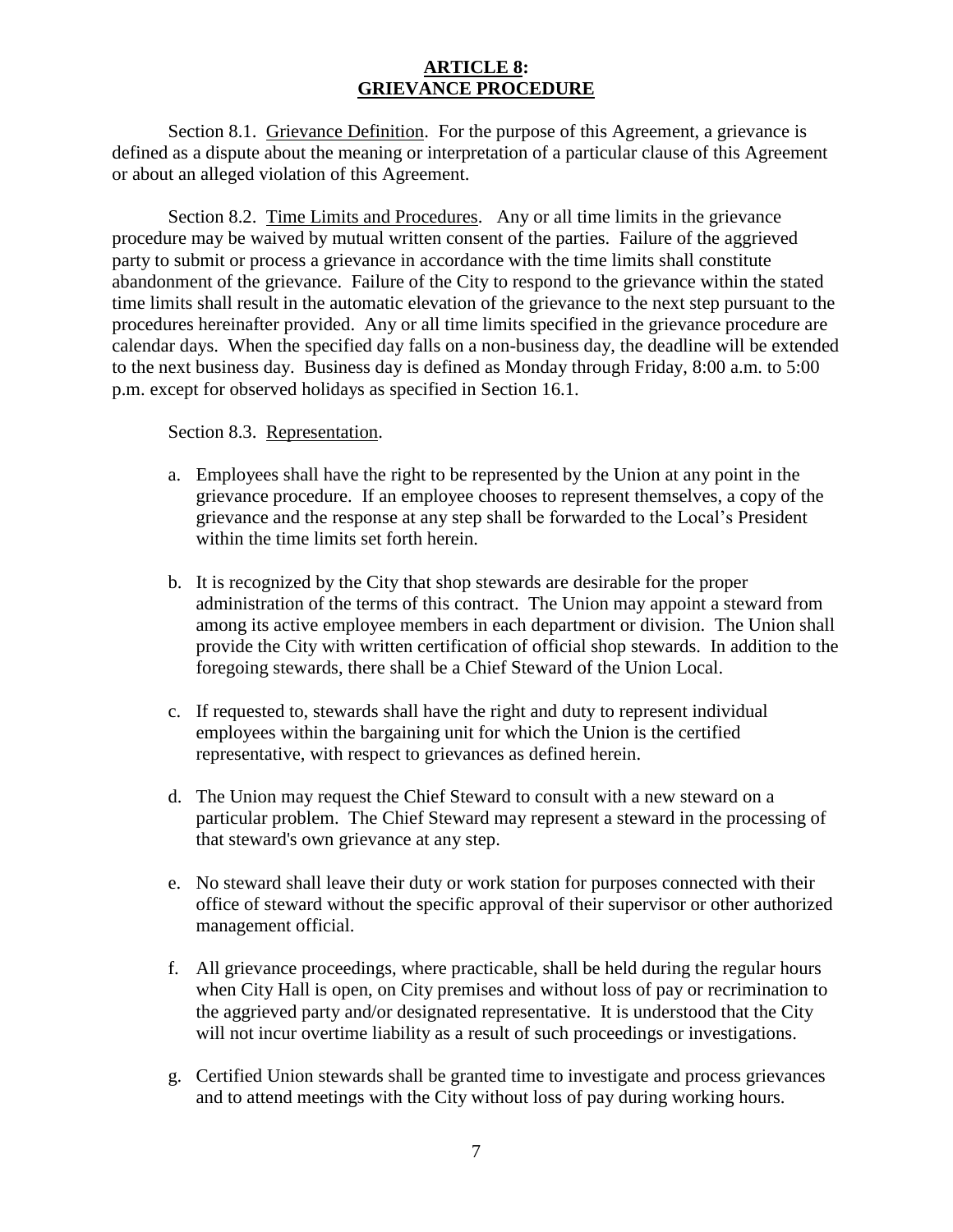h. Union stewards and representatives shall have the right to inspect and obtain copies of all information pertaining to an employee upon written consent of that employee.

Section 8.4. Grievance Procedure. It is the intention of both parties, through this procedure, to secure mutually acceptable solutions to grievances at the lowest possible organizational level.

Informal Resolution. If a dispute about the meaning or interpretation, or about an alleged violation, of this Agreement arises the employee shall meet with their supervisor or Human Resources to discuss the concern(s) and may have Union representation if they choose. If there is no resolution through this informal means with the supervisor, a grievance may be submitted in writing, in accordance with the Step One procedure described below either before or after the joint investigation process as identified.

Joint Investigation. A joint investigation can be conducted upon the mutual agreement of the City and the Union with the concurrence of the grievant and may take place at any point in the grievance procedure prior to Step Three. The grievant is entitled to Union representation throughout the investigative process.

The joint investigation team (Team) shall be comprised of two representatives from the City and two representatives from the Union. City representatives may not be from the employees direct line of supervision and Union representatives may not be directly involved in the grievance. The Team has the authority to interview any witnesses and gather any information that it mutually deems necessary. The Team shall have thirty (30) calendar days from receiving the request for a joint investigation to complete a written and jointly signed report containing mutually acceptable findings of fact and recommendations concerning the merits of the grievance. City representatives and/or Union representatives may also submit separate written reports on matters which have not been mutually agreed upon. The Team shall meet with the aggrieved employee, their supervisor and Department Director, and the employee's Union representative to present its findings upon the completion of the report.

Step One. Within twenty (20) calendar days of the occurrence of the action giving rise to the dispute (or reasonable knowledge thereof), the written grievance must be submitted to the aggrieved employee's supervisor, and must include:

- A detailed statement of the action (and date thereof) giving rise to the grievance and all relevant facts;
- Provisions of the agreement which are in dispute or alleged to have been violated and how they are believed to have been violated;
- A detailed statement of the remedy(ies) sought; and
- Name, position, and department of the grievant and their Union representative if applicable.

The supervisor may, if they deem necessary, call a meeting to get additional information regarding the grievance as filed. A written response including a detailed description of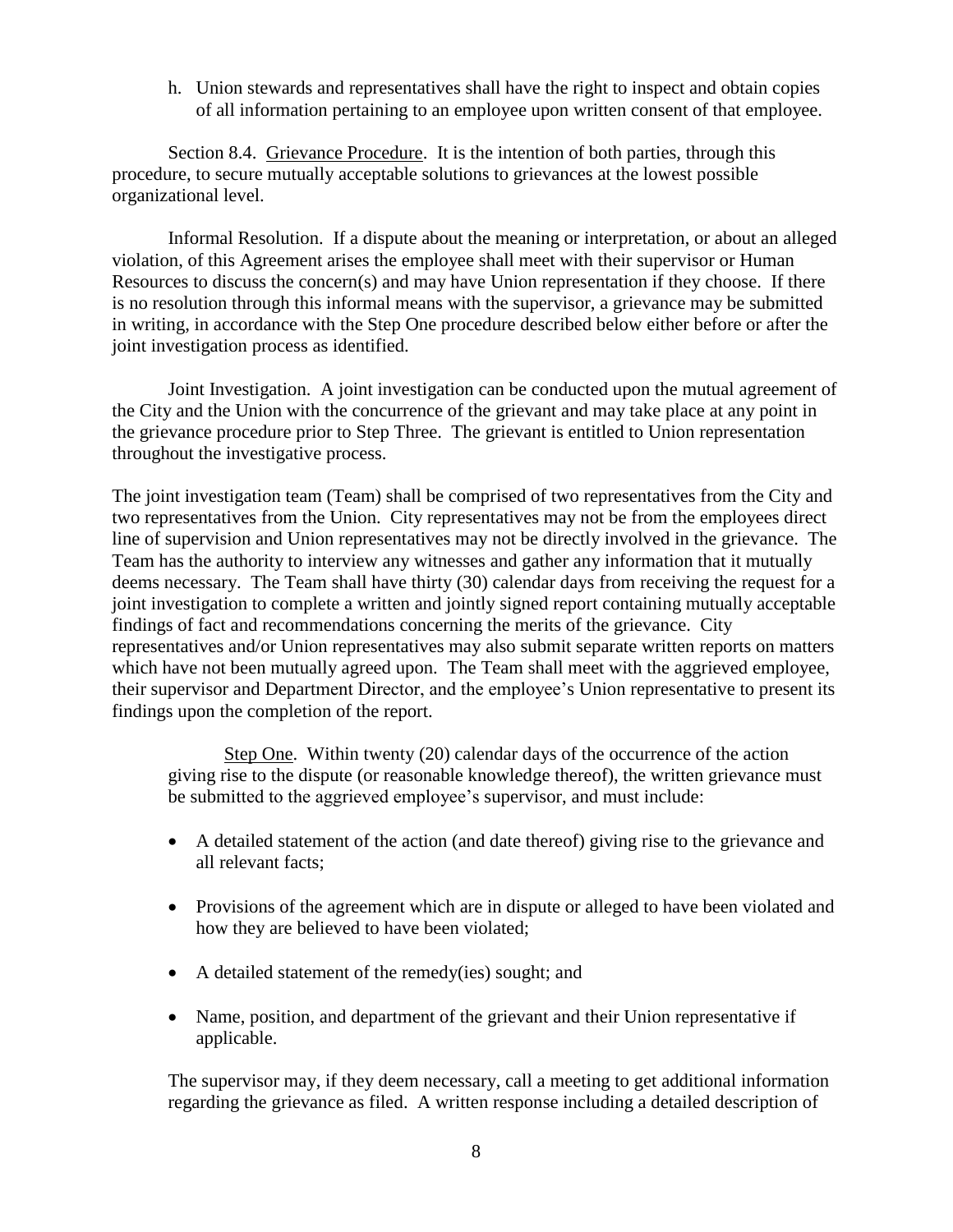the supervisor's view of the facts and rationale for their conclusions shall be provided to the grievant and the Union within fifteen (15) calendar days of the receipt of the grievance.

Step Two. If the grievance has not been resolved in Step One, or the supervisor has not responded in a timely manner, the grievance may be submitted to the Department Director. It must be submitted within fifteen (15) calendar days of the supervisor's Step One response or failure to respond. The Department Director shall meet with the grievant and Union representative(s) at a mutually agreeable time and furnish a written response within fifteen (15) calendar days.

Step Three. If the grievance has not been resolved in Step Two, or the Department Director has not responded in a timely manner, the grievance may be submitted to the City Manager. The City Manager shall meet with the grievant and Union representative(s) at a mutually agreeable time and furnish a written response within fifteen (15) calendar days. Both the grievant and the Union will be provided with copies of City Manager's written response.

Step Four. If the grievance has not been resolved in Step Three, the grievance may be submitted to binding arbitration.

The submitting party must provide written notice of intent to arbitrate within fifteen (15) calendar days of the Step Three City Manager's response, and must request a list of seven (7) arbitrators from the Oregon Employment Relations Board, State Mediation and Conciliation Service.

Upon receipt of the arbitrator list, final selection shall be made by the parties alternately striking one name from the list until one name remains. The order of striking shall be determined by a coin toss. In the event the list is not satisfactory, the parties may mutually agree to request a new list or select any arbitrator of their mutual choice. The arbitrator shall begin the hearing as soon as possible, and shall render a decision within a time frame agreeable to the parties and the arbitrator. The arbitration shall be conducted in accordance with the rules of the American Arbitration Association.

The power of the arbitrator shall be limited to the interpretation and application of the express terms of this Agreement and they shall have no power to alter, add to, subtract from, or otherwise modify the terms of this Agreement as written. The arbitrator's decision shall be final and binding on the parties. The losing party shall bear all costs of arbitration. If, however, either party desires a verbatim transcript of the arbitration proceeding, it may cause such a record to be made, providing the requesting party pays for the transcript and makes copies available to the other party and the arbitrator.

## **ARTICLE 9: HOURS OF WORK AND OVERTIME**

<span id="page-11-0"></span>Section 9.1. Workweek and Work Schedules. The workweek is defined as a fixed and regularly reoccurring period of seven (7) consecutive twenty-four (24) hour periods. Workweeks shall be established for each employee. Where no specific workweek has been established for an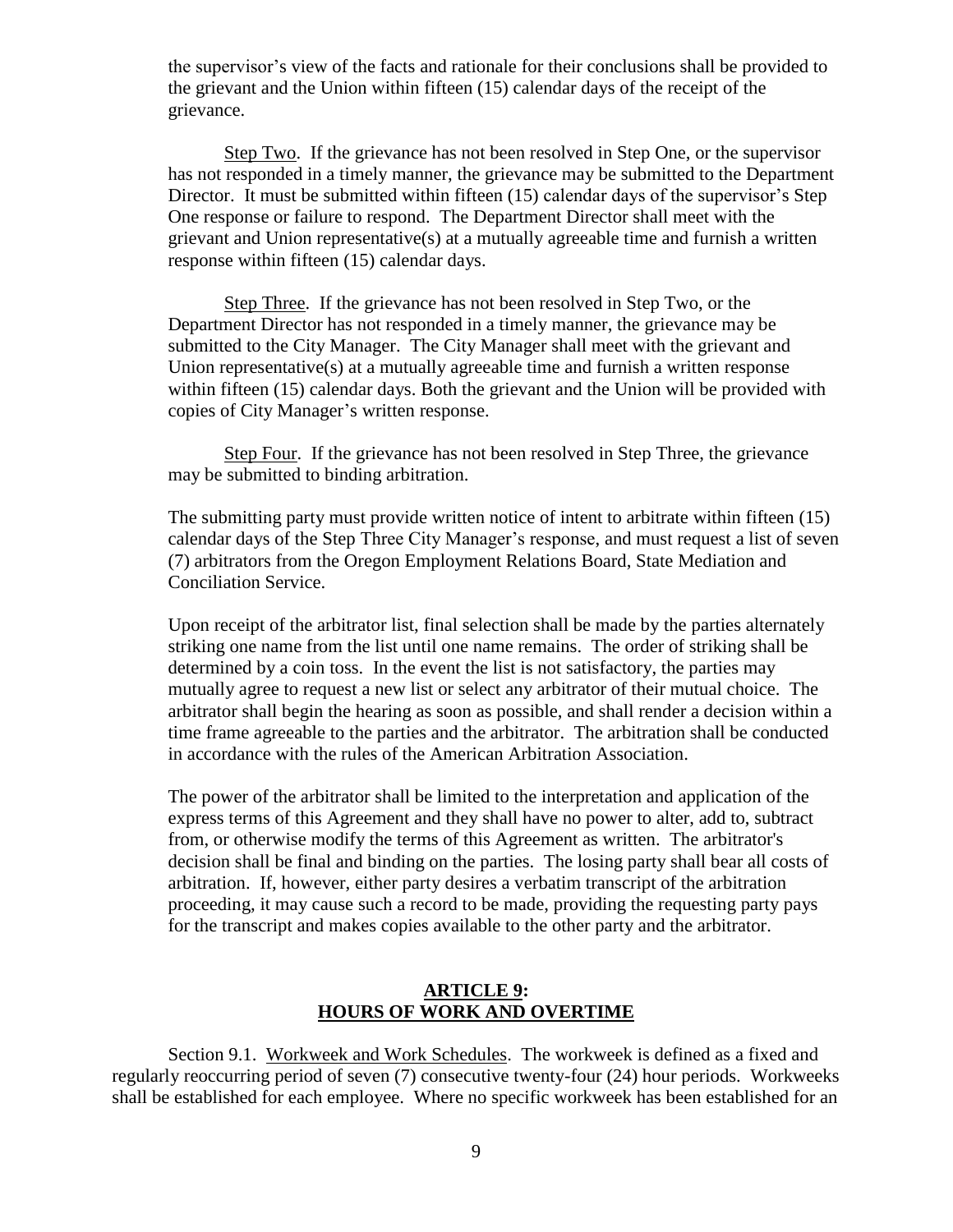employee, the default workweek shall be from 12:01 a.m. Sunday to midnight Saturday. Work schedules are the workdays, days off, and hours of work identified within the employee's workweek. Within the workweek, the normal work schedule for regular full time employees is forty (40) hours. However, the City makes no guarantee of a forty (40) hour work schedule. As far as practicable, this work schedule conforms with established hours of business. This conformity shall not interfere with special time schedules governing departments operating more than eight (8) hours each calendar day. Nor shall this provision be construed as prohibiting part time employment, rotating, staggered, or shortened work periods, alternative work schedules, flexible work schedules, or shift work for continuous operations.

It is understood that the City will not make major changes in current practice with respect to scheduling of workweeks without consulting with the affected employees and the Union with the intent of accommodating the desires of affected employees to the extent such accommodation is consistent with operational requirements.

Section 9.2. Posting of Work Schedules. Work schedules shall be posted on bulletin boards or electronic calendars within the work area of affected employees.

Section 9.3. Change in Work Schedules. Established work schedules will normally be changed only after a fourteen (14) calendar day written notice is given to employees. This time period can be waived by mutual agreement of the employee and supervisor. The City may reschedule shifts with less than the above required notice in any situation it deems to be an emergency. Changes in shifts will not be made for the sole purpose of avoiding overtime costs. It is recognized that shifts may occasionally be changed to accommodate operating needs which might also avoid overtime costs. Employee requests for a schedule change in order to mitigate the negative effects of working extensive overtime will normally be granted so long as the supervisor determines operating needs can be met and they do not create additional overtime liability for the City.

Section 9.4. Overtime. Overtime shall be defined as time worked in excess of forty (40) hours within a workweek. For purposes of calculating overtime, approved sick leave, holidays, hours worked on a holiday that are a part of an employee's regularly scheduled shift, and vacation leave are counted. Callback hours worked during a regular shift are not counted for the purposes of calculating overtime. Refer to Section 16.5 for hours worked on a holiday.

Section 9.5. Authorization for Overtime. Employees must have prior authorization of the appropriate supervisor for overtime worked.

Section 9.6. Overtime Payment. Overtime worked shall be compensated by the accumulation of compensatory time at the rate of one and one half (1 1/2) times the hours worked to a maximum of forty eight (48) hours, or by cash payment at the rate of one and one half (1 1/2) times the regular hourly rate at the time the overtime is worked, computed to the nearest one quarter (1/4) hour (15 minutes). Any overtime worked after forty eight (48) hours of compensatory time has been accumulated will be paid in cash. Payment in the form of compensatory time or cash will be at the discretion of the employee. However, an employee is required to be compensated in cash when they work overtime filling in for another employee who is absent from work while using compensatory time. Accumulated compensatory time may be converted to cash by an employee requesting payment on a regular time sheet with payment received on the associated pay day or by an employee submitting a written request to their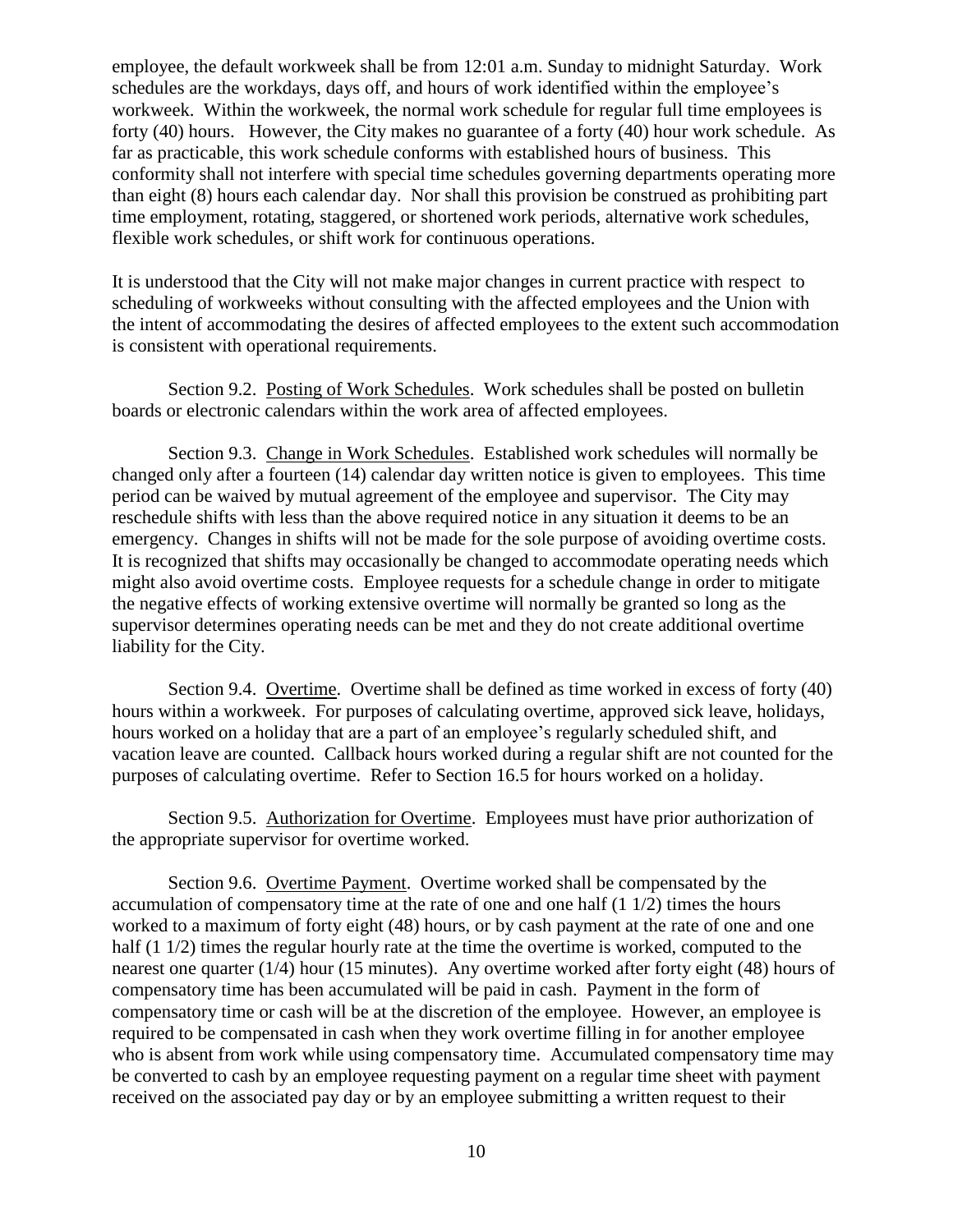supervisor by the tenth (10th) of each month for payment on the fifteenth (15th) of that month. Mid-month checks are limited to three (3) draws checks per fiscal year and three (3) compensatory time cash out checks per fiscal year. Upon termination, accumulated compensatory time will be paid in cash. At no time shall overtime be pyramided, compounded, or paid twice for the hours worked.

Section 9.7. Voluntary Overtime. Overtime work will be voluntary except in cases of emergencies or when urgent operational needs cannot reasonably be met without requiring overtime. The City and the Union agree that bargaining unit members will have equal opportunity for overtime and callback hours. Departments shall be responsible, with input from their bargaining unit members and the Union, for developing written procedures to implement this section.

### Section 9.8. Callback.

a. Any employee assigned or requested to work other than their regular shift with less than 24 hours notice and where such work requires remaining at or traveling to a work site for such an assignment will be compensated for such time at a rate of one and one half (1 1/2) times their straight time rate, either by payment or by compensatory time off. However, if less than two (2) hours are annexed to the end of an employee's shift, those hours shall not be treated as callback regardless of notice. In all other cases, the 24 hour notice requirement shall apply. If two (2) or more such hours are worked, then all extra hours are considered callback. In addition, any employee called back under this section shall be guaranteed a minimum of two (2) hours' work or pay at one and one half  $(1 1/2)$  times the employee's straight time rate. That is to say, if the callback work assignment and the employee's regular shift overlap, the employee shall be paid the callback rate until they complete a minimum of two (2) hours' work, or until his/her regular shift begins, whichever is greater, and the balance of their shift will be at the regular straight time rate. The City shall have the right to assign work for the full two (2) hours for employees who are called back, or to exercise multiple call back without additional payment, so long as the multiple call back occurs within two (2) hours. This section applies equally to parttime and full-time employees. Callback will be voluntary except in cases of emergencies or when the City deems urgent operational needs cannot be reasonably met without requiring callback at which point the callback will be assigned.

Section 9.9. Remote Access.

a. If the City assigns work to an employee outside of their regularly scheduled shift, but such work does not require the employee to remain at or travel to a City work site (such as remote computer access or phone access) such work shall not be considered callback regardless of notice. However, the employee shall be entitled compensation at one-and-one half  $(1 1/2)$  times their straight time rate for the duration of the work or for a minimum of one (1) hour of such compensation, whichever is greater.

Remote access is defined as any City initiated contact that meets all of the following conditions: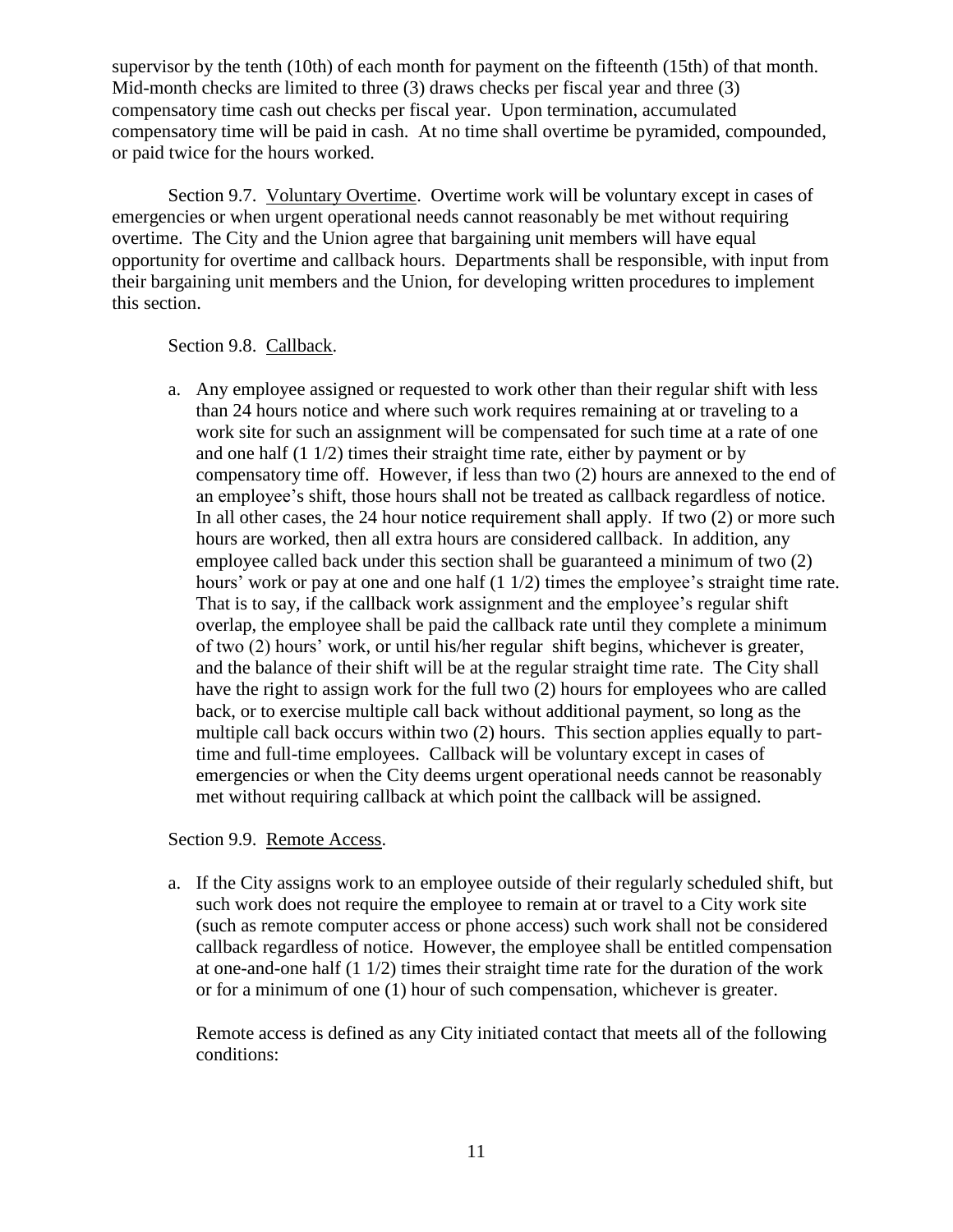- 1. The contact must occur outside of the employee's regularly scheduled shift and does not require the employee to remain at or travel to a City work site. For purposes of remote access pay, hours when the employee is on leave are not treated as if they were part of a regularly scheduled shift.
- 2. The contact must require that the employee use their job-related knowledge, and that knowledge must relate to a decision.
- 3. The contact subject must not be related to the employee's scheduling, callback or absences.
- b. When remote access time overlaps with callback time (Section 9.8) due to starting time of a callback occurring within a period already being compensated by remote access pay, the remote access compensation shall continue for one full hour period (Section 9.9 (a) and callback compensation shall commence upon the end of the remote access period even though the employee's arrival for callback work began prior to that time. Thus, remote access time and callback time shall not overlap, but shall run consecutively and the two-hour callback period would begin when the one hour remote access period ends.

Section 9.10. Standby Duty. Standby duty is defined as an employee status of being ready and able to report to work and being available by phone or other electronic device during non-scheduled hours of work.

The City will schedule in advance when and where it needs employees on standby duty. The City shall have the sole authority to determine the qualifications needed for standby duty assignments, including response time. The City shall also describe any after-hours operating needs and qualifications, to the extent practical, in job descriptions for affected position classifications. Qualified employees will be given an equal opportunity to volunteer for standby duty assignment. Standby duty will be voluntary except in cases of emergencies or when the City deems urgent operational needs cannot be reasonably be met without requiring standby duty at which point the standby duty will be assigned. Departments shall be responsible, with input from their bargaining unit members, for developing written procedures to implement this section in a manner which minimizes required standby duty by any employee. No employee will be required to work more than twenty-four (24) days of standby duty per fiscal year. Voluntary standby duty is not subject to the twenty-four (24) day limitation.

Employees assigned standby duty are expected to respond when contacted and shall receive one (1) hour straight pay for each ten (10) hours designated in standby duty status. The one (1) hour straight time pay shall be prorated for any portion of hours of standby duty less than ten (10) hours. Employees may choose to be compensated by payment or by accruing standby duty pay as compensatory time, as long as the employee has not reached their compensatory time cap.

Department Directors may allow exceptions to response time requirements as long as operational needs are met. Any such exceptions shall be designated in writing. The provisions of this section shall not apply to any employee required to reside at their job site.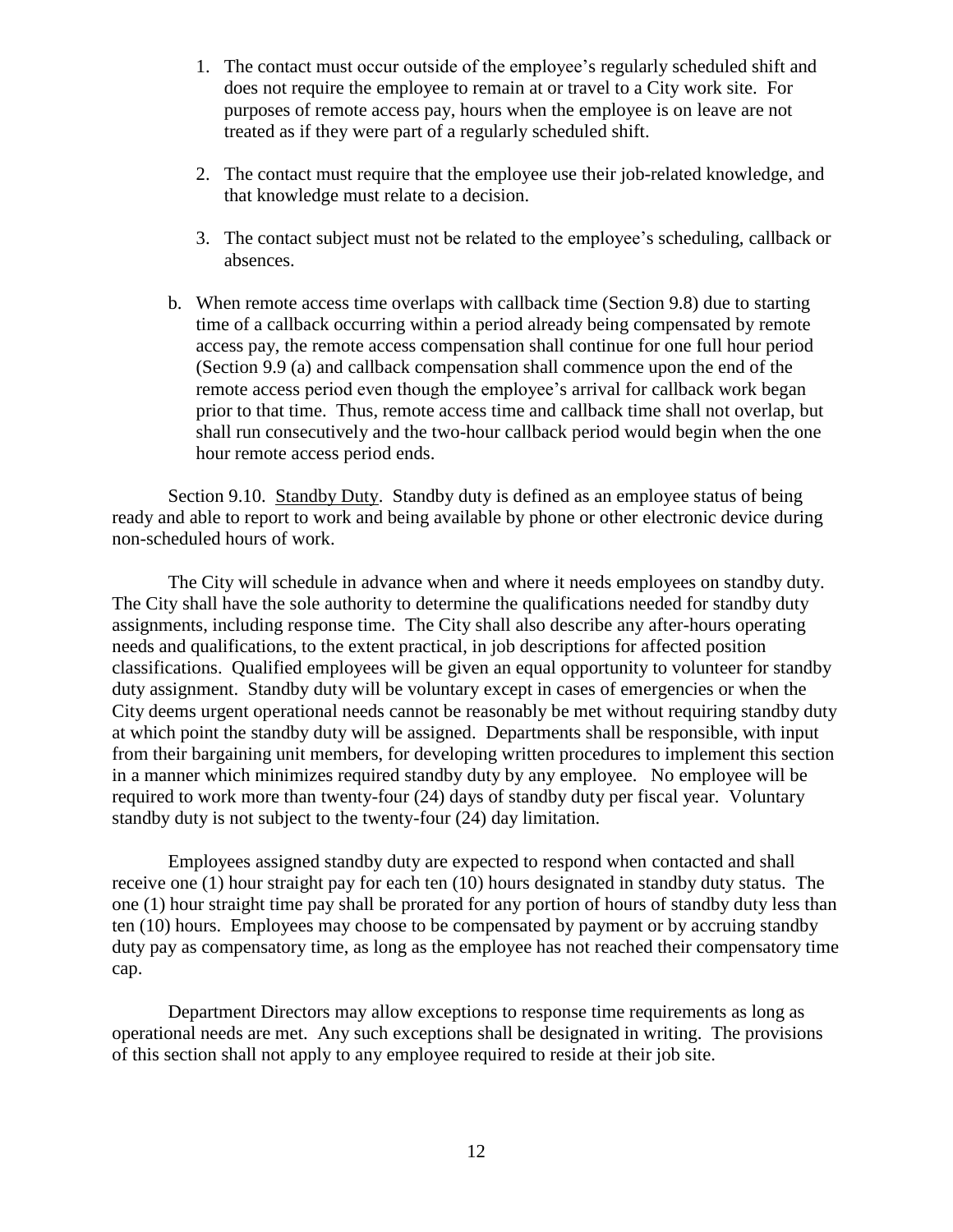Section 9.11. Reporting Pay. Any employee who is scheduled to and does report to work but whose work is not required or available to them, shall be excused from duty and paid at their regular rate of pay for two (2) hours' work, or the number of hours actually worked, whichever is greater, unless prior to reporting for duty they were notified that no work would be required.

#### Section 9.12. Extra Hours Worked by Part Time Employees.

- a. Extra hours worked by part- time employees will be voluntary except in cases of emergencies or when urgent operational needs cannot be reasonably met without requiring extra hours worked. The City and the Union agree that extra hours shall be offered to part-time employees in a fair and consistent manner. Departments shall be responsible, with input from their bargaining unit members, for developing written procedure to implement this section. Employees working extra hours in their own classification or a casual position equivalent to their regular classification shall be paid their regular rate of pay. Employees working extra hours in a classification that is not equivalent to their regular position shall be paid at Step 1 of the applicable equivalent AFSCME classification wage.
- b. Library Reoccurring Extra Hours. At least half of all Library reoccurring extra hours in any given classification shall first be offered to part-time employees in the equivalent classification as the reoccurring extra hours offered and who have expressed written interest in additional work before such hours are offered to casual or temporary employees. These hours shall be offered in a fair and consistent manner once each calendar year or whenever such hours are newly created. The Library has the discretion to determine what hours will be offered. Part-time employees in a different classification from the reoccurring extra hours offered are eligible to work such hours but have no preference over other casual or temporary employees. Reoccurring extra hours are defined as hours that are expected to continue on the same day of the week and at the same time of day for at least two months. Non-Community Library Specialist employees assigned to work reoccurring Community Library Clerk extra hours in the Bookmobile or in the Alsea, Monroe, or Philomath branches shall be paid at Step 3 of Job Group 760.

Section 9.13. Scheduling Compensatory Time Off. Requests for compensatory time off shall be approved or denied within ten (10) working days of being submitted. Cancellation of the pre-approved compensatory time off shall be limited to emergency situations not under the control of the City.

Section 9.14. Pay for Overnight Travel Time to Conduct City Business. When requiring an employee to attend an event to conduct City business (i.e., City-required training, professional conferences, and other events directly related to an employee's current position) which will require an overnight stay away from their regularly assigned work site, the City shall endeavor to make travel arrangements in such a way as to ensure that travel time does not unduly impact the employee's personal time, providing that such arrangements do not significantly increase the total cost of the employee's attendance at the event. The following procedures shall be utilized to determine the best method to accomplish this goal:

a. The supervisor shall, whenever possible, endeavor to arrange transportation to and from the event so as to ensure that travel to and from the event takes place during the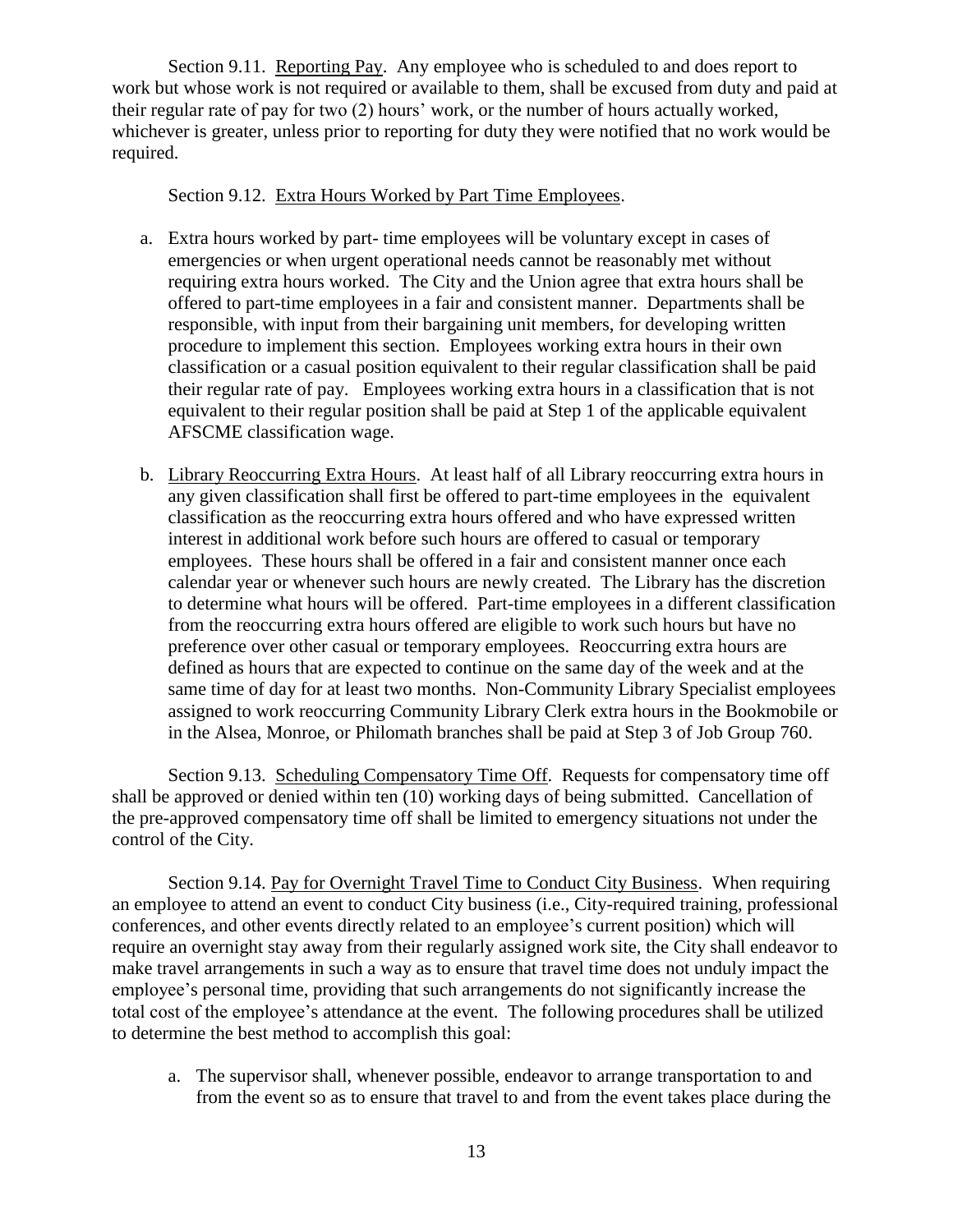hours of the employee's regular work shift. Such transportation arrangements may not increase the overall cost of the employee's attendance at the event more than five percent (5%). The cost of the employee's time will not be included in the calculation of transportation cost or the overall cost of attendance.

- b. If it is not possible to make travel arrangements to ensure that all travel will occur during the hours of the employees regular work shift, the supervisor shall, whenever possible and with the concurrence of the employee, revise the employee's regular work schedule so that the employee can take an amount of unpaid time off during the same work week in which travel occurs equal to the amount of time the City reasonable anticipates the employee will spend traveling to and from the event. Such flexible scheduling is exempt from the notification requirements outlined in Article 9, Section 3 of this agreement.
- c. If it is not possible to either arrange the travel time to occur during the hours of the employee's regular work shift and/or arrange flexible time off equal to the total number of hours outside the employee's regular work schedule that the City anticipates will be spent traveling to and from the event, the employee may, at their option, forego attending the event.
- d. If flexible time off has been offered but was not accepted by the employee, the employee cannot forego the event provided that the employee was given five (5) work days advance notice of the event
- e. Where travel time has been determined to be working hours (i.e., the employee shall receive compensation for their time), the employee can be assigned work for that travel period.
- f. When more than one employee is going to an event where there is an overnight stay the employees may choose to share a room; if the City cannot afford multiple rooms and employees choose not to share, the City may limit the number of employees to send.

### <span id="page-16-0"></span>**ARTICLE 10: LEAVE DUE TO EMERGENCY OR ADVERSE WEATHER CONDITION**

Section 10.1. Leave Due to an Emergency. In the event of an emergency which destroys or renders a City work site unsafe, the employees who work in that building may be released and their regular pay shall continue until the end of that working day, if the employee cannot be reassigned to an alternate worksite. Thereafter, the employee may use approved vacation leave or compensatory time until the employee is called back to work. If the employee has no leave accruals, all time off, excluding the day of the incident, shall be without pay. Employees allowed to leave the worksite prior to the designation by the City Manager (pursuant to Section 10.3) will receive regular pay only for the time after the designation. Leave time granted prior to the designation shall be covered by the employee's accrued vacation, floating holiday, compensatory time, or leave without pay.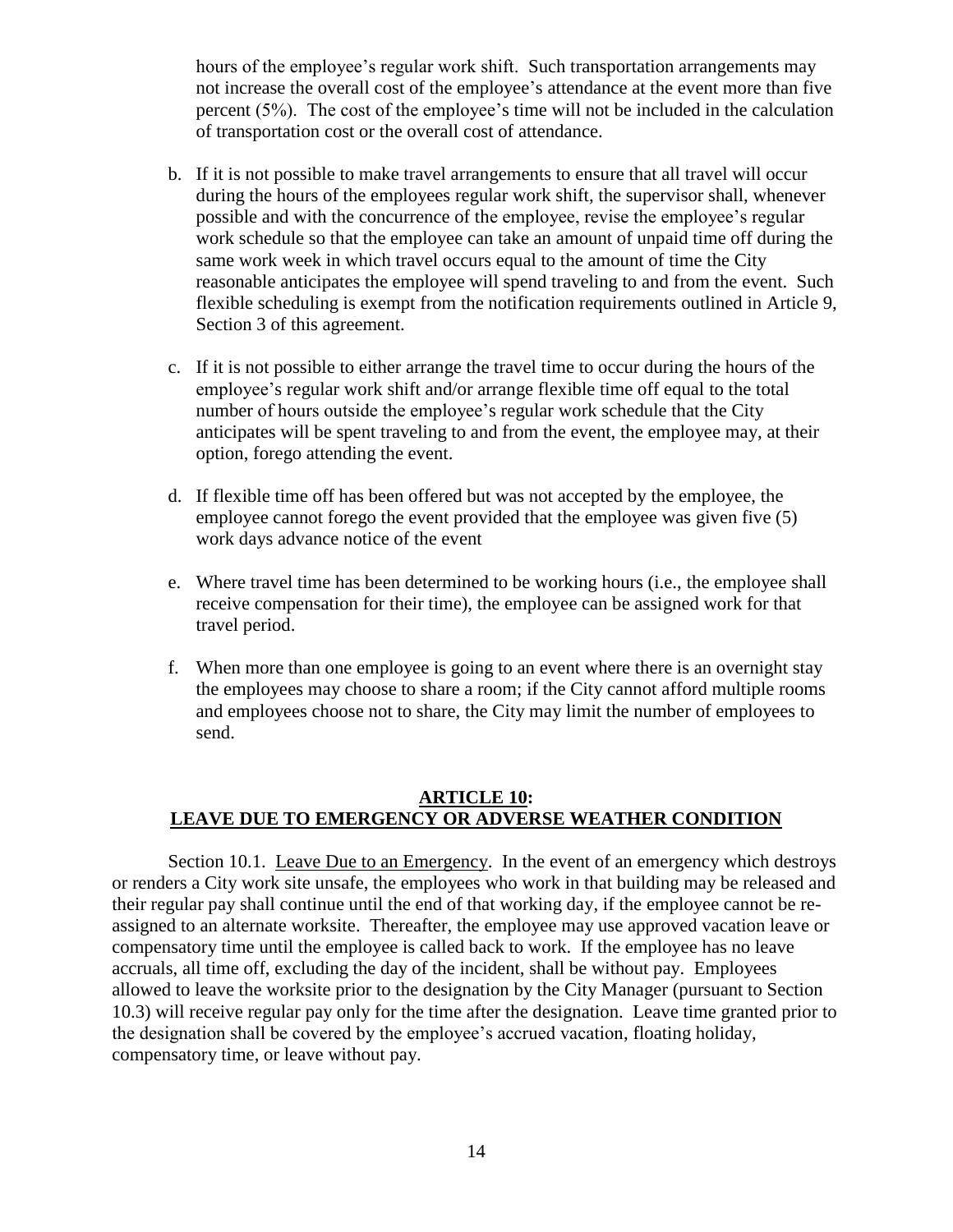Section 10.2. Leave Due to Adverse Weather Conditions. In the event of adverse weather conditions that may jeopardize an employee's ability to travel to or from work, the employee must notify their Supervisor of their absence as soon as practicable. The employee will use any of their accrued vacation, floating holiday, or compensatory time leave accruals to cover this leave. If the employee has no leave accruals, this leave shall be without pay.

Section 10.3. Notification. The City Manager or designee is the sole designated authority to declare implementation of Sections 10.1 or 10.2.

## **ARTICLE 11: REST PERIODS/MEAL PERIODS**

<span id="page-17-0"></span>Section 11.1. Employees' work schedules shall provide for a paid fifteen (15) minute rest period during each segment of four hours worked in one work period. The rest period shall be scheduled near the middle of the four-hour segment whenever this is feasible. Rest periods must be taken separate from meal periods.

Section 11.2. Employees who for any reason work beyond their regular shift shall receive a fifteen (15) minute paid rest period before they start working the additional time if it is anticipated by the supervisor that they will work a minimum of two (2) additional hours.

Section 11.3. Employees shall receive a meal period during each work shift of six (6) or more hours. Meal periods shall be a minimum of 30 minutes and shall be scheduled near the middle of the shift unless this is not possible.

### **ARTICLE 12: UNIFORMS**

<span id="page-17-1"></span>Section 12.1. The City may require employees to wear uniforms or protective clothing. The City shall provide, maintain, clean, and replace required uniforms or protective clothing.

Section 12.2. Safety Shoes. A non-Parks Seasonal employee who is required to wear protective footwear shall receive 50% reimbursement (up to \$175 every 2 fiscal years) for the cost of purchase or repair of protective footwear. A Park Seasonal employee who is required to wear protective footwear shall receive 50% reimbursement (up to \$175 every 3 fiscal years) for the cost of purchase or repair of protected footwear. Protective footwear is defined as any footwear specified by OSHA requirements or other protective footwear as defined by the employee's department.

<span id="page-17-2"></span>Section 12.3. The City will attempt to provide secured lockers for each employee required to wear City-mandated clothing, within space limits.

### **ARTICLE 13: CLEANUP TIME**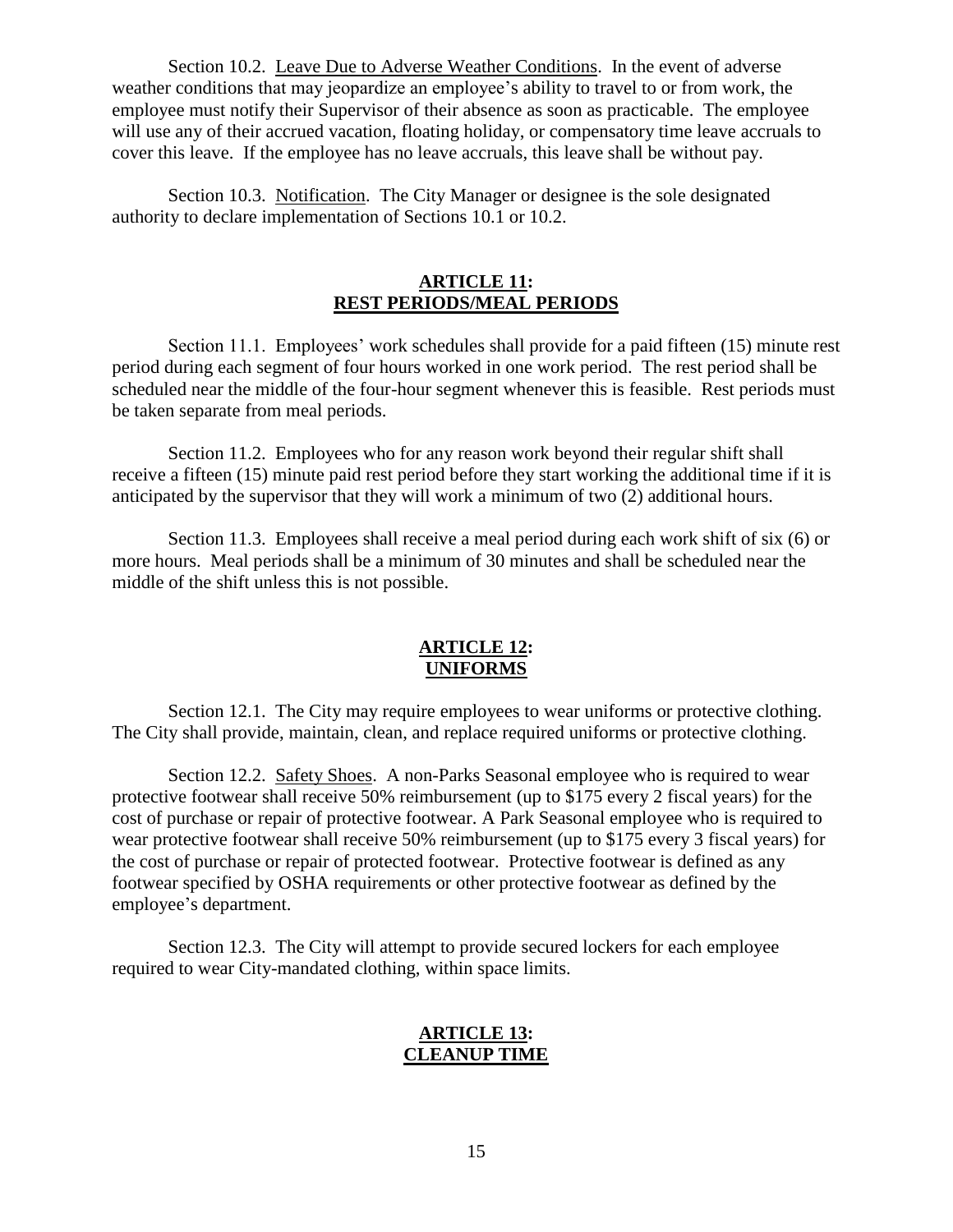Section 13.1. When necessary, employees shall be granted a reasonable personal cleanup period prior to the end of each work shift.

## **ARTICLE 14: LEAVES**

<span id="page-18-0"></span>This Article shall not apply to Park Seasonals, except as required by state or federal law.

Section 14.1. Sick Leave.

- a. To reduce the cost of non-occupational illness and disability (including pregnancy and childbirth related illness and disability), the employee shall accrue sick leave at the rate of eight (8) hours for each full pay period month of service. Part time employees shall accrue prorated hours based on actual hours in paid status per pay period month. There shall be a limit of 872 hours that can be accrued. Eligibility for sick leave benefits begins after the first thirty (30) days of employment. Sick leave can be used to supplement worker's compensation for an accepted illness or disability associated with their City employment as provided in Section 14.1.c below.
- b. Employees with ten (10) or more years of service and all retirees shall be compensated for their accrued sick leave upon termination at the rate of 1 hour of pay for every 2 hours of unused sick leave deducted up to a maximum of 436 hours of pay for 872 hours of sick leave deducted.

Employees with fewer than ten (10) years of service will have all accrued sick leave reported to the Public Employee Retirement System/Oregon Public Services Retirement Program (PERS/OPSRP) and converted in accordance with PERS/OPSRP rules.

c. Sick leave shall be allowed when an employee is unable to work because of illness or off the job injury but not for disabilities resulting from outside employment. Sick leave may also be used when needed because of illness of family members living in the same household or for family medical leave as allowable under State or Federal law. Sick leave may also be used for purposes of medical and dental appointments so long as the City has prior notice. Should the City have reason to believe sick leave is being abused (e.g., questionable pattern of usage or calling in on a previously denied day off), or as necessary to determine eligibility for family medical leave, verification of illness/injury may be required and communicated to the employee. Where the City requires a medical provider's verification of illness/injury, the City will reimburse the employee for any out of pocket expenses required pursuant to the process prescribed by Human Resources.

To the extent an employee on time loss associated with workers' compensation, has a net salary greater than their workers' compensation payment, they may supplement their workers' compensation benefit amount through the use of their sick leave to make up the difference. Net salary is determined from the average of the three (3) prior pay periods using the employee's gross regular salary less any legal withholding exemptions and other mandatory deductions, but including any optional deductions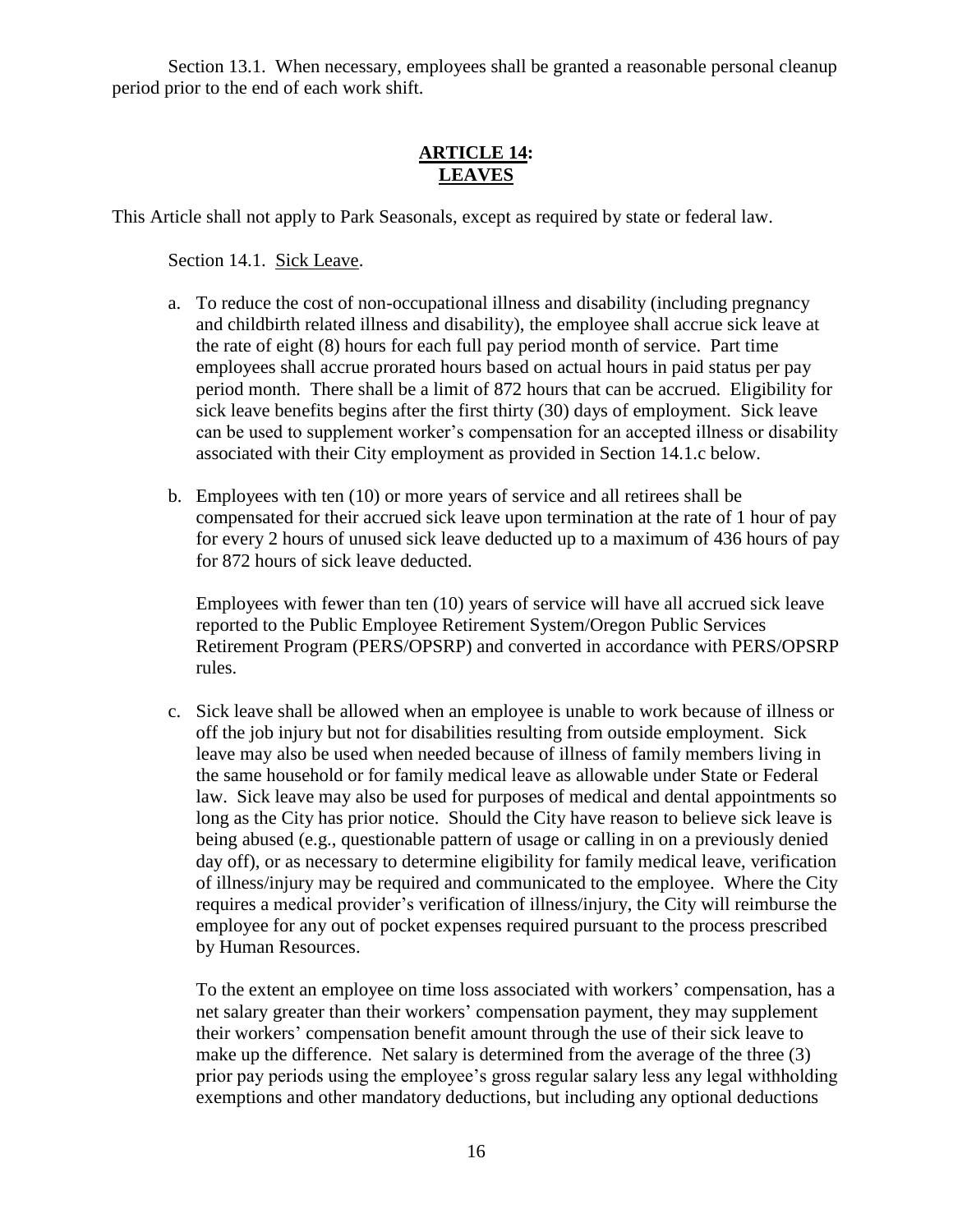(United Way, credit union, etc.). Sick leave may not be used where it would result in a total wage and benefit greater than net salary.

- d. Any employee who is ill, disabled, or unable to report for work for any other reason shall notify his immediate supervisor no later than the time scheduled for such employee to report to work. If the employee is incapacitated to an extent that notification is not reasonably possible, they shall notify their supervisor as soon as possible thereafter. In the case of a continuing illness, disability, or inability to report to work for any reason, the employee shall notify their immediate supervisor of the nature of the problem and anticipated duration of their inability to report to work. Should it become necessary that an employee's anticipated duration of leave be extended or be for longer than seven (7) days, the employee shall again notify their immediate supervisor that additional time off will be required and the anticipated duration of such absence. Such notification shall be given weekly. Supervisors may establish different reporting requirements so long as written notice is given to employees in advance. The giving of notification as provided in this section shall not absolve an employee from responsibility for unauthorized leave of absence.
- e. A completed pay period month for which benefits herein shall accrue is defined as a pay period month in which the employee has been in pay status for eleven (11) or more working days based on FTE (ex. 88 hours full time, 44 hours 1/2 time, etc.), in that pay period month. Current period sick leave accrual is available for use if at the time of timesheet entry the employee is shown to have been in paid status for eleven (11) days in that pay period. Time loss due to on the job illness or accident shall be counted as time in pay status, to a maximum of three (3) pay period months, for accrual purposes. Time spent in layoff status or on leave without pay shall not be considered in computing sick leave accrual. An employee employed less than forty (40) hours per week shall accrue sick leave in that proportion of the sick leave for full time employment as the number of hours per week budgeted in that position bear to the forty (40) hour week.

Section 14.2. Bereavement Leave. In the event of a death in the immediate family (spouse, domestic partner, parent, child, sibling, aunt, uncle, grandchild, grandparent, legal dependent living in household, parent-in-law, brother-in-law, sister-in-law, daughter-in-law, sonin-law, step-parent, step-grandparent, and step-child). The Department Director shall grant up to four (4) days off with pay as bereavement leave, which shall not be charged against sick leave. If more time off is needed, bereavement leave may be supplemented by use of sick, vacation, or compensatory time. Leave with pay up, to four (4) hours, may be granted when an employee serves as a pall bearer.

Section 14.3. Military Leave. A regular or probationary employee with six (6) months' service with the City who is a member of the National Guard or a reserve component of the Armed Forces of the United States is entitled to leave of absence for a period not to exceed fifteen (15) calendar days in any calendar year. Such leave shall be granted without loss of pay or other leave and without impairment of other rights or benefits to which they are entitled, providing the employee receives bona fide orders to active or training duty for a temporary period and providing they return to their position immediately upon expiration of the period for which they were ordered to duty. Leave without pay shall be allowed in accordance with the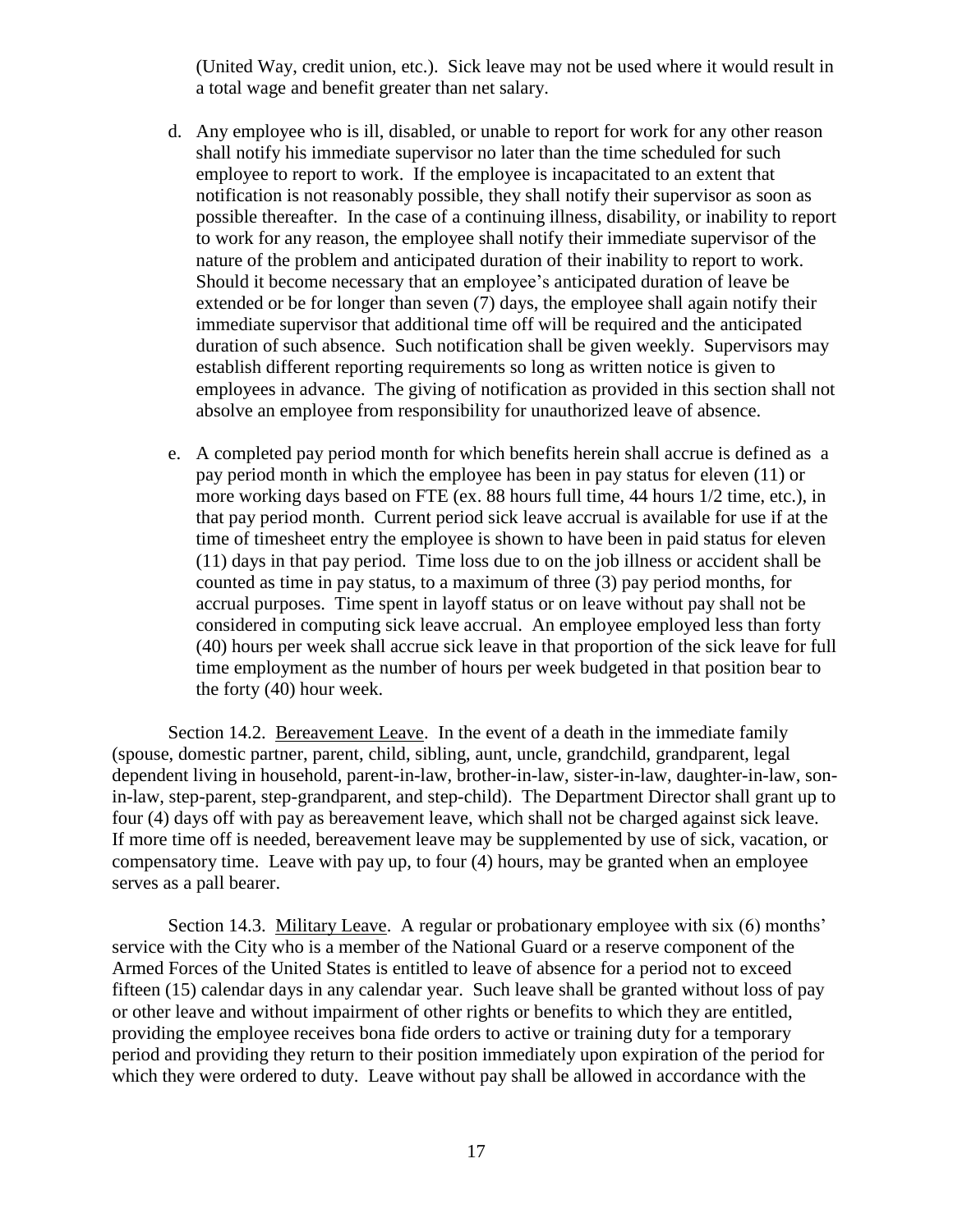Oregon state laws for employees entering military service for extended or indefinite periods of active duty.

Section 14.4. Witness or Jury Duty. Employees must notify their supervisors within five (5) working days after receiving the jury summons or subpoenaed as a witness. When an employee is called for jury duty or is subpoenaed as a witness under circumstances beyond their control and where such duties can be construed to be in the public interest, they will be continued at full salary for the period of required service. All moneys received as witness fees or pay for jury duty may be kept by the employee. Employees will be expected to report to work when a less than normal working day is required by jury or witness duties. Time off from work for appearances in court and other proceedings other than provided above shall be charged to an employee's accrued leave or leave without pay.

Section 14.5. Leave of Absence. A regular employee may be granted leave of absence without pay up to one (1) year when the work of their department will not be seriously handicapped by their absence. Requests for such leaves must be in writing and must establish reasonable justification for approval by the department director. Such request will be submitted to the City to allow a reasonable time for review. Response to such a request will be given to allow an employee adequate notice of its disposition prior to the period for which the leave of absence is being requested. Employees are generally required to use applicable accrued leaves prior to the use of leave without pay. The distribution of paid and unpaid leaves may be structured differently if all applicable accrued leaves will be exhausted by the end of the approved leave period.

Section 14.6. Parental and Family Medical Leave. Parental leaves without pay may be granted in instances of birth or adoption in the immediate family. Length of leave shall be determined between the City, the employee, and the family doctor except that in no case shall leave be granted for more than one (1) year. This leave is subject to request and the provisions listed above in Section 14.5. The City shall abide by all applicable Federal and State Laws. Upon an employee's request, Human Resources will inform the employee of their options according to the laws and this agreement. Employees who are not OFLA/FMLA eligible shall be afforded the same leave and reinstatement rights as OFLA/FMLA eligible employees.

Section 14.7. Leave for Official Union Position. One (1) regular employee per year may be granted leave of absence without pay up to six (6) months to accept an official office with American Federation of State, County, and Municipal Employees when the work of their department will not be seriously handicapped by their absence. Requests for such leaves must be in writing and must establish reasonable justification for approval by the department head and Human Resources. Such request will be submitted to the City to allow a reasonable time for review. Response to such a request will be given to allow an employee adequate notice of its disposition prior to the period for which the leave of absence is being requested. Such requests will not be unreasonably denied. If the City denies an employee's request for leave for an official Union position, the matter shall automatically be entered at the fourth step of the grievance procedure.

Section 14.8. Hardship/Sick Leave Exchange. Employees may donate sick leave, to an employee who has suffered a serious non occupational injury or illness or who has an approved family medical leave. The affected employee may receive leave donations to cover up to ninety (90) calendar days from the initial date of leave. The affected employee must first exhaust all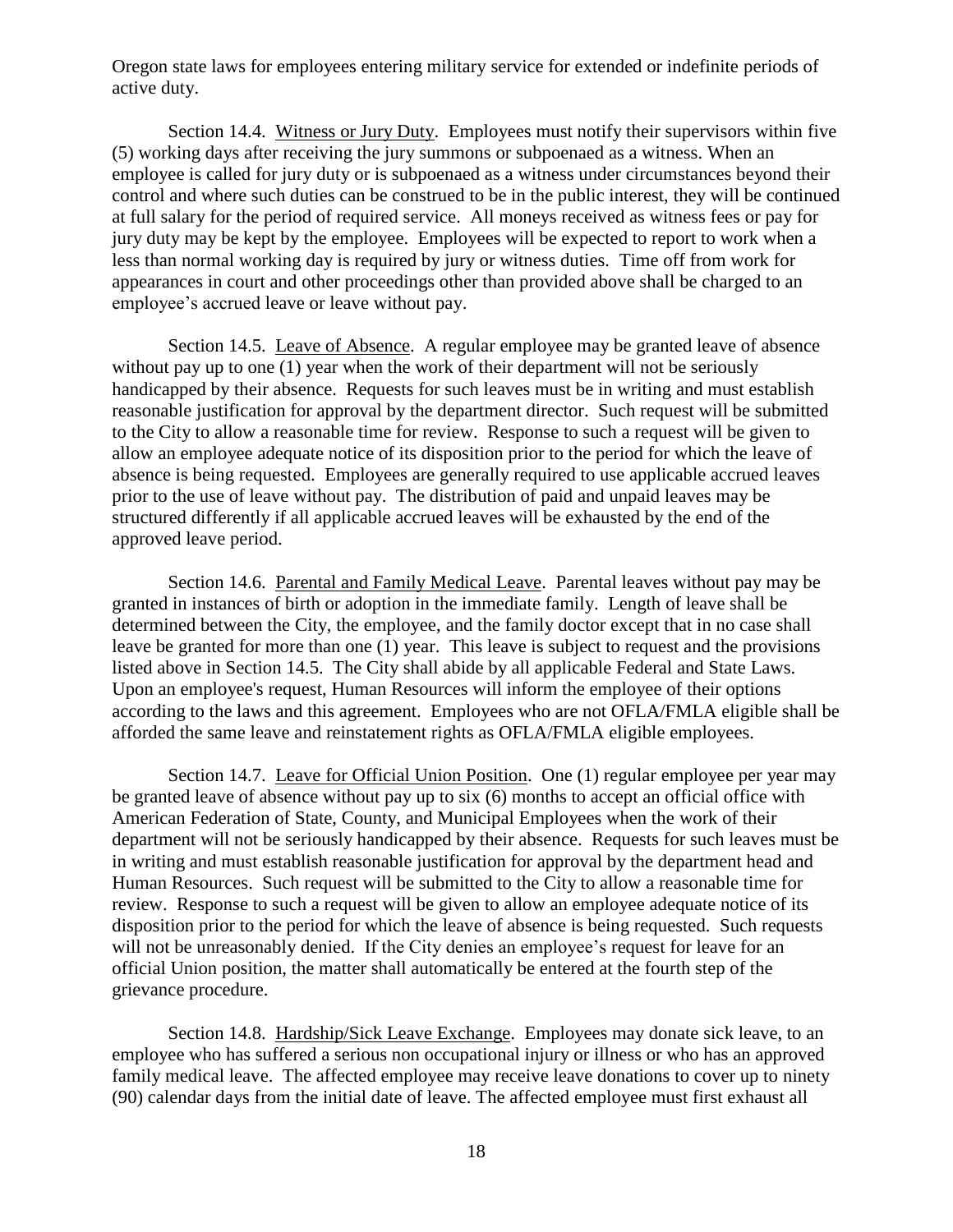available paid leaves. However, for employees who are not eligible for long-term disability, the 90 day eligibility period for hardship/sick leave exchange shall begin after all of the employee's paid leave accruals have been exhausted. Donated time will be exchanged hour for hour without a change in pay. Management may require doctors' certification of illness or injury. Donating employees must maintain a minimum sick leave accrual of 240 hours (120 hours for part time employees). Employees may not receive donated leaves for any hours for which they have the option to work modified duty.

Section 14.9. Long Term Disability Leave. An employee who is absent or terminated due to a long term disability leave shall be able to return to their position within one year from an initial date of absence. The employee shall maintain recall rights per Section 27.4 and 27.5 for an additional two years.

### **ARTICLE 15: VACATION ACCUMULATION**

<span id="page-21-0"></span>Except where otherwise noted, this Article shall not apply to Park Seasonals.

Section 15.1.

a. Vacation leave with pay shall accrue on the following basis and in compliance with section 15.1.b: for full time bargaining unit employees per the chart below; and, for part-time employees, per the chart below, on a prorated basis according to actual hours in paid status per pay period month.

| <b>Months of Service</b>               |                               | <b>Annual Accumulation Monthly Accumulation</b> |
|----------------------------------------|-------------------------------|-------------------------------------------------|
| $7 - 30$ mos. (0 to 2.5 years)         | 96 hours $(12 \text{ days})$  | 8.0 hours                                       |
| $31 - 60$ mos. $(2.5 - 5$ years)       | 108 hours (13.5 days)         | 9.0 hours                                       |
| 61 - 120 mos. $(5-10 \text{ years})$   | $120$ hours $(15$ days)       | 10.0 hours                                      |
| 121 - 180 mos. $(10-15 \text{ years})$ | 144 hours $(18 \text{ days})$ | 12.0 hours                                      |
| 181 - 240 mos. $(15-20 \text{ years})$ | 168 hours $(21 \text{ days})$ | 14.0 hours                                      |
| $241 + \text{mos.}$ (20+ years)        | 192 hours $(24 \text{ days})$ | 16.0 hours                                      |

Following completion of six (6) months of regular employment, full-time employees shall be credited with forty eight (48) hours of vacation and part-time employees shall be credited with the equivalent prorated hours of vacation based on their actual hours in paid status per pay period month.

No vacation time will be allowed for new employees during their initial six (6) months of regular employment. Vacation can be accrued up to a maximum of 472 hours. If an employee's vacation leave meets or exceeds the maximum accrual amount due to a change in FTE then the employee will have one (1) year to lower their vacation leave below the new maximum accrual amount before this limit becomes effective and any additional vacation leave accrual is suspended.

b. Prior to receiving an increase in their vacation accrual rate to more than 9.0 hours per month, an employee must have attended at least one pre-retirement financial planning session less than five years before the increase takes effect. Financial planning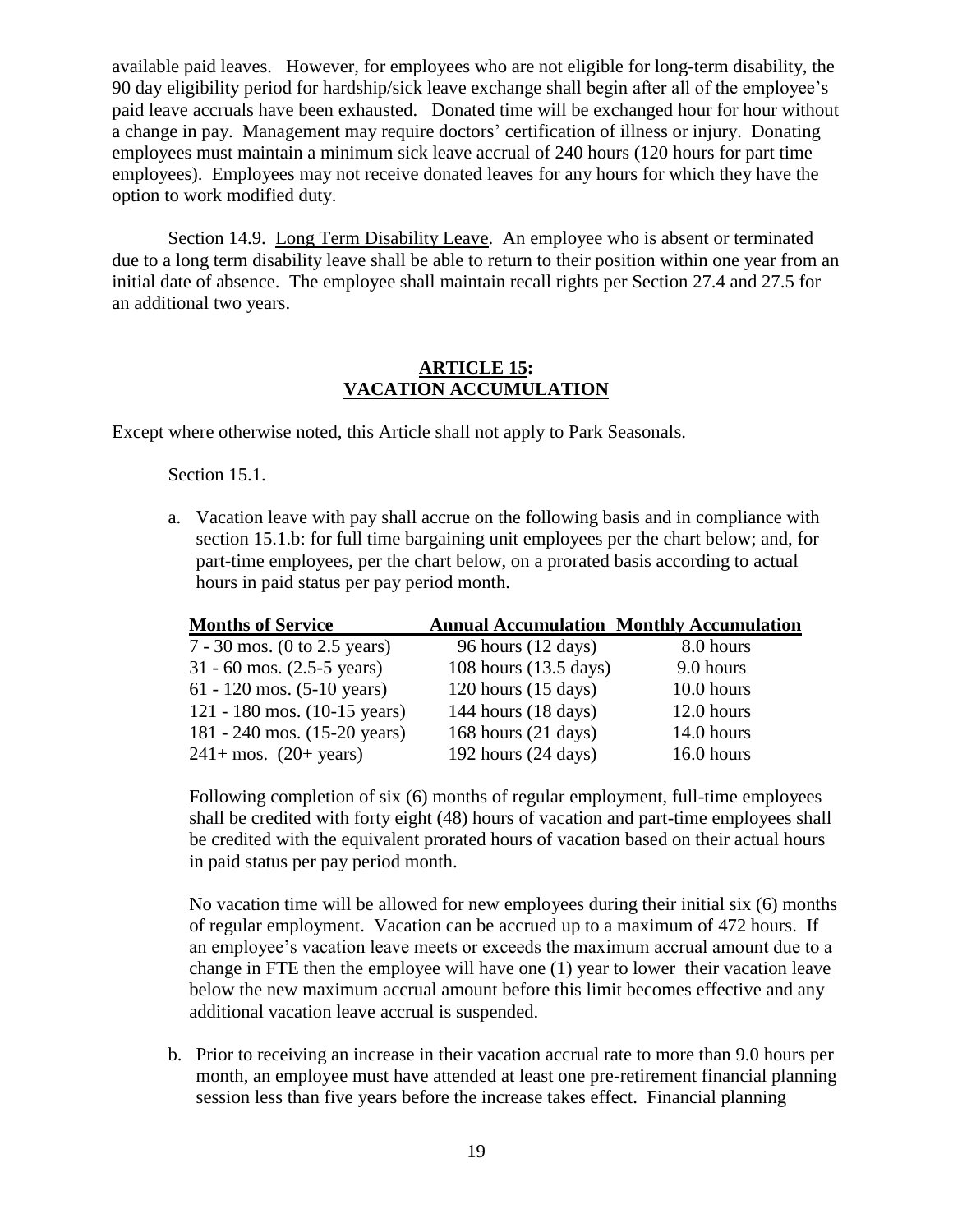sessions can be those offered by the City (i.e., PERS counseling, deferred comp meetings) or arranged by the employee with the certified Financial Planner of their choosing. Proof of attendance at a financial planning session must be provided to the City by the employee, and shall include the date and the provider of the planning session. The City shall issue written reminders to eligible employees six to twelve months before each employee's five year anniversary date to allow adequate time to meet this requirement. Employees will be allowed a reasonable amount of time to attend a pre-retirement financial planning session during their regular working hours once every five years, upon advance notice to their supervisor.

An employee who has not completed their pre-retirement financial planning session by their five-year anniversary date shall continue to accrue vacation at their previous rate. Once such an employee has met the requirements of this section, she/he will begin to accrue vacation at the appropriate rate for their months of service. Accrual rate increases shall not be applied retroactively under Section 15.1.b.

In order to accrue vacation at the higher rate for the same month that all requirements for a vacation accrual increase are fulfilled, employees must have submitted proof of attendance by the 20th of that month. Submissions of the proof of attendance after the 20th of that month will result in the delay of the increase to the accrual rate to the following month.

- c. A completed pay period month for which benefits herein shall accrue is defined as a pay period month in which the employee has been in pay status for eleven (11) or more working days based on FTE (ex. 88 hours full time, 44 hours 1/2 time, etc.), in that pay period month. Current period vacation leave accrual is available for use if at the time of timesheet entry the employee is shown to have been in paid status for eleven (11) days in that pay period. Time loss due to on the job illness or accident shall be counted as time in pay status, to a maximum of three (3) pay period months, for accrual purposes. Time spent in layoff status or on leave without pay shall not be considered in computing vacation leave accrual.
- d. Department managers shall administer a vacation selection process which fits their operational needs based on defined minimum staffing levels. Vacations will be granted on a first come, first served basis, with seniority to be used as a "tiebreaker." Vacation requests shall be approved or denied within ten (10) working days of submission.

Cancellation of pre-approved vacations shall be limited to emergency situations not under the control of the City and shall not affect the cash-out hours calculation under Section 15.1.g, if applicable.

e. An employee who separates from the service of the City shall receive payment for unused vacation leave to which they would otherwise be entitled as of the date of separation, provided that accumulation of vacation leave shall be conditioned upon completion of six (6) months of regular employment. An employee who for any reason does not complete six (6) months of regular employment shall receive no credit for vacation leave.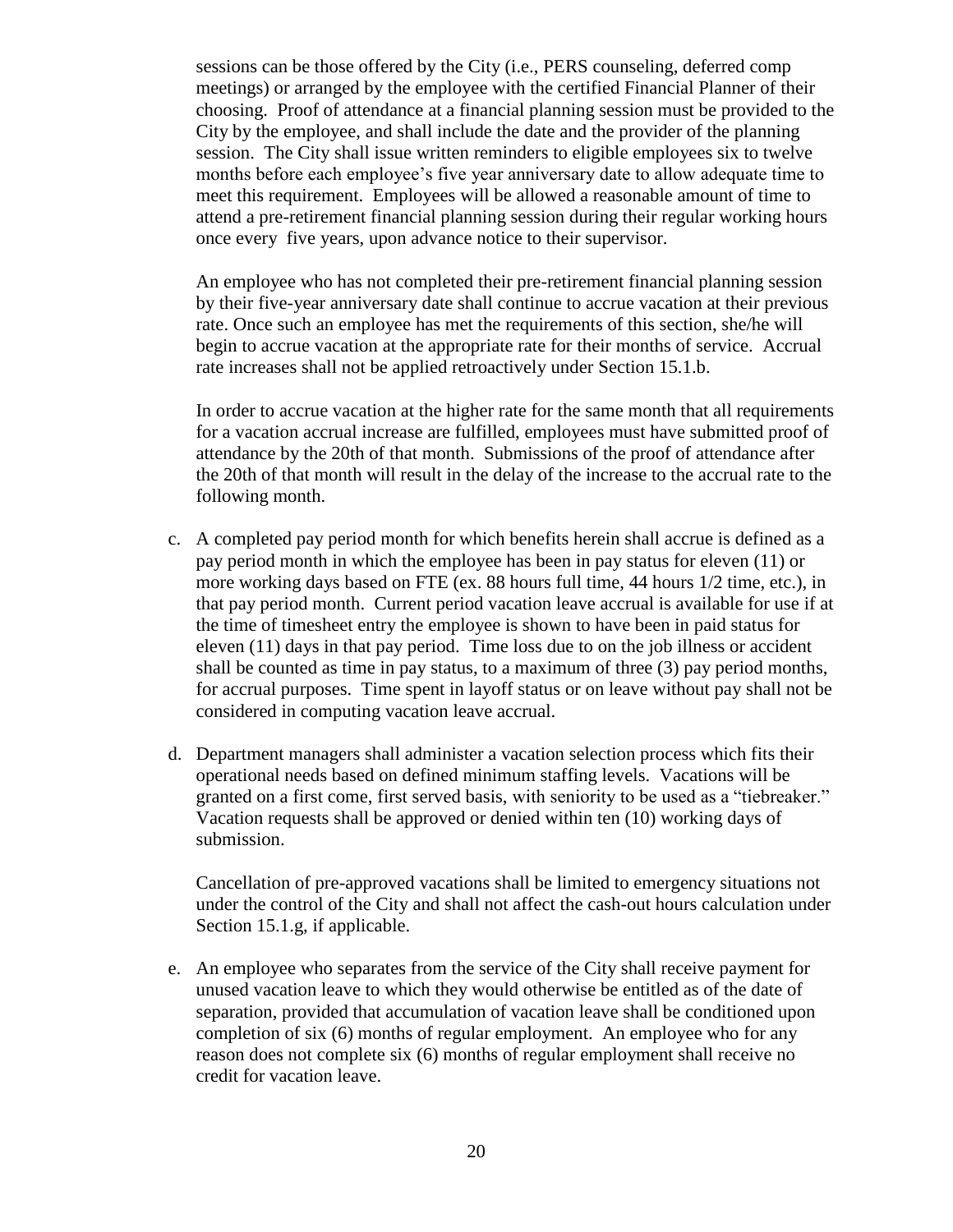- f. For purposes of computing vacation leave duration, the term "working days" shall exclude all holidays which may fall during the period of vacation leave.
- g. Vacation Buy Back. Employees may buy back vacation hours provided they use the same or more vacation hours as the amount of cashed-out leave during that same fiscal year. If an employee buys back more vacation hours than are used in a fiscal year, an amount equal to the overage will be deducted, without compensation, from the employee's vacation leave bank.
	- Employees with at least 10 years of service may buy back up to 1 week of vacation leave per fiscal year.
	- Employees with at least 15 years of service are eligible to buy back up to 2 weeks of vacation leave per fiscal year.
	- Employees with at least 20 years of service are eligible to buy back up to 3 weeks of vacation per fiscal year.

Vacation buy-back requests shall be processed with regular month-end payroll. Employees shall submit a vacation buy-back intent to their Department Director for the following fiscal year by November 1 of each year. If the employee does not submit their request by November 1, the Department Director may grant the request if funds are available to accommodate the vacation buy-back request.

h. Vacation/Sick Leave Exchange. Employees may exchange sick leave for vacation time in accordance with the following:

Employees wishing to exchange sick leave for vacation leave must retain a minimum sick leave balance of 240 hours for full time employees and a proportionate amount for part- time employees based on FTE.

The exchange may be requested once an anniversary year. Employees may exchange two (2) hours of sick leave for one (1) hour of vacation, up to the maximum as per the following (part-time employees may exchange in proportion to their FTE):

|            | <b>Vacation Accrued</b><br><b>Years of Employment</b> Sick Leave Exchanged |          |
|------------|----------------------------------------------------------------------------|----------|
| $0$ to 5   | 16 hours                                                                   | 8 hours  |
| 5 to 10    | 32 hours                                                                   | 16 hours |
| 10 to $15$ | 48 hours                                                                   | 24 hours |
| 15 to 20   | 72 hours                                                                   | 36 hours |
| over 20    | 96 hours                                                                   | 48 hours |

Employees wishing to exchange leave time under this section must submit an exchange request in writing to Payroll. The exchange will be processed with the first available payroll.

Section 15.2. Park Seasonal Personal Time Off. Park Seasonals shall accrue Personal Time Off (PTO), in lieu of any other paid leaves such as holiday, vacation, or sick leave. Initial accrual shall be 6 hours for any pay period month in which the employee has been in paid status for at least 11 days. After a full season of employment (8 months), returning Park Seasonals shall accrue 8 hours of PTO per qualifying pay period month, increasing to 10 hours of PTO per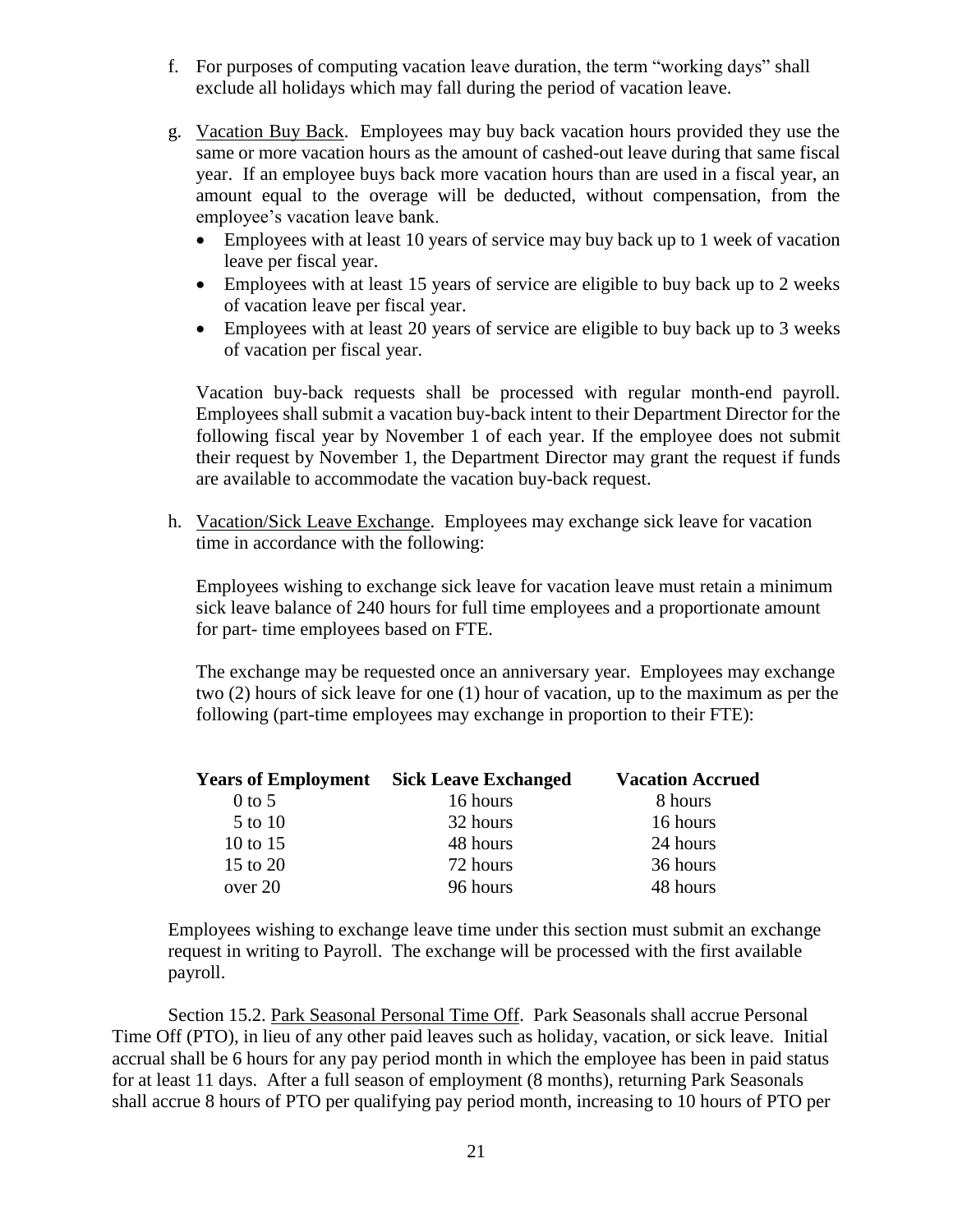qualifying pay period month after two full seasons (16 months) of employment. Up to 16 months of PTO may be accrued. Any PTO not utilized at the time of the employee's annual termination shall be converted to wages at the employee's current rate of pay or retained for the following season at the option of the employee. However, employees who opt to retain such PTO and who do not return to the City's employment in the following season shall forfeit all such PTO and shall not be entitled to any compensation for the forfeited leave.

## **ARTICLE 16: HOLIDAYS**

<span id="page-24-0"></span>Section 16.1. Holidays: Employees other than Park Seasonals are eligible for the following paid City observed holidays:

New Years Day (January 1) Martin Luther King Day (Third Monday in January) Presidents' Day (Third Monday in February) Memorial Day (Last Monday in May) Independence Day (July 4) Labor Day (First Monday in September) Veterans Day (November 11) Thanksgiving Day (Fourth Thursday in November) Day after Thanksgiving Christmas Day (December 25) Any Holiday Declared by the Mayor or City Manager of the City of Corvallis

Section 16.2. Holiday or a Day Observed in Lieu of a Holiday. When a holiday falls on a Sunday, the following Monday shall be deemed to be a holiday in lieu of the day observed. When a holiday falls on a Saturday, the previous Friday shall be deemed to be a holiday in lieu of the day observed. Employees whose regular shift includes working on a Saturday and/or a Sunday shall observe the holiday as specified in Section 16.1 on any such scheduled work day and shall not observe nor be entitled to an in lieu holiday in that instance.

Section 16.3. Holiday Benefit. Employees shall be paid for a holiday or a day observed in lieu of a holiday (either but not both) as if they had worked their normal scheduled hours of work as long as the employee was in paid status on the employee's work days immediately prior to and following the holiday. Employees shall accrue compensatory time off at straight time based on FTE for a holiday or a day observed in lieu of a holiday (either but not both) if their normal time off falls on such days. Employees and supervisors may mutually agree to adjust the employee's work schedule in order to accommodate the holiday.

Section 16.4. Holiday and Day Observed in Lieu of Holiday Facility Closure. When the holiday schedule comes out at the beginning of the year, any situations where a facility will be closed both on the holiday and the day observed in lieu of the holiday will be identified. Employees of the facility shall be paid as if they had worked their normal scheduled hours of work for only one (not both) closure day, whichever closure day represents the greater compensation. Employees of the facility shall accrue compensatory time off at straight time based on their FTE if their normal time off falls on these days for only one (not both) closure day, which ever closure day represents the greater compensation. The work schedules of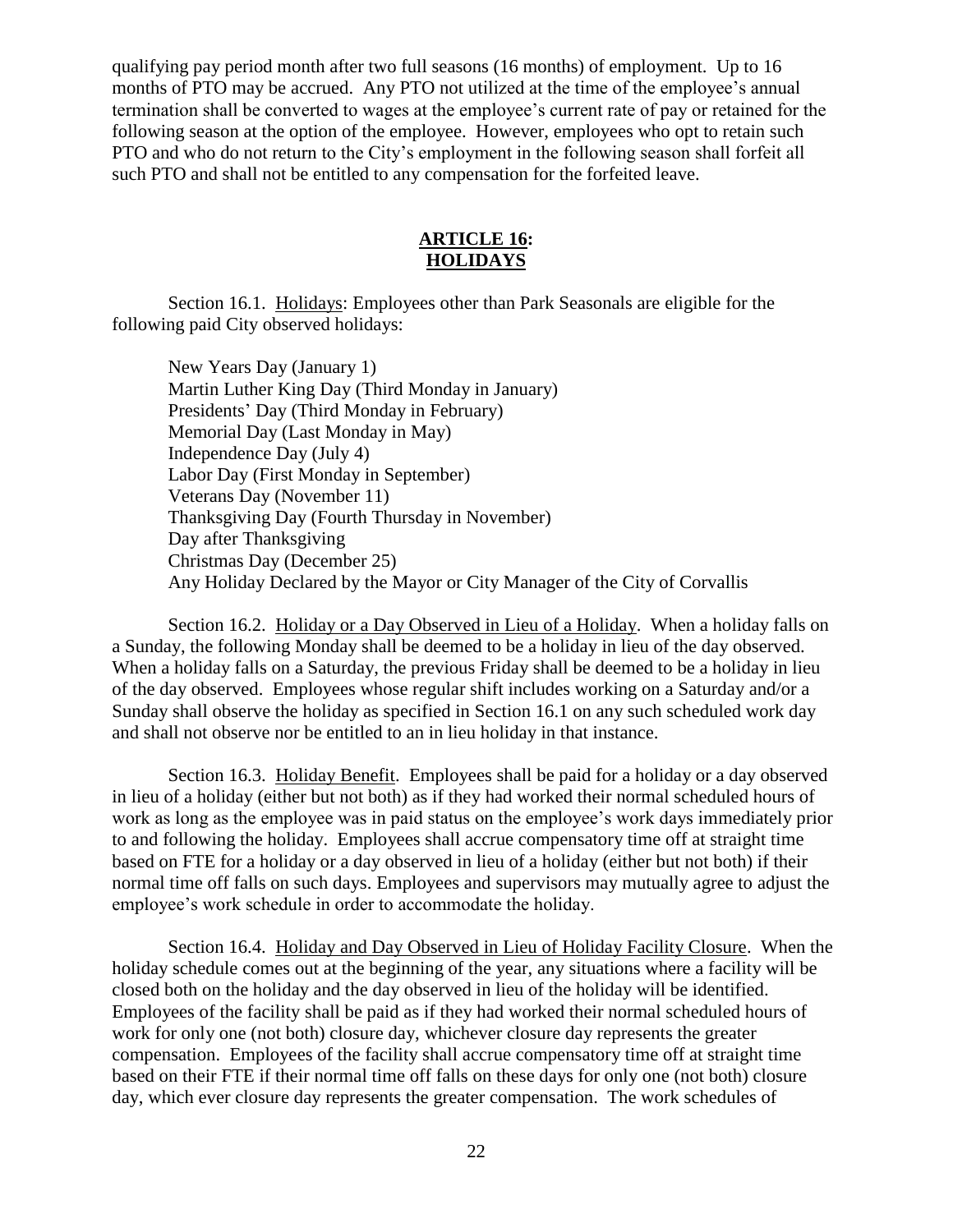employees normally scheduled to work both closure days will be made up sufficiently in advance to allow those employees to select any of the following options or combination of options to address the non-compensated closure day:

- a. Make up the hours within the pay period. Supervisors will determine the make-up hours.
- b. Use vacation or compensatory leave time.
- c. Use leave without pay.

Section 16.5. Holidays Worked. An employee who works on either a holiday or a day observed in lieu of a holiday as provided in Section 16.2, will be compensated at no more than three (3) times their regular rate of pay to include City designated holiday as identified in this article. (Example is for an employee whose regular shift is 8 hours. The employee is called in on a holiday and works 2 hours, the employee is paid as follows: 2 hours worked x 3 times rate of  $pay = 6$  hours of holiday worked pay and 6 hours for the holiday, 8 holiday - 2 hours worked = 6 holiday at straight time for a total of 12 hours of pay) Park Seasonals who work on a day designated as a holiday shall receive time and a half their regular rate of pay for such hours worked but may not compound such compensation with any paid leave time for the same hours.

Section 16.6. Floating Holiday. Beginning June 16 or upon the first day of hire, each employee shall be credited with (twelve) 12 hours leave time to be used as a floating holiday. The (twelve) 12 hours shall be prorated for part-time employees based on FTE. The employee may use the floating holiday hours for any work day(s) or part thereof between June 16 and June 15 of the following calendar year. Floating holiday leave requests shall be made consistent with vacation leave requests. Floating leave accruals shall be included in each employee's paystub.

No floating holiday will be granted after notice of termination nor may the floating holiday be accumulated from year to year.

Employees are eligible to use floating holiday hours for a one-half day holiday for either New Year's Eve or Christmas Eve, not both.

## **ARTICLE 17: OUTSIDE EMPLOYMENT**

<span id="page-25-0"></span>Section 17.1. Permission to work at outside employment shall not be required. Employees are required to disclose outside employment to Human Resources on a form provided by the City, stating the employer's name, the job title, and basic duties. Human Resources shall be responsible for discussing any conflict of interest concerns with the employee. The primary commitment of full time employees must be to their City jobs. Outside employment should not detract from the efficiency of an employee's City duties, nor should it present a conflict of interest or otherwise damage the job related credibility of an employee or the City. Should a problem arise concerning an employee's outside employment, it is understood that the employee may be subject to discipline as provided in Article 29.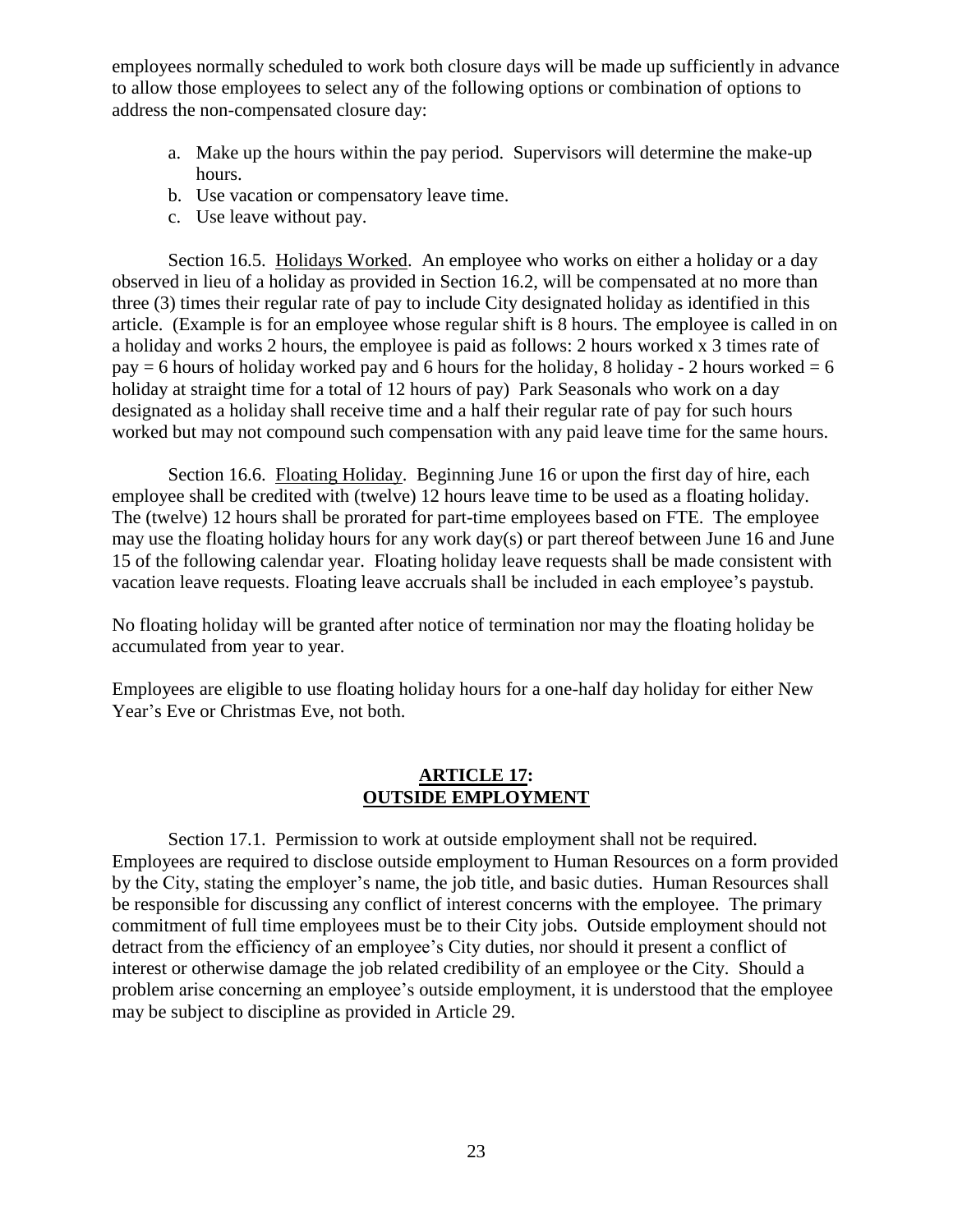# **ARTICLE 18: WAGES**

## <span id="page-26-0"></span>Section 18.1.

- a. Wages shall be paid according to the following schedule:
	- 1. In the pay period immediately following ratification, all employees shall receive a cost of living adjustment of 3.0% of base wages. If ratified by the Union by November 2, 2018, regular full-time employees employed upon ratification will receive a \$250 gross bonus in the November 30, 2018 paycheck. The bonus shall be pro-rated for part-time employees employed upon ratification proportional to their FTE.
	- 2. Beginning June 16, 2019, all employees shall receive a cost of living adjustment of 2.0% of base wages.
	- 3. Beginning June 16, 2020, all employees shall receive a cost of living adjustment of 2.0% of base wages.
	- 4. On December 16, 2020, all Job Groups except Job Group 715 shall receive a \$0.48 per hour base wage adjustment. For Job Group 715, on December 16, 2020, each step in the salary table will be increased by a one-time 5% base wage adjustment.
	- 5. Beginning June 16, 2021, all employees shall receive a cost of living adjustment of 2.0% of base wages.
	- 6. Beginning June 16, 2022, all employees shall receive a cost of living adjustment of 2.0% of base wages.
- b. Medical Stipend will be paid in the January paycheck as follows in January 2019, 2020 and 2021. The medical stipend will cease for all employees with the January 2021 payment.

| Year | Single   | Two-Party/Family |
|------|----------|------------------|
| 2019 | \$750.00 | \$1000.00        |
| 2020 | \$750.00 | \$1000.00        |
| 2021 | \$750.00 | \$1000.00        |
| 2022 | \$0.00   | \$0.00           |
| 2023 | \$0.00   | \$0.00           |

Active Park Seasonal employees will receive a pro-rated medical stipend for single medical insurance coverage based on the above table in the first paycheck following the month they begin employment. Pro-ration shall be at the rate of 1/12 of the annual payment times the number of month's medical insurance premiums will be paid in the coverage year. New hires are not eligible for the medical stipend until the January following their first day of employment. The medical stipend will cease for all employees with the January 2021 payment.

c. The Appendix A position list, wage tables, and classification points range shall be updated when changes are made. Updates will be posted on the City's information systems and will be made available to all employees.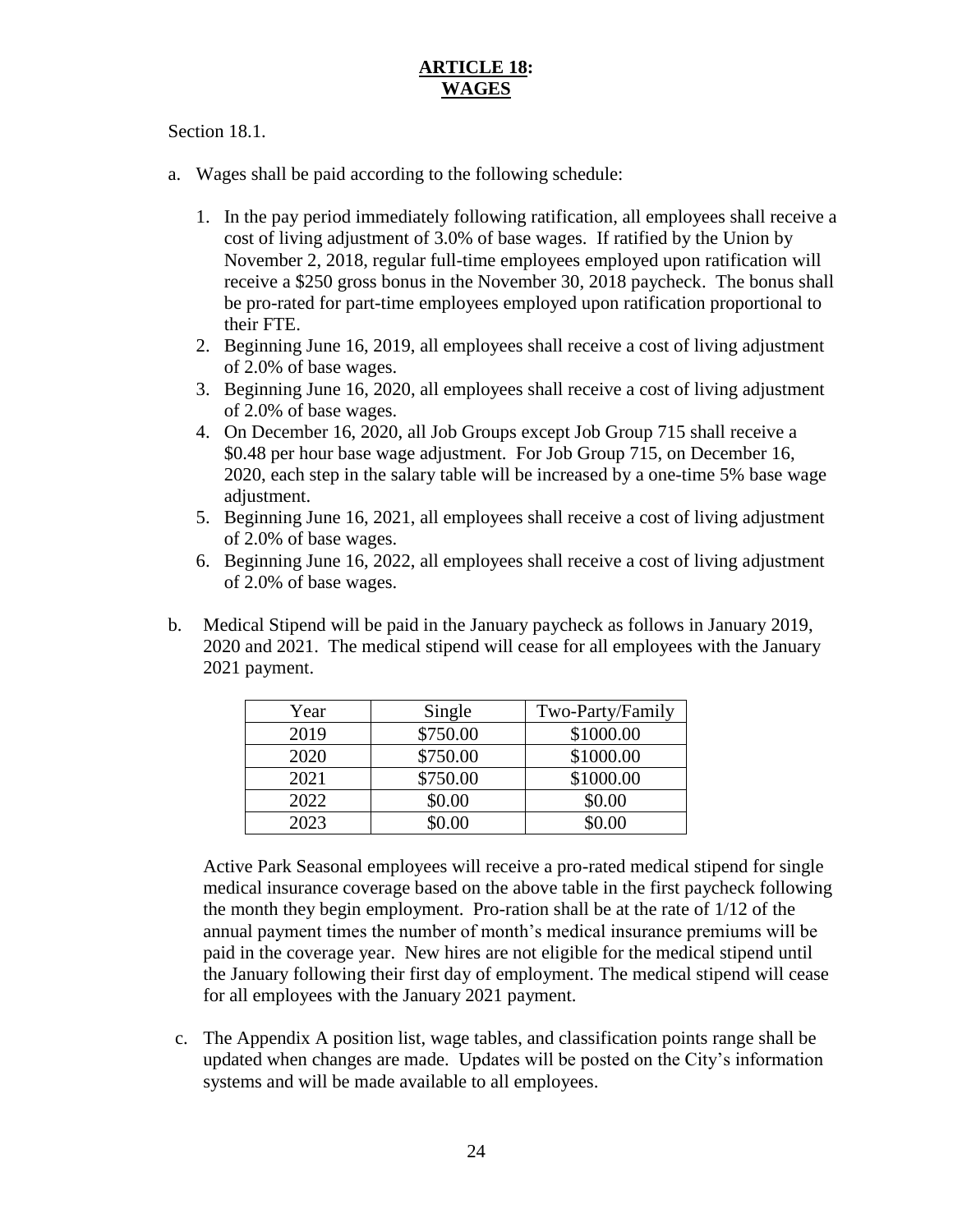- d. If an employee voluntarily requests or applies for a lower classification position and their current salary is more than the top of the schedule for their new classification, then the employee and the hiring supervisor shall mutually determine an appropriate starting salary which can be at or below their existing salary but above the salary specified in Appendix A. However, such salary shall only be in effect for the period of one year, at which time the salary for the employee will be reduced to the top step of the appropriate classification per Appendix A.
- e. The classification point range is outlined in Appendix A. Each position shall be placed in the appropriate job group based upon its point value. Positions are identified by job group in Appendix A as of the implementation of this contract.

Section 18.2. Should the employer-paid pre-tax contribution for PERS no longer be a valid option at some point in the future and employees become responsible for their 6% contribution to PERS, the City shall concurrently increase the employee wage by 6%.

Section 18.3. Step Increases and Evaluations. Upon completion of a probationary period, the employee shall receive a step increase from the initial hire step to the next step in that position's pay range. Additional step increases will be granted annually thereafter to employees who receive a satisfactory performance evaluation from the date of the last step increase until the employee reaches the top step of the position's pay range. Employees promoted to a higher salary range will begin at Step B of the new range or the step of the new range which represents at least a five (5) percent increase from their regular salary, whichever is greater.

In the event an employee does not receive an evaluation within 30 days after the scheduled step increase date, the City shall automatically grant the step increase to the employee effective on the scheduled step increase date.

Should an evaluation deny an employee a step increase, they may grieve through the Grievance Procedure, Article 8.

## **ARTICLE 19: JOB CLASSIFICATION AND WAGE ADJUSTMENTS**

<span id="page-27-0"></span>Section 19.1. The compensation and classification plan shall be administered pursuant to an administrative policy governing implementation of Article 19. The City retains full and exclusive rights to manage the City's job classification plan. Without limitation, but by way of illustration, the exclusive prerogatives, functions, and rights of the City shall include the following:

- a. To establish new classifications.
- b. To revise existing classifications by changing, adding, or deleting duties, qualifications, or standards.
- c. To remove existing classifications.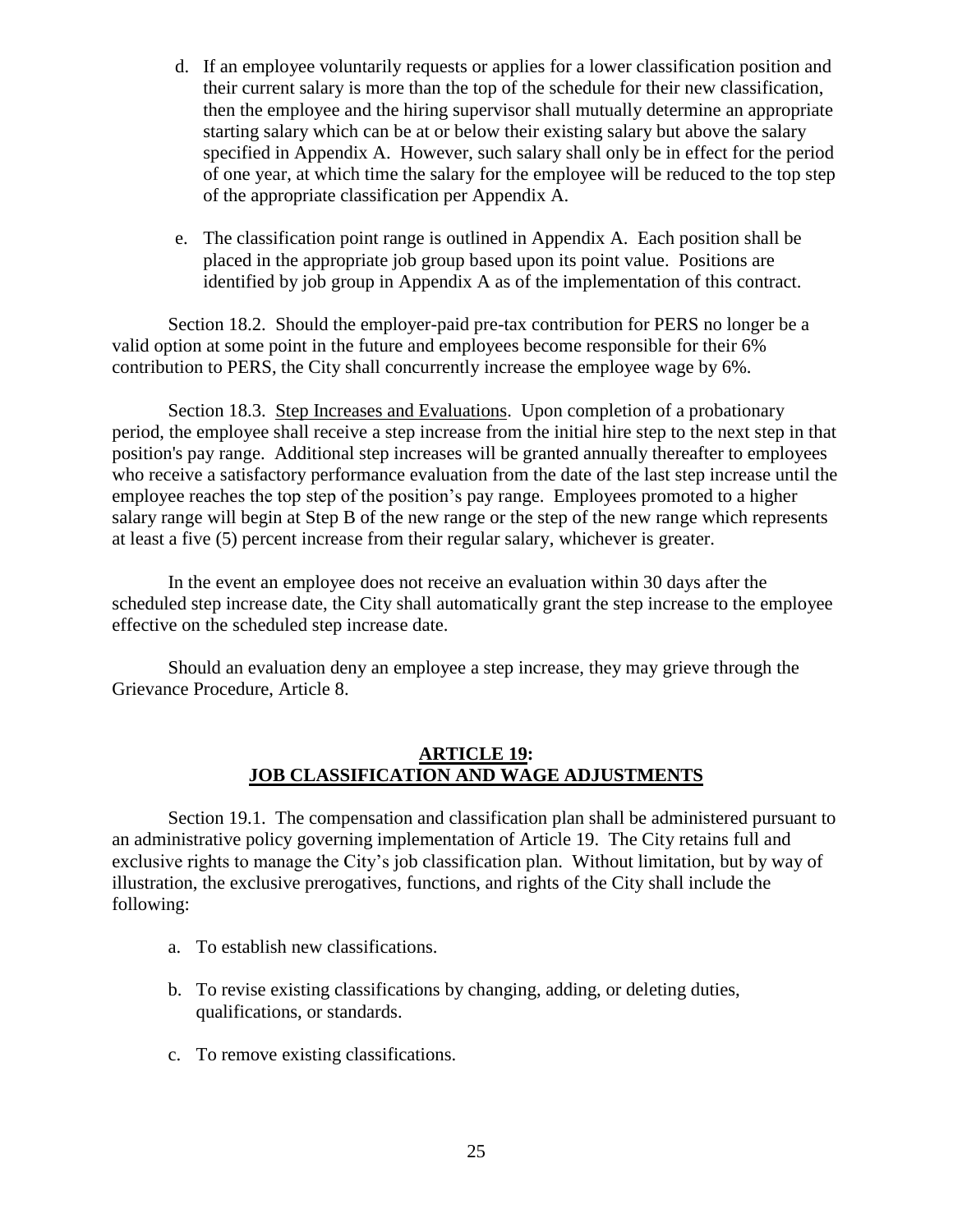Section 19.2. Wages for New Classifications. When a new classification is established, proper notice will be given to the Union and such notice shall include the classification and pay range recommended for such position. The Union shall be afforded an opportunity to meet and discuss the matter. If the Union does not object to the City's pay proposal within ten (10) calendar days, the City's proposal will be implemented.

If the Union does object to the City's pay proposal, then the matter will be submitted as a grievance at Step Four. Should the grievance proceed to binding arbitration, within five (5) days of the Step Five hearing, the parties shall meet to exchange and acknowledge single final offers of settlement of the grievance, specifying the preferred salary range for the position in question. The decision of the arbitrator shall be based on the criteria listed in the Public Employee Collective Bargaining Act and shall be limited to the selection of either final offer.

Section 19.3. Revision of Wages for Existing Classifications. Should it be necessary to revise the wage rate of an existing classification during the life of this Agreement and both parties mutually agree to do so, the City shall establish a temporary wage rate which shall be effective unless modified during the next open negotiations. Under no circumstances will the City reduce the wage rate during the life of this Agreement without the consent of the Union.

If, during the first negotiations after the establishment of the temporary wage rate, the City and Union agree to a different rate (not considering general increases), such negotiated rates shall be made retroactive to the date of the temporary adjustment.

### **ARTICLE 20: SPECIAL PAY**

<span id="page-28-0"></span>Section 20.1. Shift Differential. The following shift premiums will be paid:

- a. A shift premium of forty-five cents (\$0.45) per hour actually worked shall be paid to an employee when the majority of their shift is worked during the hours of 3:00 p.m. and 11:00 p.m.
- b. A shift premium of seventy-five cents (\$0.75) per hour actually worked shall be paid to an employee when the majority of their shift is worked during the hours of 11:00 p.m. and 6:00 a.m.

Section 20.2. Shift premium pay will be treated as part of the basic rate for computation of overtime.

Section 20.3. Shift premium pay will not apply to employees working four (4) ten (10) hour shifts when the work is essentially daytime work. Shift premium pay will apply to those employees who are assigned to work split shifts when at least one half  $(1/2)$  of the hours actually worked fall between the hours of  $3:00$  p.m. and  $11:00$  p.m., or  $11:00$  p.m. and  $6:00$  a.m.

Section 20.4. The City retains the exclusive right to establish work schedules to accommodate operating needs which might minimize shift premium pay.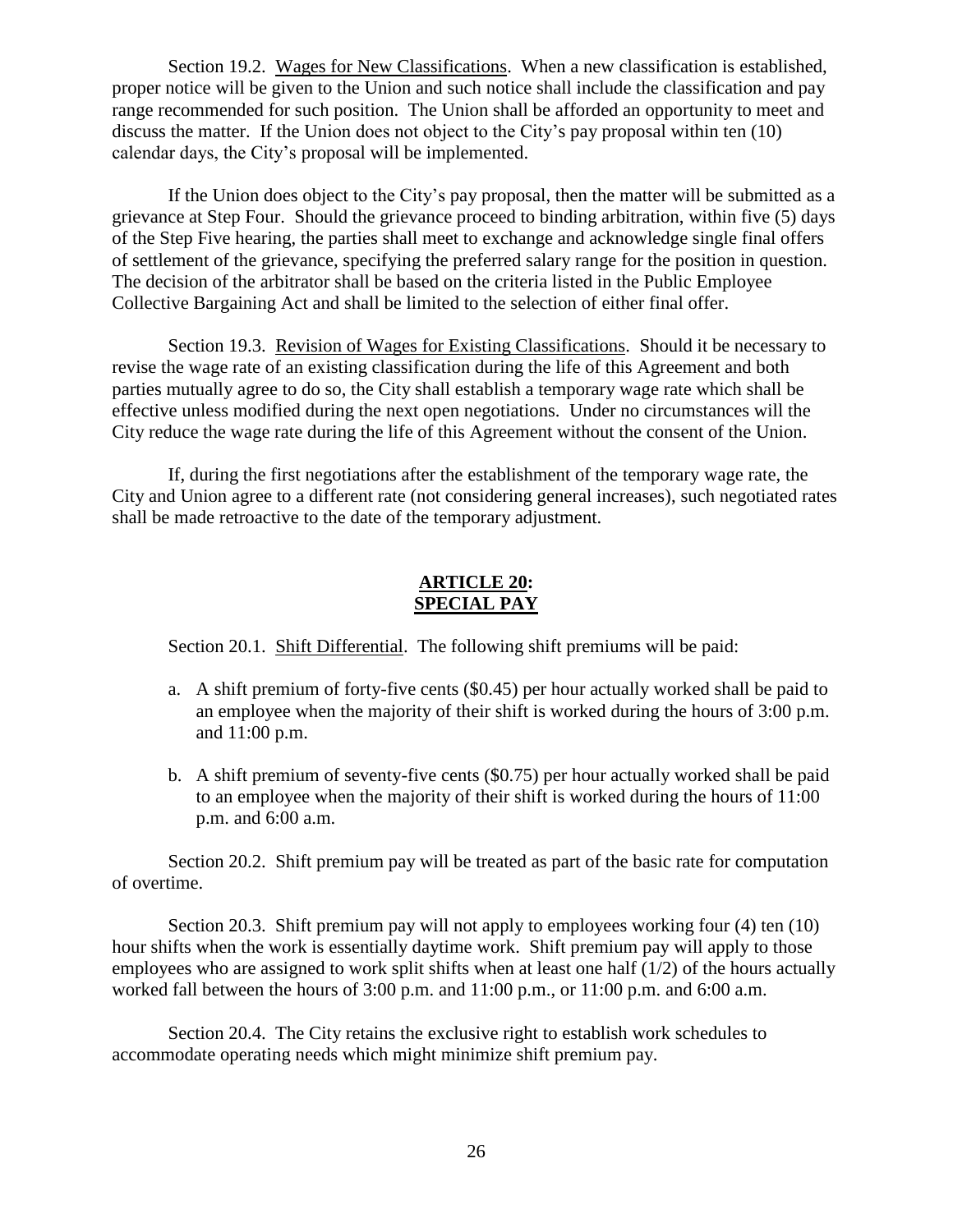Section 20.5. Bilingual Pay. Employees who are qualified by the City as bilingual in any spoken or written language designated by the City will receive a monthly premium of 2.5% of their regular base pay. Employees who are qualified by the City as bilingual in any spoken and written language designated by the City will receive a monthly premium of 5% of their regular base pay. Employees must re-qualify annually. Assignment and removal of such job duties shall be at the City's discretion and is not grieveable. For employees that receive bilingual pay, availability for work assignments throughout the year is required. Employees who refuse to utilize the skill will forfeit the pay. The City will provide an annual qualification/re-qualification opportunity. Employees who do not qualify must wait for the next annual testing opportunity to retest. The City and the employee will mutually agree on ways for the employee to maintain and practice their skills. The types of assistance the City might provide include classes, conversation groups, release and/or flex time for volunteer work in bilingual situations, or other opportunities to use these skills.

### **ARTICLE 21: ACTING IN CAPACITY**

<span id="page-29-0"></span>Section 21.1. Acting in Capacity. An employee assigned the duties and responsibilities of a position in a higher job class shall receive compensation as follows; Step A of the higher class, a one step increase in their regular classification, or a 5 percent (5%) increase in their regular salary, whichever is greater and provided such assignment is designated in writing and the assignment lasts longer than five (5) consecutive working days. Such compensation shall be retroactive to the first day of the assignment. An employee will be deemed to have been assigned the duties and responsibilities of another position when they have assumed responsibility and accountability for the primary functions of the position and for substantive performance of the job.

For assignments of five (5) days or longer, the employee performance will be evaluated in the annual performance evaluation. For assignments of less than five (5) days, the assignment shall be noted but not evaluated in the performance evaluation.

Section 21.2. Extra Duties. When a vacancy or an absence longer than five (5) working days occurs, the work unit supervisor shall prepare a written work plan for the distribution of work which will be shared with all employees in the work unit. If the work plan results in the partial distribution of essential functions of a higher classified job, each employee assigned those duties and responsibilities outside of their own classification shall receive an additional two percent (2%) of their regular pay as extra duties' compensation during the duration of the work plan assignments. Such compensation shall be retroactive to the first day of the assignment. The assignments shall be evaluated in the annual performance evaluation.

Section 21.3. Career Development within the Bargaining Unit. This article shall not apply to an employee working in a job related training program provided the program and its duration are given to the employee in writing prior to entering the program.

Section 21.4. Career Development Outside the Bargaining Unit. An employee may request to perform tasks in order to advance the employee's career by notifying their supervisor in writing of a desire for career development in a position outside of the bargaining unit. Based on mutual agreement, the employee and supervisor will develop a written plan to define the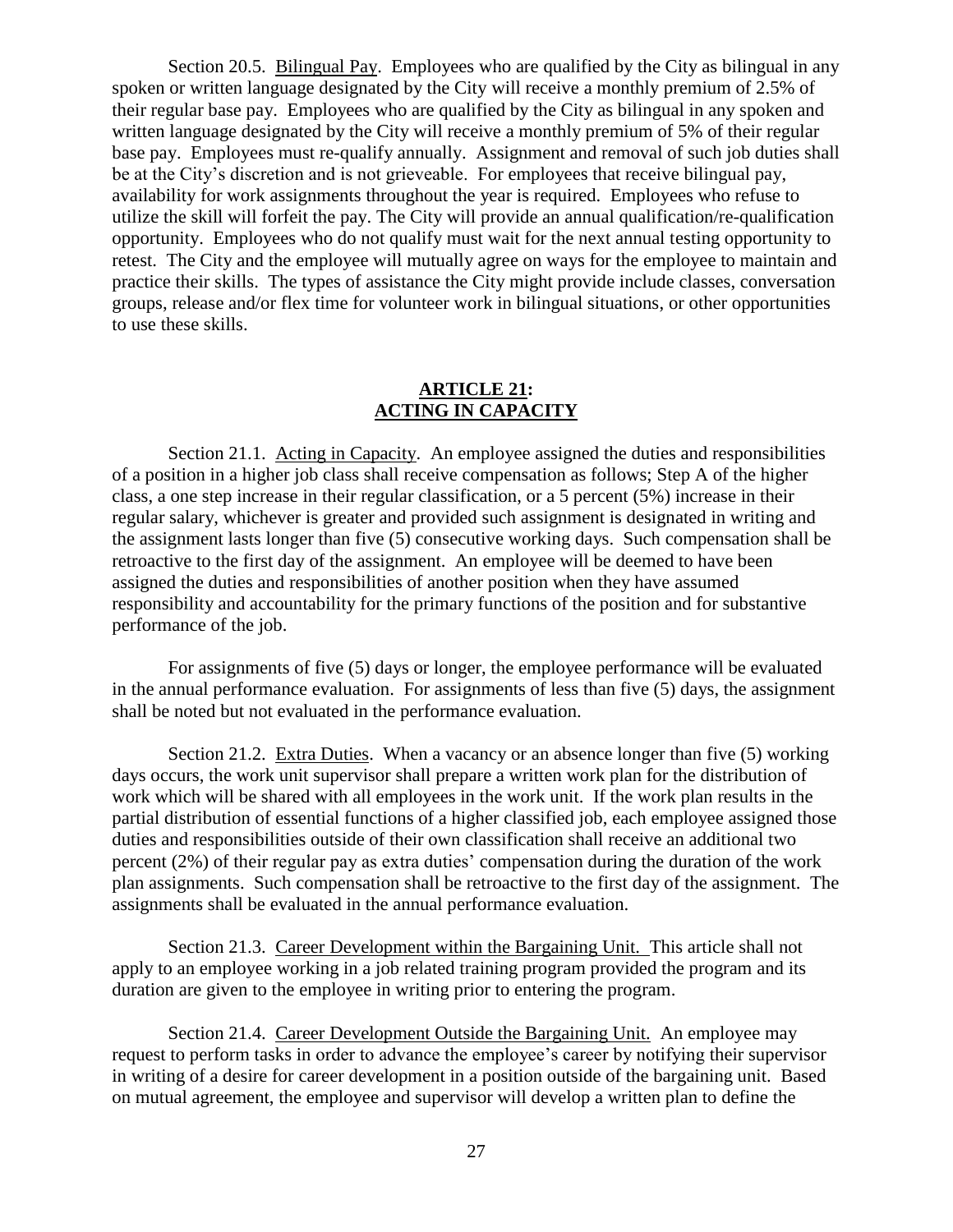parameters of the career development opportunity. The career development opportunity can be discontinued at any time by either party without consequence or penalty. Career development is not associated with any position vacancy. An employee shall complete a self-evaluation of their performance on any career development opportunity. Any career development opportunity lasting twenty (20) consecutive days or more will also have an evaluation completed by the supervisor and discussed with the employee. The employee's self-evaluation and the employer's evaluation shall be included in the employee's personnel file. Employees who are participating in a career development opportunity will not be eligible for overtime, stand-by, remote access, or call back compensation unless the work being performed is a part of the employee's regular job responsibilities. The City and the employee will agree on the days the career development duties will occur; these days will not exceed ninety (90) days in a twelve (12) month period.

Section 21.5. An employee who is designated to act in capacity or with extra duties outside of the bargaining unit, as provided for above, shall remain a member of the bargaining unit and shall be entitled to overtime, call back or remote access compensation only for bargaining unit work performed outside of normal working hours as provided for in this Agreement. All non-bargaining unit work performed after hours shall not be paid overtime, call back or remote access. The AIC assignment shall be in writing and shall state if standby duty shall be paid or unpaid. When standby is stated in the job description then no standby pay will be paid. When standby is not stated explicitly in the job description, the written agreement shall state the conditions under which standby may be expected and whether it will be paid or not. However, any standby duty assignment to an employee acting in capacity outside the bargaining unit shall not reduce the standby duty hours normally available to the other bargaining unit employees.

Section 21.6. Normally acting in capacity, Section 21.1 and extra duty, Section 21.2 assignments will not be longer than six (6) months, but in no event will such an assignment exceeds one (1) year. Employees will be notified in writing and in advance of any extension of such an assignment. If the City fails to so designate, the employee shall have cause for a grievance.

### **ARTICLE 22: HEALTH AND DENTAL INSURANCE BENEFITS**

<span id="page-30-0"></span>Except where expressly noted, this article shall not apply to Park Seasonals.

Section 22.1. To reduce the financial hardship of employees in case of serious medical or dental expenses, the City will provide medical and dental benefits substantially equivalent to the current plans as modified in Section 22.9 and covering all bargaining unit employees and their dependents. Employees shall have annual open enrollment periods for the plans of at least twenty-one (21) days. The City shall be allowed to make any plan changes that are mandated by its insurance carrier so long as the actuarial impact on the premium rate is no more than 0.5%. Medical and dental plans may increase at different rates based upon the experience of the plans. Employees may elect to be covered by any other medical or dental plan offered by the City with the understanding that the employee will pay the difference, if any, in premium costs over and above the contribution amount for the above plans and within the maximum limits specified below.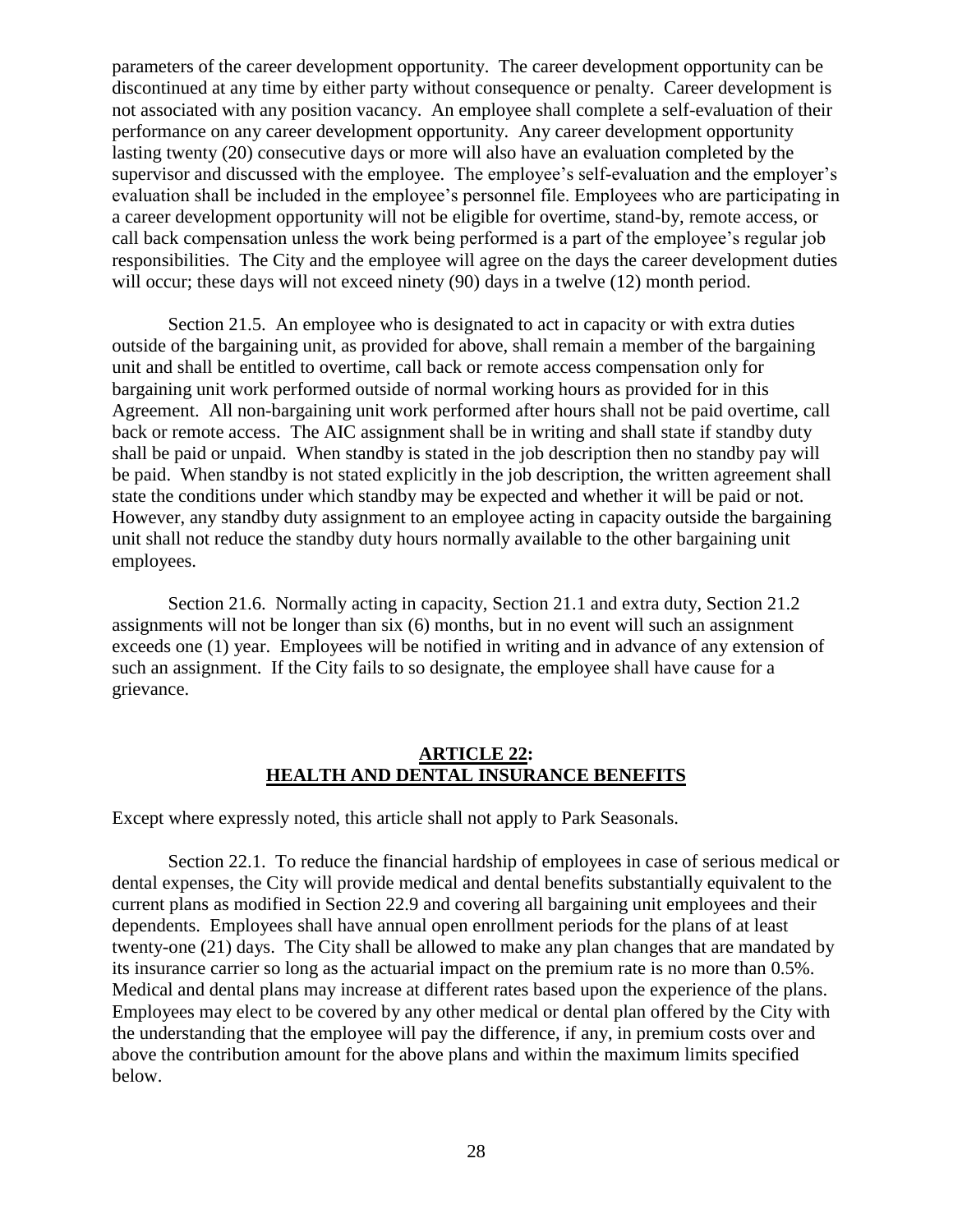Section 22.2. Employees and their dependents are eligible for coverage beginning the first day of the month following thirty (30) days' employment. If a new employee fails to submit the necessary application materials within a manner and a time frame required by the insurance carrier, the City shall enroll the employee for "default" medical and dental plan coverage. Default coverage shall be single coverage in the AFSCME HDHP with an HRA contribution. Enrollment in the default coverage may not be revised by the employee until the next open enrollment.

Section 22.3 The City shall pay 100% of the single premium amounts for the plans as modified and specified in this Article (employee's own coverage) for all employees covered by this Article. For full-time and part-time employees designated at 0.75 FTE or greater, the City shall additionally pay 93% of the premium difference for employees choosing to cover a dependent on two-party coverage. For full-time employees only, the City shall also pay 93% of the premium difference for employees choosing to cover additional dependents on family coverage. The remaining premium amounts shall be paid by the employee. If a full-time employee voluntarily transfers to a part-time position of .75 FTE or greater related to a reduction in force, the part-time payment limitation under this section shall not apply.

The City's contribution toward the purchase of such group insurance shall continue for a maximum of twelve (12) calendar months from the initial date of leave for employees who are absent due to on the job illness or accident or on long term disability insurance leave.

Section 22.4. When the number of employee's dependents increases or decreases, the employee shall notify the City and the City will make the appropriate changes in its contribution. Failure by the employee to notify the City within thirty (30) days of a decrease in number of dependents will result in the employee owing the City the difference. The employee may request that this be repaid through a deduction from the employee's paycheck or the employee may repay the amount directly to the City for the difference in the City's contribution and the lower rate.

Section 22.5. Bona fide Wellness Program. The City and the Union agree on the importance of employee's wellness. The Union encourages participation in the Wellness Program. The City shall therefore maintain a bona fide Wellness Program in which all health plan covered employees may participate and which shall include at a minimum health risk assessments, health screenings, and quarterly programs at no cost to the employee.

Section 22.6. Retirement Health Savings Plan. Employees who participate in the above bona fide Wellness Program are eligible for a City paid incentive up to 1% of base salary paid by the City into a retirement health savings account for the employee. This contribution shall begin for the payroll following thirty (30) days after qualifying for the incentive. Employees must qualify by November  $30<sup>th</sup>$  of each year for participation in the following calendar year (beginning with the December 16 - January 15 payroll). Participation shall be as follows:

- a. For employees who complete the City's annual health risk assessment, the City shall contribute 0.4% of base wages.
- b. For employees who participate in at least one of the approved health screenings, the City shall contribute 0.3% of base wages.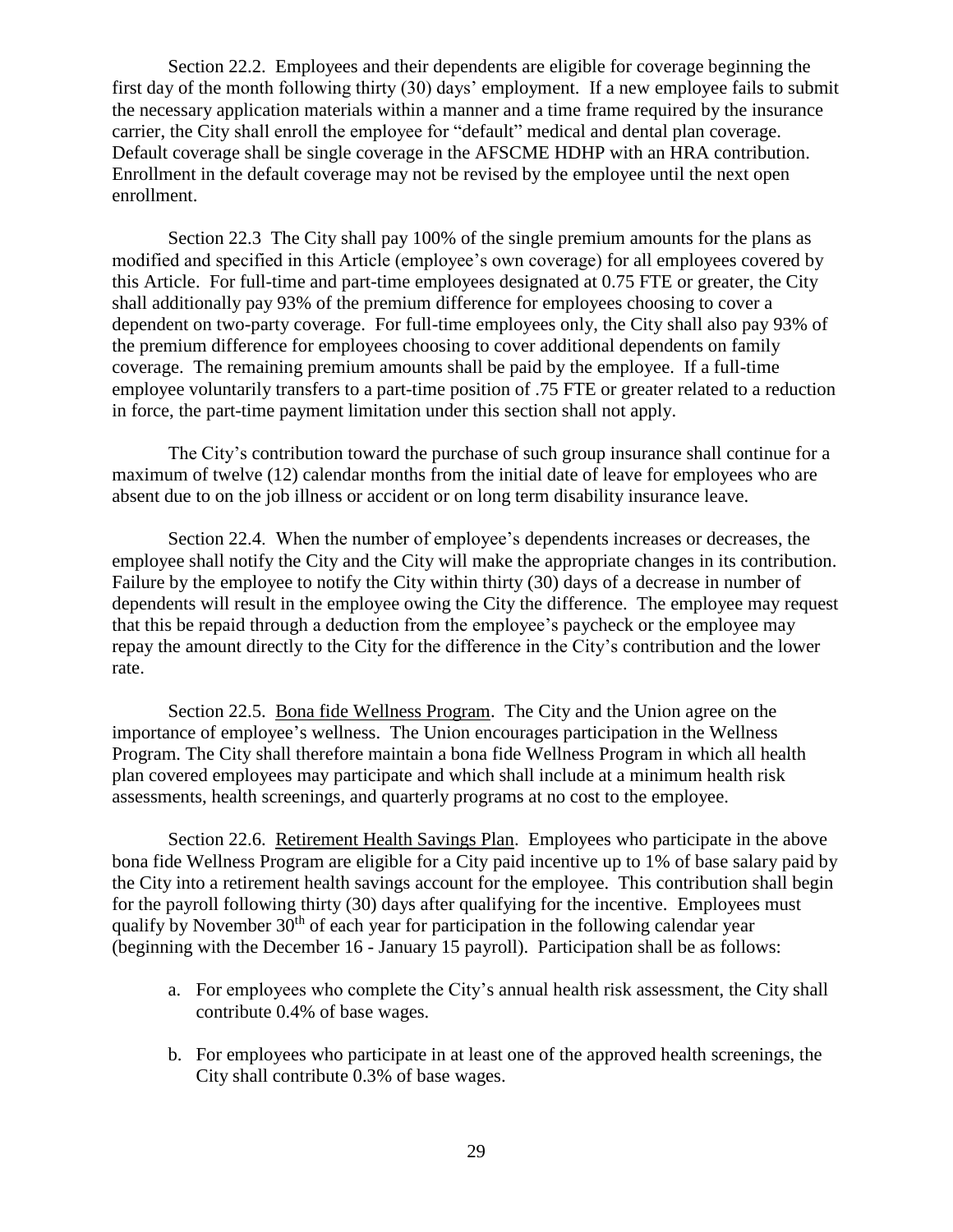c. For employees who pledge to participate at least quarterly in other wellness program initiatives as approved by the City (consultations, speaker programs, support groups, etc.), the City shall contribute 0.3% of base wages.

These City contributions shall also be subject to a vesting schedule of twenty-five percent (25%) per year of continuous regular City service until the employee is fully vested. Current employees shall receive credit for regular City service from their most recent date of hire to include service already completed prior to the effective date of this Agreement.

Section 22.7. The City shall make available an employee assistance program and an IRS Section 125 flexible benefit plan.

Section 22.8. Post Employment Health/Dental Benefits.

- a. Retired AFSCME members hired prior to July 1, 1992 and not yet eligible for health coverage through the Oregon Public Employee Retirement System (PERS) (those under 65) shall be eligible for AFSCME active employee medical and dental coverage. The City shall contribute an amount towards single medical and dental coverage for the retiree up to, but not exceeding, the dollar amount it would contribute for single coverage for a full-time active AFSCME employee.
- b. Active AFSCME members hired on or after July 1, 1992 shall have a contribution made by the City to the employee's Retirement Health Savings Account (RHSP) according to the following schedule for each pay period month:

| <b>Months of Service</b>                              | <b>Monthly Contribution</b> |
|-------------------------------------------------------|-----------------------------|
| (Years of Employment)                                 | <b>Amount</b>               |
| 61 to 120 months $(5 \text{ to } 10 \text{ years})$   | \$50                        |
| 121 to 180 months $(10 \text{ to } 15 \text{ years})$ | \$75                        |
| $181 +$ months $(15 + \text{years})$                  | \$100                       |

A completed pay period month for which this contribution shall be made is defined as a pay period month in which the employee has been in pay status for eleven or more working days (eight hour periods or the pro rata share of eight hours for less than 1.0 FTE) in that pay period month. For contribution purposes, time loss due to on-the-job illness or accident shall be counted as time in pay status, to a maximum of three (3) pay period months.

Section 22.9. The AFSCME medical plan shall be as follows:

- a. AFSCME High Deductible Health Plan (HDHP) is offered to all AFSCME employees.
- b. Employees shall be entitled to a City paid contribution into a health savings account (HSA) or a health reimbursement arrangement (HRA) account, as follows: in January 2019, 2020, 2021, and 2022, the equivalent of the plan's deductible for their level of coverage (single at \$1,500, two-party and family at \$3,000). Beginning in January 2023, employees shall be entitled to a City paid contribution into a health savings account (HSA) or a health reimbursement arrangement (HRA) account the equivalent of the plan's deductible for their level of coverage (single at \$1,500, two-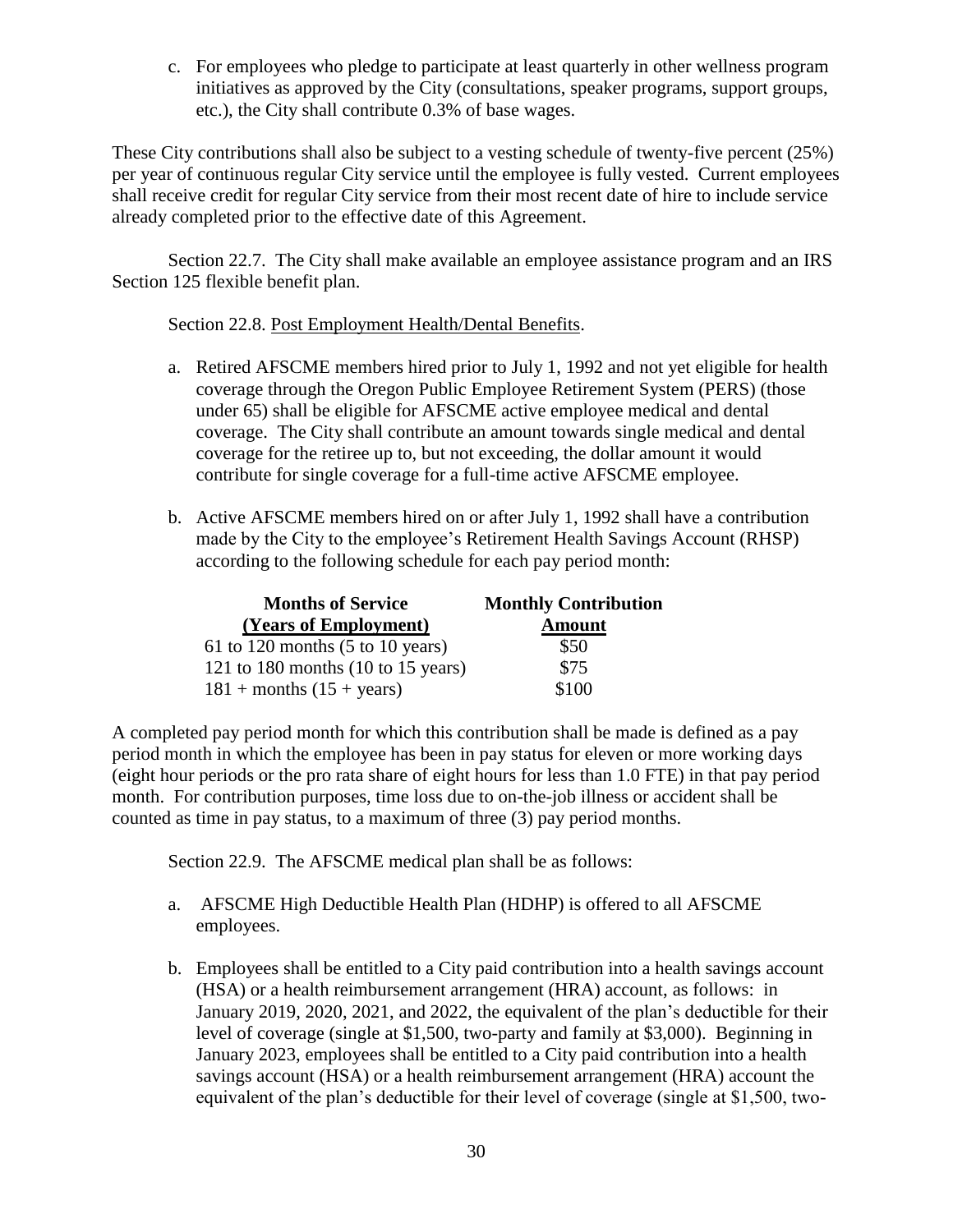party and family at \$3,000) at the rate of  $1/12<sup>th</sup>$  the annual contribution each month. No employee shall receive additional payments into their account after the termination of their employment. Employee's HSA plan is portable when the employee leaves the City. Employee's HRA plan is owned by the employer; however, when an employee leaves the City, any remaining funds in the HRA shall be either retained in the HRA for the employee's use or shall be transferred to the employee's retirement health savings plan (RHSP) account according to the rules of these plans. Employees choosing to retain funds in their HRA account shall be responsible for any administrative fees paid by the City.

- c. New hires shall be entitled to a City-paid contribution into a health savings account (HSA) or a health reimbursement arrangement (HRA) as follows: the equivalent of the plan's deductible for their level of coverage (single at \$1,500, two party and family at \$3,000). Any new employees hired on or after November 2, 2022 shall be entitled to a City paid contribution into a health savings account (HSA) or a health reimbursement arrangement (HRA) account the equivalent of the plan's deductible for their level of coverage (single at \$1,500, two-party and family at \$3,000) at the rate of  $1/12<sup>th</sup>$  the annual contribution each month.
- d. Retired AFSCME employees who were hired before July 1, 1992 are eligible for City HSA or HRA contributions.
- e. If the amount the City pays for the medical insurance results in the City being subjected to the Cadillac Tax under the Affordable Care Act, Article 22.9 will be subject to an automatic reopener and result in bargaining a change in insurance coverage to reduce costs below the Cadillac Tax Threshold.

Section 22.10. Park Seasonals. Park Seasonal employees shall be eligible subject to 22.2 above, for City paid single coverage under the AFSCME HDHP Plan and dental plans as described above. Park Seasonals eligible for the AFSCME HDHP plan shall be entitled to a prorated City paid contribution into a health saving account (HSA) or a health reimbursement arrangement (HRA) for single coverage only Park Seasonals may also voluntarily contribute to the City's IRS Section 125 flexible benefit plan and/or the City's deferred compensation plan(s) at their own expense. Pro-ration shall be at the rate of 1/12 of the annual payment x the number of months medical insurance premiums will be paid in the coverage year, paid on the same schedule as outlined in 22.9.b.

Section 22.11. Health Care Review Committee. The Committee shall be responsible for determining the most cost beneficial health care and related programs. To carry out this task, the Committee shall obtain and review claims and usage data and provide input to proposals and contracts relating to health care, employee assistance program, long term disability, and other insurance programs. The Committee shall meet at least quarterly and be chaired by Human Resources and staff support is provided by Human Resources. Membership shall consist of nine members with two (2) designated by each bargaining unit and three (3) designated by the City. Each member shall be responsible for supporting and educating their bargaining unit members or exempt employees in regards to full committee recommendations. Committee recommendations shall be submitted to the City Manager and the bargaining units for approval.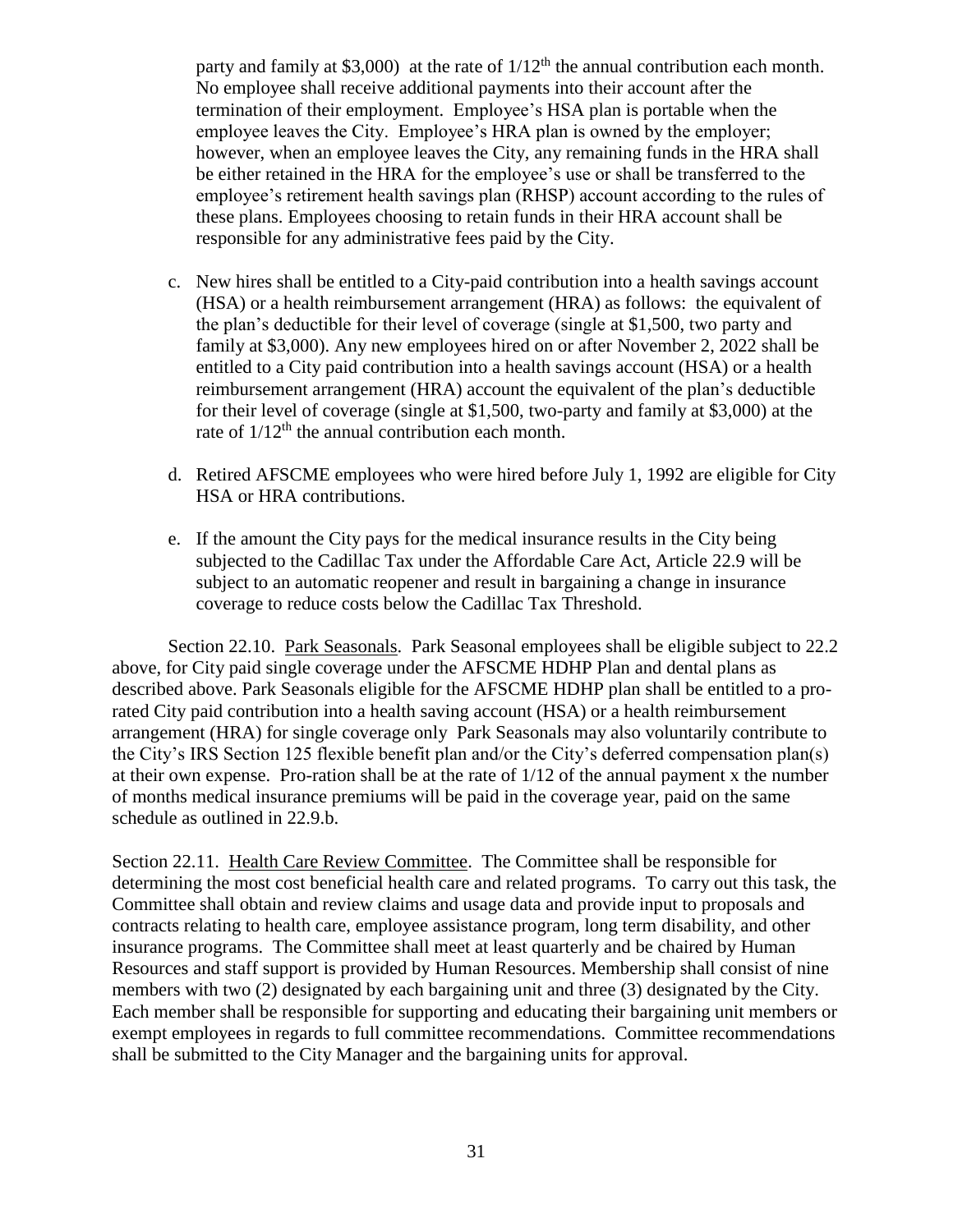## **ARTICLE 23: OTHER BENEFITS**

<span id="page-34-0"></span>Except where otherwise noted, this Article shall not apply to Park Seasonals.

Section 23.1. Life Insurance. The City shall contribute to the purchase of a term life insurance benefit policy equal to one (1) year of the employee's salary and an accidental death and dismemberment benefit policy equal to one (1) year of the employee's salary for each employee.

Section 23.2. Long Term Disability Insurance. The City shall provide bargaining unit members with long term disability coverage equal to sixty percent (60%) of a member's taxable monthly salary, reduced by any deductible income, up to a maximum of \$6,000 per month. Eligibility shall commence ninety (90) days after the disabling event.

Section 23.3. In the event of time loss due to on-the-job accident or illness, the City will continue its contributions toward the purchase of life and salary continuation insurance for a maximum of three (3) calendar months.

Section 23.4. All employees shall be covered by Unemployment Insurance as required by statute.

Section 23.5. The City will pay the employee's daily assessment to the State Accident Insurance Fund.

Section 23.6. Use of Personal Vehicles. Employees traveling on duty will be provided a City vehicle or paid for the cost of travel including a personal vehicle or other approved transportation. The rate of mileage reimbursement shall be the rate set by the U.S. Internal Revenue Service. The mileage reimbursement shall be from the employee's home or work site to the destination and back, whichever is the shortest. Employees who are offered transportation, but choose to use their own personal vehicle will not be eligible for mileage reimbursement. The City is responsible for providing secondary insurance coverage to cover claims not covered by the primary insurance carrier. The City shall not require the use of a personal vehicle as a condition of employment. This section shall also apply to Park Seasonals.

Section 23.7. Educational Reimbursement. The City encourages all employees to continue to develop themselves through special training and academic courses. The City will participate in an educational reimbursement program as follows:

- a. For courses taken at the request of the City, the full cost of tuition and books will be paid by the City.
- b. For job related academic courses (up to eight (8) credits per term) taken on the employee's own initiative, the City shall reimburse the employee fifty percent (50%) of the cost of tuition. Employees may pursue courses not directly eligible only when such courses are necessary to complete requirements for a continuing program for a degree or certificate that is job-related. Job-related refers to courses directly related to the employee's current position or other related positions within the City to which the employee might reasonably be promoted or transferred. Educational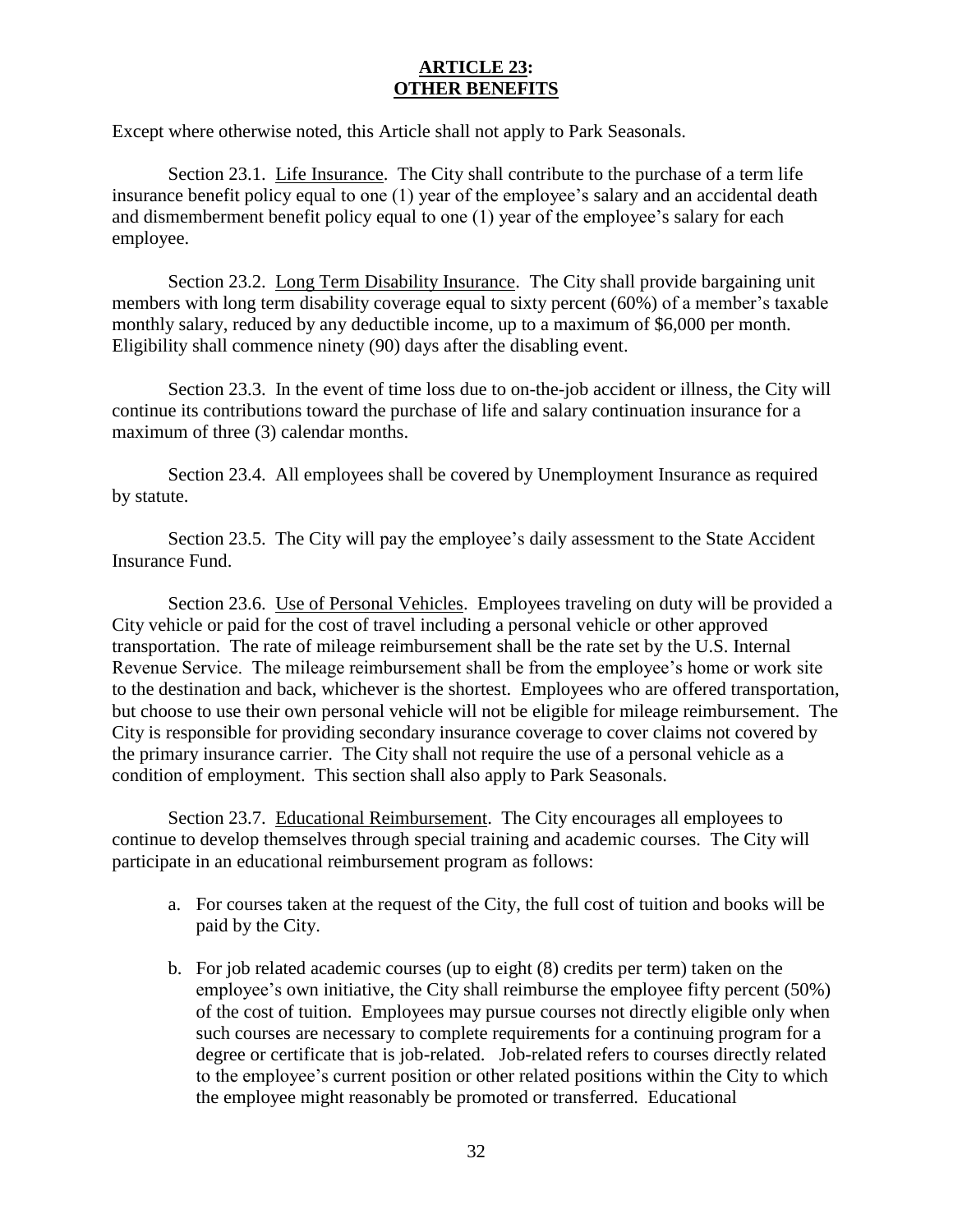reimbursement may also be provided for courses that will lead to qualification for a new trade or profession within the City if approved by the Department Director. Educational reimbursement shall not be provided, however, for courses that will lead to qualification for a new trade, business or profession outside of the City.

- c. All applications for educational reimbursement must be approved by the department director prior to the employee taking the course, and the employee must receive a passing grade of "C" or above in the course to be eligible for reimbursement.
- d. An employee who receives educational reimbursement funds from the City for courses taken at the employee's initiative under (b) above, must remain in the employ of the City for one (1) full year after the date of payment, or must repay the City for the full amount of the reimbursement received during their last year. Educational reimbursement will not be provided to any employee whose employment is terminated prior to the completion of the course unless the employee is terminated due to a reduction in force.
	- 1. Employees shall submit in writing to the Department Director a request for educational reimbursement by December 1st of each year for budget consideration for the following fiscal year. The request shall contain the following:
		- A. Type of course and institution
		- B. Time, days each week (estimated)
		- C. Estimated cost for tuition
		- D. Course justification (i.e., relationship to job, other City jobs, and career)
	- 2. The request for educational reimbursement shall be evaluated by the Department Director using the following criteria:
		- A. Relationship to job duties
		- B. Availability of appropriations
		- C. Cost effectiveness
		- D. Certification maintenance
		- E. Departmental and employee goals
		- F. Effect on operations
		- G. All other criteria being equal, seniority shall be the determining factor
	- 3. Following City Council budget adoption:
		- A. Department Director shall reevaluate submittals, if necessary, based upon appropriations and the criteria listed in Section 23.7.c(2).
		- B. Employees shall advise managers of any changes in program specifics as soon as possible.
		- C. Final notification will be given as soon as possible to affected employees as a result of reviewing the information in A and B listed above.
	- 4. Denials based on City Council appropriations decisions shall not be grievable.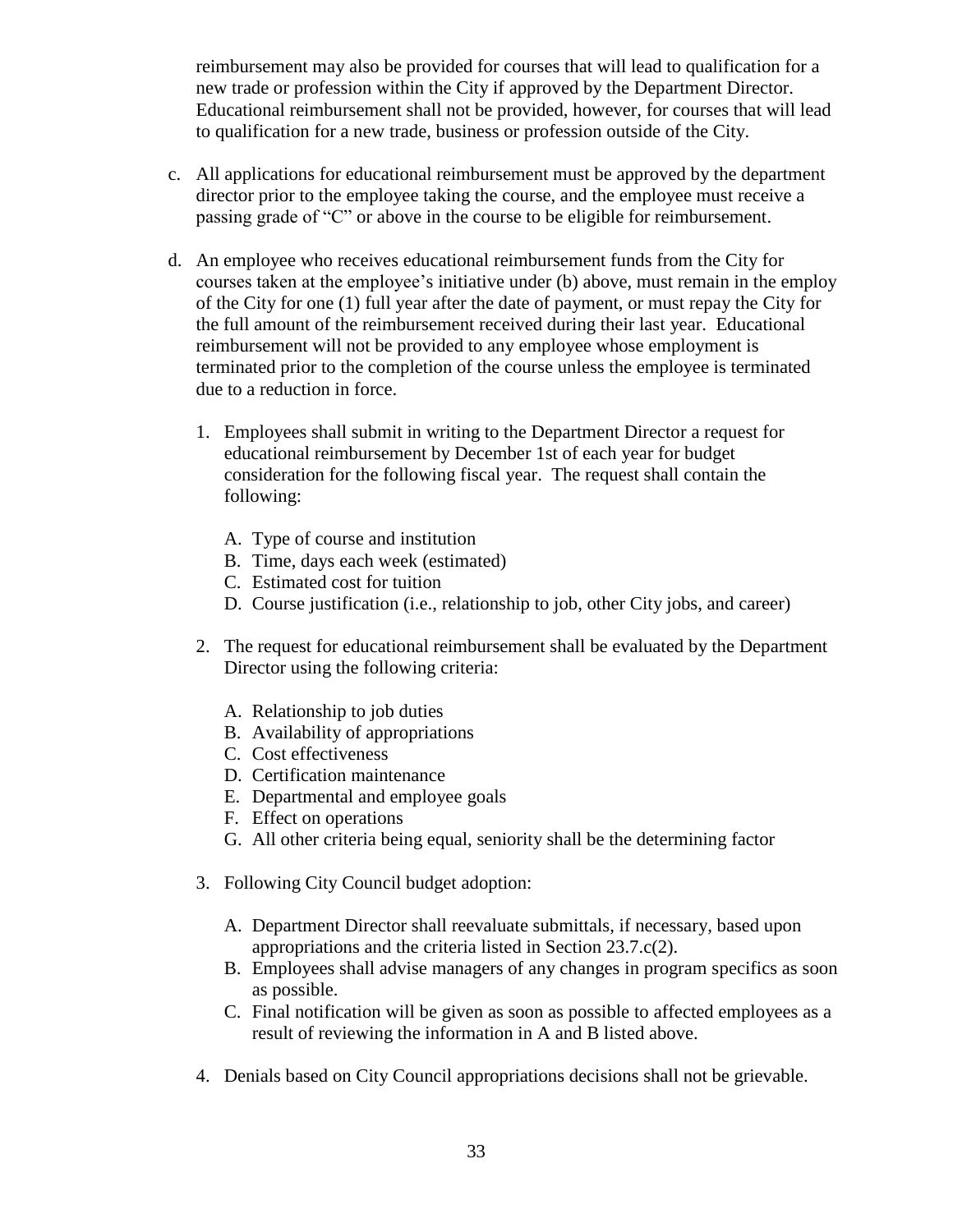Section 23.8. Fleet Maintenance Tools.

- a. An employee required to provide their own hand and diagnostic tools necessary to perform the essential functions of their position shall be eligible for the reimbursement (up to \$1,000 per fiscal year) for the cost of tools that wear out or are damaged in use on City equipment. The reimbursement allowance does not compound or roll over from one fiscal year to the next.
	- 1. An employee who leaves the City employment for any reason is required to repay the amount reimbursed over the preceding 12 months.
- b. The City will include on its insurance policy up to \$40,000 worth of personal employee tools. A catastrophic loss (more than \$10,000 in loss value) of those tools due to theft, natural disaster, fire, or other insurance-related issues where the City is caused to file a claim will be compensated in accordance with and up to the limits included in the City's insurance policy.

### **ARTICLE 24: POSTING JOB VACANCIES**

<span id="page-36-0"></span>Section 24.1. Posting Job Vacancies. Vacancies which occur in a bargaining unit position, and which the City intends to fill, shall be posted and emailed to represented employees with City email, setting forth the job title, duties and qualifications, and salary range. The City agrees that vacancies will be open at least 14 calendar days after the date the vacancy notice was posted. No testing or interviewing will be conducted during the open period. All bargaining unit employees shall have the right to apply for the position by submitting the appropriate application form to Human Resources. All bargaining unit employees who meet minimum qualifications of the position and apply for the position will be interviewed. Following the selection process, any bargaining unit candidate not selected for the position may request an interview with the appointing supervisor to discuss their qualifications for the purpose of gaining an understanding of areas of strength and weakness as well as development needs.

Any additional vacancies in the same classification which occur within ninety (90) days of the filling of a bargaining unit position are exempt from the posting requirement above. Any bargaining unit member who applied for the original vacancy and meets minimum qualifications, however, shall be interviewed for the subsequent positions.

Employees on leave for more than two (2) weeks have the option of contacting Human Resources and requesting notification of any openings occurring during that time period in the classifications they specify. Employees applying for FMLA/OFLA leave will be notified of this option by their supervisor.

These procedures will be posted in locations used to post job announcement and in the job announcements.

Section 24.2. Ultimate selection of employee(s) for any vacancy is the sole right of the City, and such actions are not subject to the grievance procedure. However, nothing contained in this article shall be construed as limiting the City's obligation to comply with Federal, State and local regulations as they pertain to employees' civil rights in employment.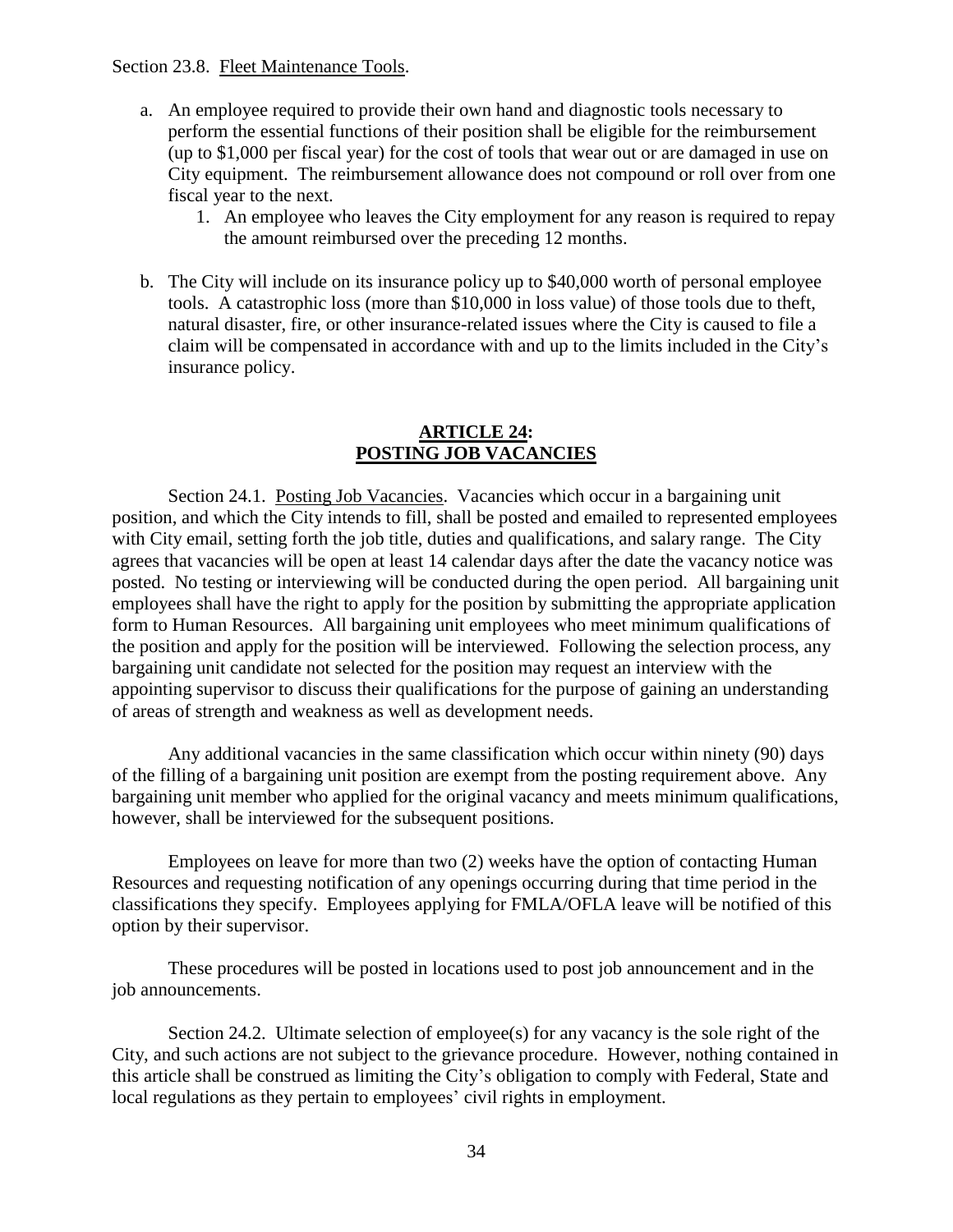Section 24.3. The City and the Union agree to the premise that all qualified applicants, regardless of race, sex, age, color, creed, mental or physical disability, sexual orientation, gender identity or expression, citizenship status, level or source of income, national origin, veteran status, marital status, familial status, religion, religious observance, or political affiliation, should have an equal opportunity to compete on the basis of their knowledge, skills, and abilities. In the event that two (2) or more applicants possess equal qualifications for a position, consideration will be given to an employee's length of service with the City, provided such consideration does not inhibit the ability of the City to reach an employment goal specifically outlined in the City's Affirmative Action Plan.

Section 24.4. The City will encourage advancement by attempting to place current bargaining unit employees in vacant positions on a temporary basis during the recruitment process.

Section 24.5. Interview Time. Employees shall be allowed time away from their duty stations during their regular work shift without loss of pay when participating in interviewing and related skill and medical testing processes for other City jobs and where it is not possible to schedule such processes during non-work hours. Employees must have obtained approval from their supervisors for time away from work.

### **ARTICLE 25: PROBATIONARY PERIOD**

<span id="page-37-0"></span>Section 25.1. The probationary period is an integral part of the employee's selection process and provides the City with the opportunity to upgrade and improve the department by observing an employee's work, training and aiding employees in adjustment to their positions, and providing an opportunity to reject any employee whose performance fails to meet required work standards.

Section 25.2. Length of Probationary Period. New employees will be required to serve a probationary period, not to exceed one (1) year from date of hire or movement into a classification. Park Seasonals shall serve a probationary period not to exceed one (1) season.

Employees promoted or transferred to a different classification for which they have not demonstrated full proficiency shall serve a probationary period of one (1) year regardless of their full-time, seasonal or part-time status.

All probationary employees will receive a documented evaluation at least every three (3) months. The evaluation shall occur no later than ten (10) working days after a completion of each three (3) month evaluation period. Employees who fail to qualify for a job to which they were transferred or promoted shall have the right to return to their previously held position, provided they have served the probationary period in the previously held position.

Section 25.3. Reduction or Extension of Probation. The City retains the right to move an employee from probationary to regular status prior to the one (1) year period specified above, for exceptional performance and as approved by the Department Director and Human Resources.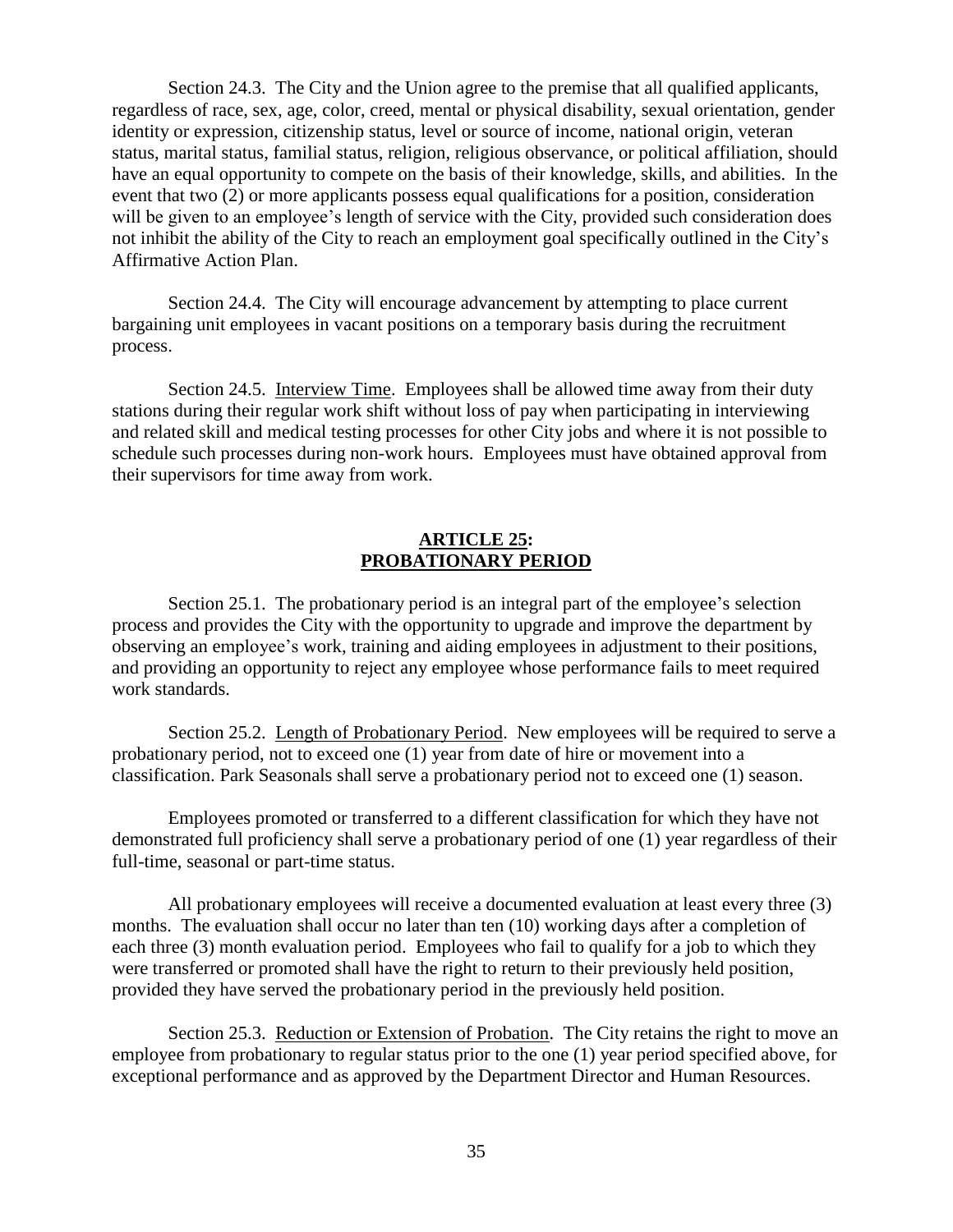Section 25.4. The Union further recognizes the right of the City to terminate new employees on probationary status for any reason without appeal.

Section 25.5. Certification, Licenses, & Clearances. For employees who are required to obtain new certifications, licenses, and clearances, the following shall apply: the supervisor and employee shall develop a written training plan, which will be reviewed quarterly to help the employee in meeting the requirements. Non-probationary employees not meeting requirements as specified in their job description, may be discharged in accordance with Article 29. This discharge is not considered discipline, and the employee shall be eligible for rehire. However, before discharge, the employee shall be given preference to transfer to any vacant position for which they meet the minimum requirements.

Section 25.6. It is agreed that the City may exercise all rights not specifically modified by this Agreement with respect to probationary employees, including but not limited to the shifting of work schedules, assignments of on-the-job training, cross training in other classifications, assignment to educational courses and training programs, and the requirement that such employees attend training programs.

### **ARTICLE 26: SENIORITY**

<span id="page-38-0"></span>Section 26.1. Seniority means an employee's length of continuous service, in the Bargaining Unit, with the City since their last day of hire in a bargaining unit position. Time spent in an exempt position shall not be included in computations for the purpose of determining seniority. For Park Seasonals, the time between seasonal appointments shall not count towards nor interrupt seniority; meaning that a returning Park Seasonal will be hired with their seniority standing as of the date of their termination from the prior season so long as they return to service for the consecutive season. Employees who become members of the bargaining unit by exceeding 1,040 hours of employment shall accrue seniority from the most recent date of hire. Park Seasonals who were employed as of August 5, 2004, shall accrue seniority from that date, plus one month of additional seniority for every additional season (at least four months) worked in a Parks Seasonal position prior to the 2004 year.

Section 26.2. Seniority will be applied as a determining factor in matters of layoff and filling of jobs only as specifically agreed in the appropriate provisions of this Agreement.

Section 26.3. Seniority shall not be broken by vacations, sick time, suspension, any authorized leave of absence, any call to military service for the duration of such service or by working in an exempt position in an acting-in-capacity or extra duties basis. Employees who resign voluntarily, or who may be discharged for just cause, or during probation, or who take leave of absence without pay for the purpose of working at another occupation (not job-related as defined in section 23.7.b), shall lose all seniority. Official union position leave, as defined under section 14.7, shall not be considered another occupation.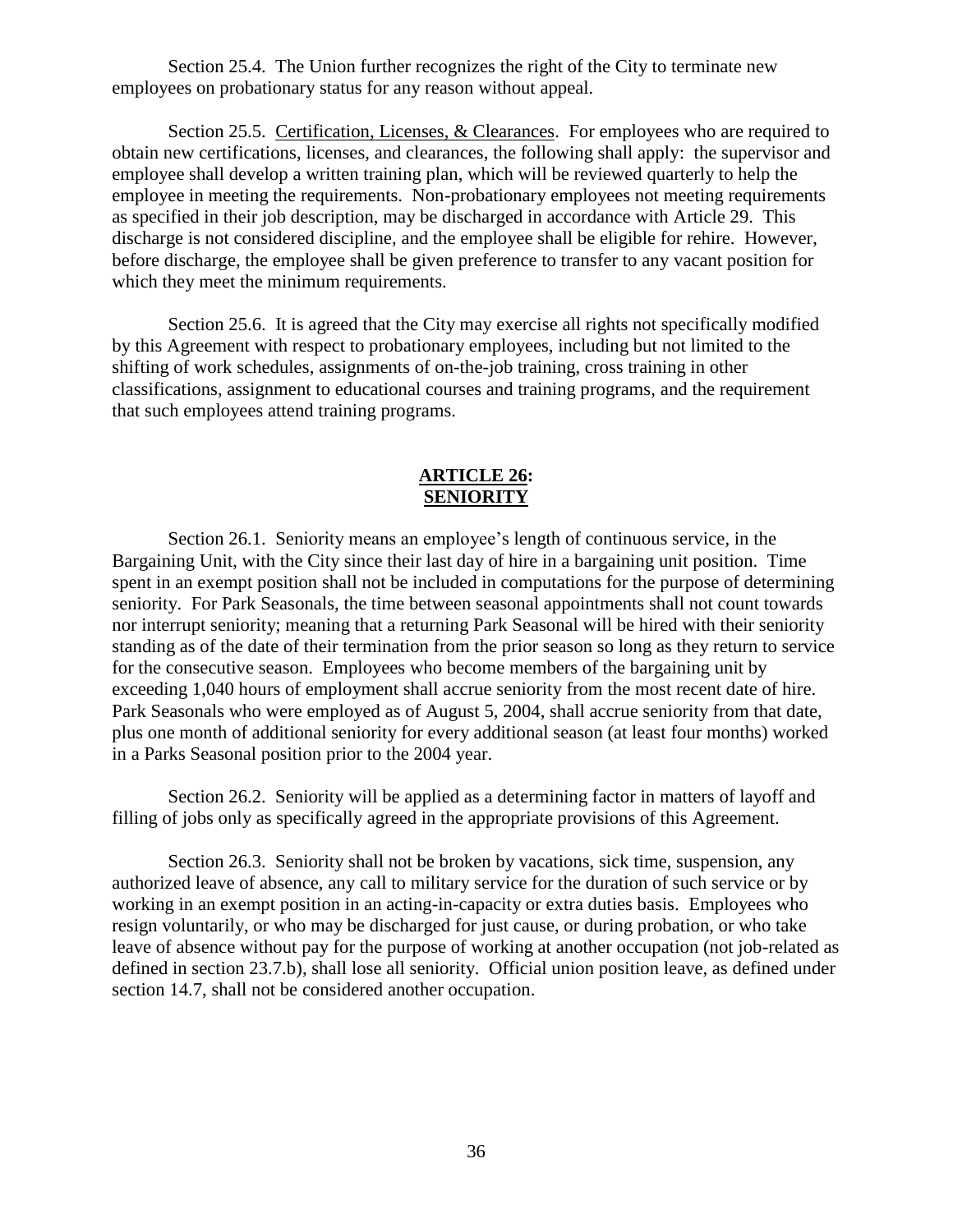### **ARTICLE 27: REDUCTION IN FORCE, LAYOFF**

<span id="page-39-0"></span>Section 27.1. Notice. In the event it becomes necessary to effect a reduction in the workforce, the City shall notify affected employees and the Union in writing at least thirty (30) calendar days in advance of the effective date of their layoff, except in emergency situations or when the City could not reasonably foresee the necessity of such action. Except where otherwise noted, regular end of season terminations for Park Seasonals shall not be subject to the provisions of this Article. The City and the Union shall meet to develop a plan to support employees receiving layoff notice.

Section 27.2. Order of Layoff. While the City reserves the right to determine which positions to eliminate, bargaining unit employees shall be laid off on the basis of seniority and qualifications, with the least senior employee(s) in a classification being displaced before more senior employee(s). A less senior employee in a classification may be retained if they are clearly superior in qualifications, occupational skills, and abilities required for the position. If funding for a bargaining unit position is unavailable, temporary employees within the department who are performing job functions similar to that position will be terminated before a bargaining unit member is laid off.

Should the normal end of the season appointments end at different times, Park Seasonals shall be terminated in inverse order of seniority by classification.

Section 27.3. Bumping. Employees with at least one year seniority who have received notice of a layoff shall have the right to bump into another classification provided that the bumping employee possesses the necessary qualifications. In no case shall an employee be eligible to bump into a higher classification unless the position is vacant. An employee exercising the right to bump shall displace the least senior employee in the classification who is not clearly superior in qualifications, occupational skills, and abilities required for the position. Employees who bump into a lower classification shall suffer no loss of pay until the beginning of the next pay period at which time their salary shall be adjusted to the step in the new range closest to their former salary. Employees with less than one year's seniority shall have no bumping rights. Employees who bump shall not serve a new probationary period.

Section 27.4. Recall. Those employees who are left with no job to bump into shall be laid off from employment and shall be eligible for recall to their classification for a period of twenty four (24) months without loss of seniority. Employees who have bumped into a lower paying job or a job with fewer hours shall retain recall rights for a period of twenty-four (24) months. Employees on the recall list shall be responsible for keeping Human Resources notified of their mailing address. Recall shall be on the basis of seniority with senior employees being recalled before junior employees and before any new hires or transfers, provided the employee possesses the qualifications for the position. Park Seasonal employees shall be recalled each season by order of seniority. In the case of the Park Seasonal annual rehiring process, employees from the prior season who received a satisfactory performance appraisal at the conclusion of the season shall be notified of the next season's Park Seasonal openings and shall be offered their same position, or if there are no openings for their same position, other park seasonal positions for which they have demonstrated the necessary qualifications. This process shall be completed before the City offers a position through an open recruitment. If there are fewer positions offered by the City than there are qualified returning Park Seasonals who have indicated an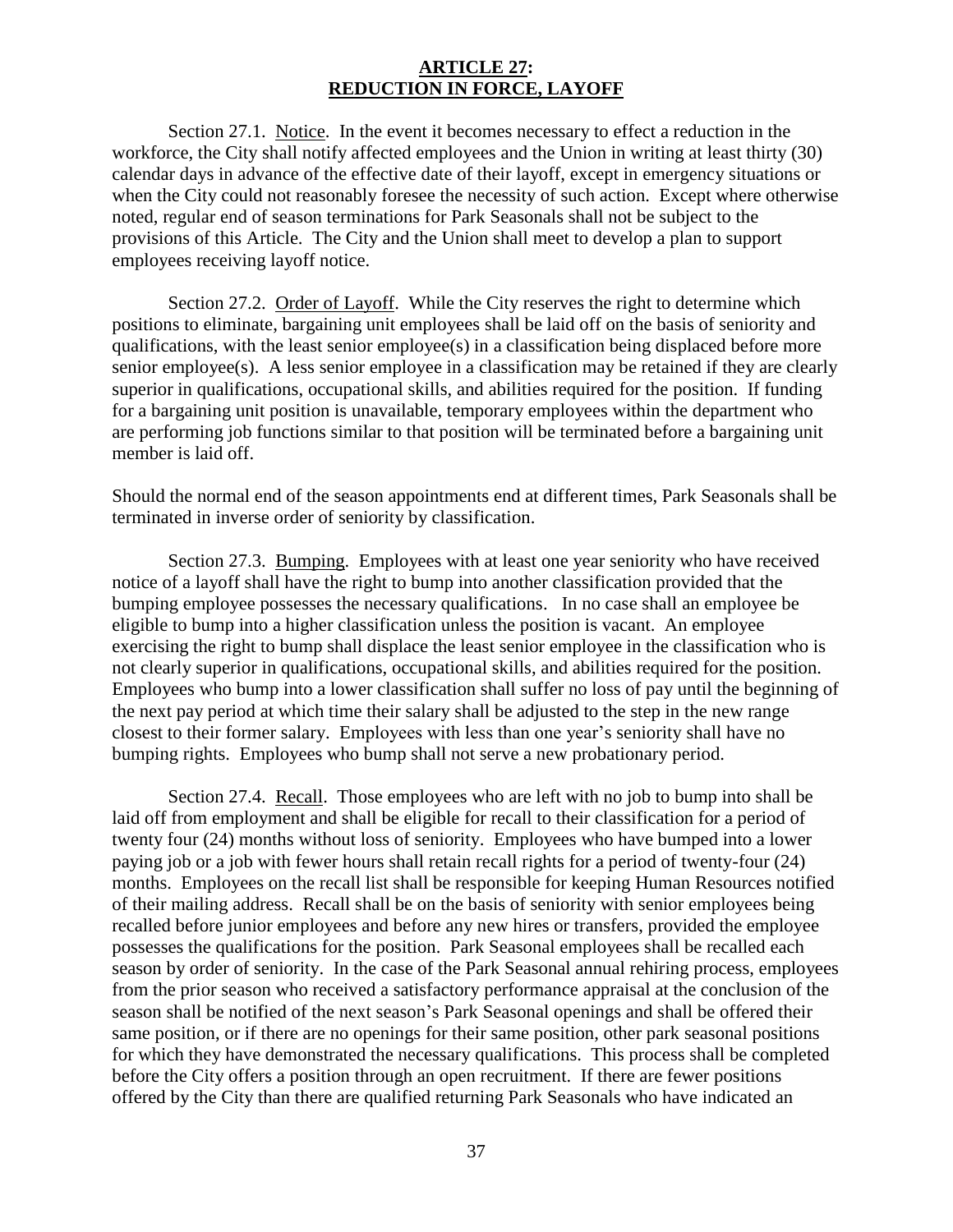interest in returning to the City for the season, that situation shall constitute a layoff for the seasonal positions and shall be conducted in accordance with the provisions of Section 27.3 and this section.

Section 27.5. Employees on layoff status shall have the same rights as other employees in applying for any openings which may occur within the bargaining unit, however, by accepting another position an employee shall not forfeit recall rights to their former classifications.

### **ARTICLE 28: CONTRACTING OUT**

<span id="page-40-0"></span>Section 28.1. Prior to contracting or subcontracting work that reduces or eliminates a bargaining unit position, the City shall notify the Union and the Labor Management Advisory Team (LMAT). LMAT shall develop alternatives and other proposals and make a report including a recommendation where possible, to the City Manager and the Union within 90 days of the City's notice. The Union or the City shall have sixty (60) days from the date of notification to request assistance from the Oregon State Mediation and Conciliation Service pursuant to ORS 662.425 and ORS 662.435. The results of any such process shall be reported to the Union and to the City Manager prior to the end of the 90 day period.

Upon receiving the LMAT report and any additional information from any mediation process, the City Manager shall make a decision as to whether or not to contract the work. Should the City Manager decide to contract, or subcontract work, the affected employees shall be given, in addition to any other provisions of this Agreement, at least 60 days prior written notice. The City shall continue to provide health and dental insurance for a period not to exceed six (6) months or until the employee receives insurance coverage with another employer, whichever comes first, to any employee whose termination is a result of a decision to contract or subcontract out.

<span id="page-40-1"></span>In consideration of the above, the Union waives any claim to bargain the City's decision to contract out or subcontract work during the term of this Agreement.

### **ARTICLE 29: DISCIPLINE AND DISCHARGE**

Section 29.1. Discipline. Disciplinary action shall include only the following:

- a. Oral reprimand;
- b. Written reprimand;
- c. Suspension (notice to be given in writing);
- d. Discharge.

Disciplinary action shall be given in writing and may be taken against an employee in forms listed above, but will normally be progressive beginning with oral reprimand. If the employee's action is not corrected or if repeated violations occur, suspension will normally follow.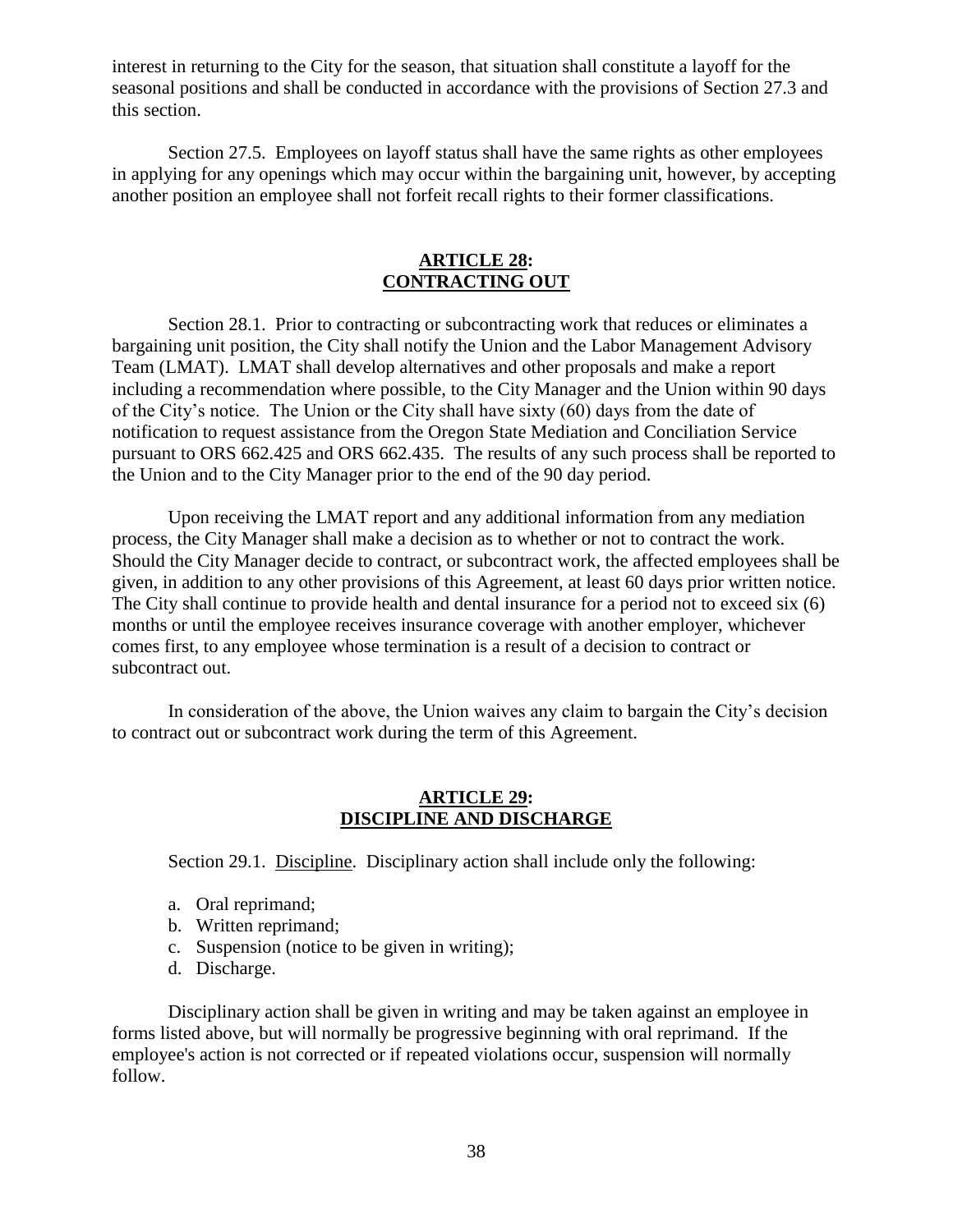If the City has reason to discipline an employee, it shall be done in a manner that will not embarrass the employee before other employees or the public. No regular employee shall be disciplined without just cause. A copy of the disciplinary notice shall be forwarded to the Union Chief Steward unless the employee indicates otherwise. Any disciplinary notice shall be regarded as confidential.

Employees may request Union representation when the City requests a meeting with the employee to discuss discipline. An employee shall also have the right to request Union representation at investigatory or work plan meetings required by the City when the employee has reason to expect that the discussion could lead to disciplinary action against the employee or at any suspension or pre-discharge hearing scheduled for the purpose of an oral response from the employee. The employee shall be entitled to a representative, except that a meeting or hearing shall not be unreasonably delayed awaiting a particular representative if another suitable representative is available.

Section 29.2. If the employee's action is of a serious nature, the City may invoke discipline up to and including discharge as its first response. If the City determines there is just cause for suspension or discharge, it shall provide the employee with written notice of the proposed disciplinary action at least five (5) regular business days prior to the effective date. Such notice shall set forth the reasons and any relevant facts for such intended action, and shall provide the employee an opportunity to respond to the charges prior to the effective date of the intended discipline.

Section 29.3. At the employee's request, prior to the date of intended discipline per Section 29.2 above, they may request a hearing by notifying Human Resources. The hearing shall occur within five (5) regular business days of request and a written decision shall be rendered by the City Manager or their designee within five (5) regular business days of the hearing. The employee may be placed on leave for the period between notice of discipline and the effective date of the discipline or, if a request for a hearing is made, the date of the written decision by the City Manager or their designee. If the employee is placed on leave, it shall be leave with pay.

Section 29.4. The Union shall have the right to take up a discharge as a grievance at the fourth step of the grievance procedure and to take up a suspension as a grievance at the third step of the grievance procedure. These matters shall be handled in accordance with the grievance procedure through arbitration.

## **ARTICLE 30: SAFETY**

<span id="page-41-0"></span>Section 30.1. The Union and its members will not report an unsafe working condition to any State or Federal agency without first notifying the City of its intent to do so, and affording the City an opportunity to meet and discuss the matter and propose a resolution to the problem. The intent of this provision is not to restrain the rights of employees or the Union but to promote a cooperative effort between the parties to resolve and correct unsafe working conditions without the intervention of other agencies. Retaliation against a person due to their report of an unsafe working condition is strictly forbidden, whether or not the complaint is valid.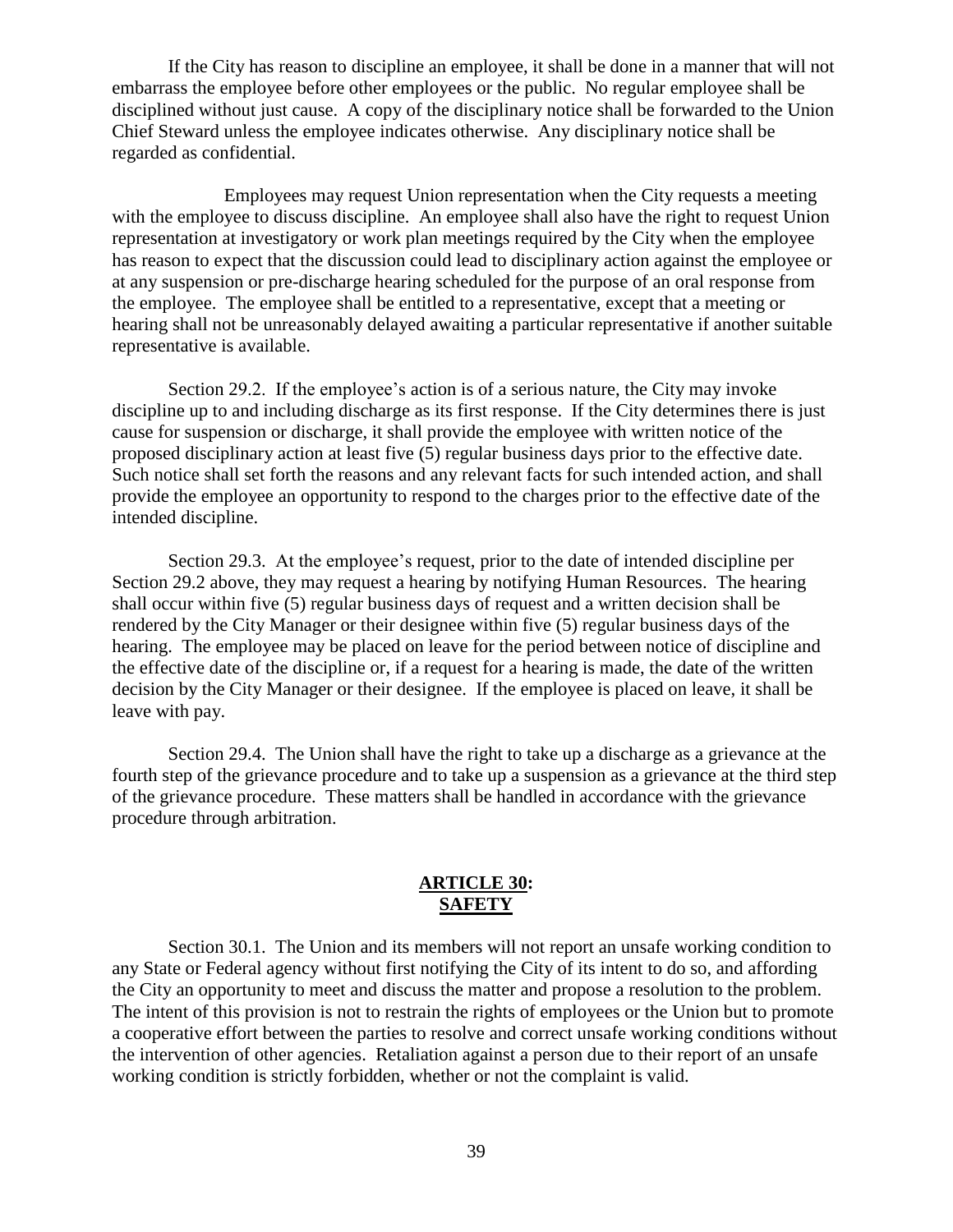Section 30.2. Safety Committees. The Union President shall designate AFSCME safety committee members in accordance with Section 34.2 - Joint Labor Management Committees. The City shall notify the Union of any vacancies or participation issues. In the event the Union fails to designate a member within forty-five (45) calendar days of the notification, the City may seek a volunteer to fill the Union vacancy.

Section 30.3. Immediate Safety Concern. When an employee believes that a work assignment will cause an immediate danger to themselves or the public, they will notify the supervisor or designee requesting a review of the situation before proceeding with the task. If there is disagreement after the supervisor's review of the situation, the next level in the chain of command will make a final determination. The employee is expected to follow their direction, but may raise the issue to the department's safety committee.

Section 30.4. Fitness for Duty. Any employee may be required by the City to undergo fitness for duty testing. Any testing that be may be required relative to drug and alcohol testing as part of a Return to Work Agreement resulting from a fitness for duty test, shall be conducted as defined in Appendix C for CDL employees. No such testing will be required except as is consistent with Appendix C with regards to criteria for cause, supervisor training, standards and procedures for testing, standards and procedures for compliance and employee rights, consequences and responsibilities.

## **ARTICLE 31: REQUIRED DRIVER'S LICENSE**

<span id="page-42-0"></span>Section 31.1. The parties recognize that possession of a valid Oregon Driver License and/or Commercial (CDL) Driver License is a minimum qualification for a number of City positions. If an employee holds a position in a classification that requires a valid driver license, and their license is non-renewed, suspended, or revoked, it is agreed that the employee can no longer perform the essential function of the job. The employee would normally be terminated; however, the parties agree that a short term accommodation shall be made for a regular employee who has lost their driving privilege, except in cases where driving is the sole responsibility of the position. The employee must provide the City with written proof from the Department of Motor Vehicles or some other legal source such as a court that he/she will be able to obtain a jobappropriate, valid regular driver license within one hundred-eighty (180) days or a valid CDL within three hundred sixty-five (365) days. If such irrefutable written proof has been provided to the City, a short term accommodation shall be approved.

Section 31.2. Failure to report a limitation upon, suspension or revocation of a workrequired driver license may subject an employee to disciplinary action in accordance with Article 29.

Section 31.3. The City will pay up to \$120.00 annually of the costs associated with a physical examination in order to maintain a Commercial Driver License (CDL) and related special endorsements for any regular employees who are required by the City to maintain a CDL for their current job. The City will pay up to \$120.00 of the costs of a physical examination, which is associated with any new City-required CDL and/or endorsement(s) for one's current job. Notwithstanding the above, the City will pay the full costs of any City-required physical examination where the examination is performed by a City-contracted physician.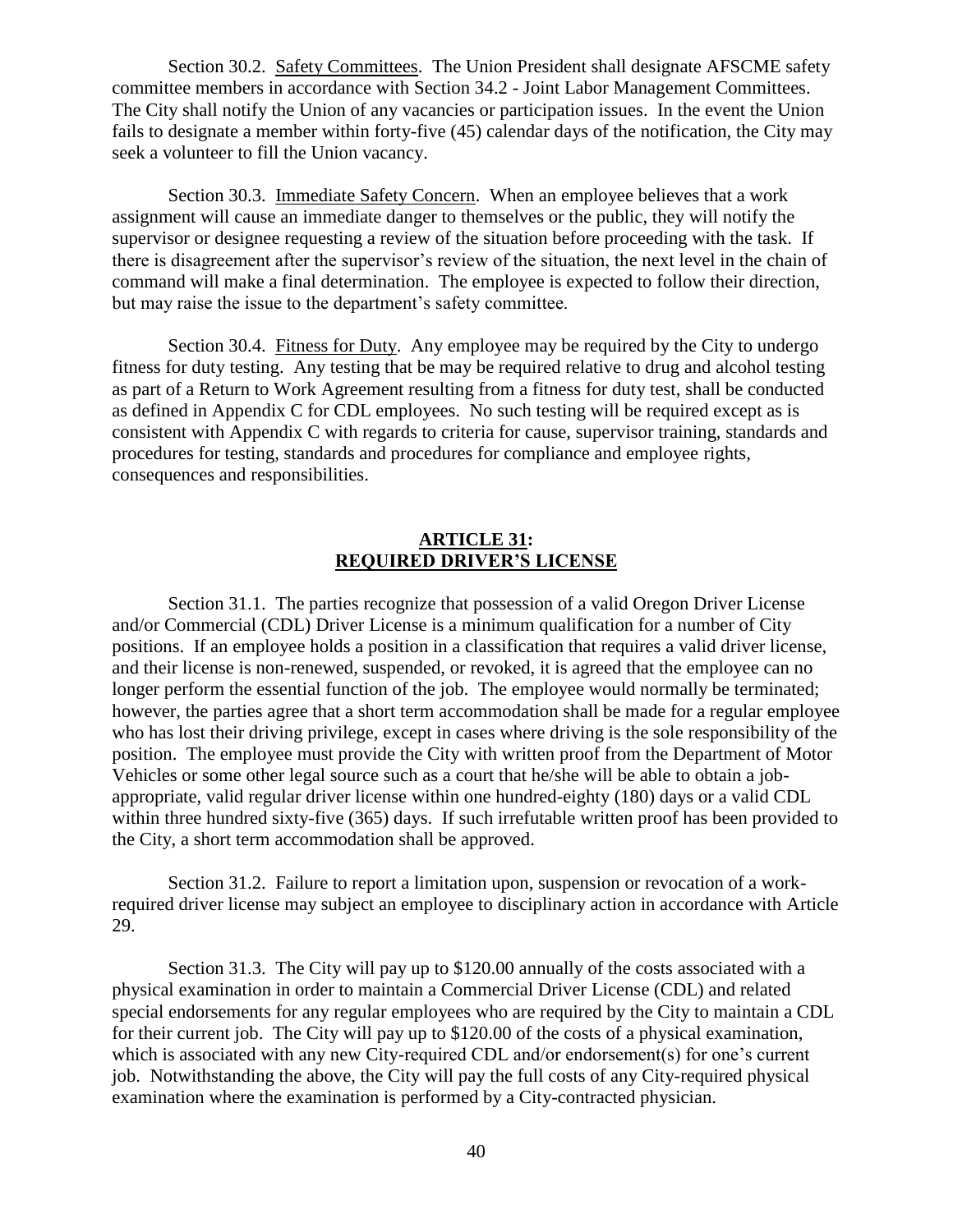Section 31.4. The costs associated with a CDL required for a promotional position or an employee requested transfer, shall be the responsibility of the employee. Should an employee allow their CDL and/or endorsements to expire, or if the employee's CDL is revoked, any reissuance fee shall be the responsibility of the employee.

#### **ARTICLE 32: PREVAILING BENEFITS**

<span id="page-43-0"></span>Section 32.1. No employee covered by this Agreement shall suffer a loss of compensation or economic benefit by the signing of this Agreement.

## **ARTICLE 33: PERSONNEL RECORDS**

<span id="page-43-1"></span>Section 33.1. An employee or the Union, with the employee's written permission, may, upon request, inspect the contents of their official City personnel file.

No grievance material, other than material relating to disciplinary actions, shall be kept in the personnel file after the grievance has been resolved. No material of an adverse nature may be used against an employee unless introduced into their official personnel file as described in this article.

Section 33.2. No performance evaluation or disciplinary actions shall be placed in the employee's personnel file that do not bear the signature of the employee. The employee shall be requested to sign such material to be placed in their personnel file provided the following disclaimer is attached:

> "Employee signature confirms only that the supervisor has discussed and given a copy of the material to the employee, and does not indicate agreement or disagreement."

Section 33.3. If the employee is not available within a reasonable period of time or the employee refuses to sign the material, the Employer may place the material in the file, provided a statement has been signed by two (2) management representatives and a copy of the document was mailed to the employee at their address of record and copy to the Union.

Section 33.4. If the employee believes that any of the above material is incorrect or a misrepresentation of facts, they shall be entitled to prepare in writing their explanation or opinion regarding the prepared material. This shall be included as part of their personnel record until the material is removed.

Section 33.5. An employee may include in their personnel file copies of any relevant material s/he wishes, such as letters of favorable comment, licenses, certificates, college course credit, or any other material which relates creditably on the employee and their employment. Material reflecting caution, consultation, warning, admonishment or reprimand shall be removed from the employee's personnel file after three (3) years upon request of the employee.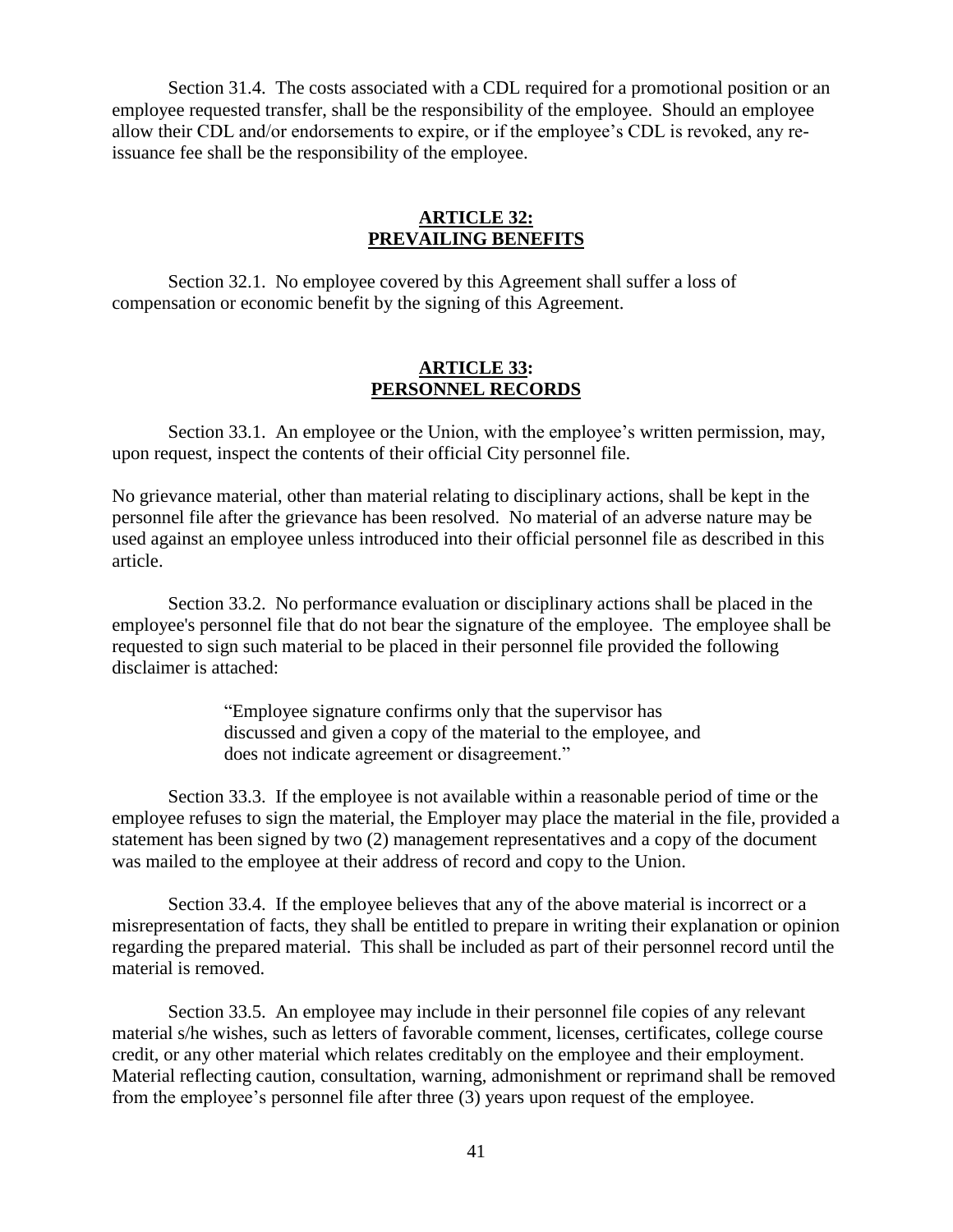Section 33.6. An employee may, upon request, obtain copies of any of the contents of their personnel file.

Section 33.7. There shall be only one (1) personnel file.

### **ARTICLE 34: JOINT LABOR MANAGEMENT COMMITTEES**

<span id="page-44-0"></span>Section 34.1. Joint Labor Management Committees. Joint Labor Management Committees are defined as follows: all departmental and Executive Safety Committees; the Labor Management Advisory Team (LMAT); the Health Care Review Committee (HCRC); Contract Negotiation Team; joint grievance investigation teams; and any other joint committee agreed to in writing and in advance by the City and the Union.

Section 34.2. Participation, Scheduling, and Compensation. Since participation on Joint Labor Management Committees is viewed as mutually desirable for the City and AFSCME, no person will be penalized for, or benefit from, participation on these committees. Committee meetings will be scheduled in a manner to ensure appropriate notice to members' supervisors, and in a way which minimizes the impact on work units of the committee members during their absence to attend meetings. Members who must attend committee meetings outside of their regular work schedule shall adjust their schedule to accommodate the meeting time if approved by their supervisor. If such adjustment is not approved, the Department Director may approve additional work hours to accommodate the meeting. If the Department Director does not approve the additional hours, the City will contact the Union to make other arrangements which are mutually acceptable. The City shall notify the Union of any vacancies or participation issues.

Section 34.3. Protocols. Each committee shall be responsible for establishing written protocols to include such issues as meeting times and places, quorums, methodology, facilitation, terms of members, minutes and recommendation procedures. These protocols shall be posted on the City's intranet site.

### **ARTICLE 35: SAVINGS CLAUSE**

<span id="page-44-1"></span>Section 35.1. Savings Clause. In the event any article, section, or portion of this Agreement shall be held invalid and unenforceable by an opinion of the Attorney General of the State of Oregon, or by a court of competent jurisdiction, or any administrative agency of the State of Oregon having jurisdiction over the subject matter, such decisions shall apply only to the specific article, section, or portion thereof directly specified in the decision. Upon the issuance of such decision, the parties agree to immediately negotiate a substitute, if possible, for the invalidated article, section, or portion thereof. All other portions of this Agreement, and the Agreement as a whole, shall continue without interruption, except those remaining provisions which are so essentially and inseparably connected with, and dependent upon the unlawful or unenforceable part that it is apparent that such remaining provisions would not have been agreed to without such other parts, and the remaining which, standing alone, are incomplete and incapable of being executed in accordance with the intent of this Agreement.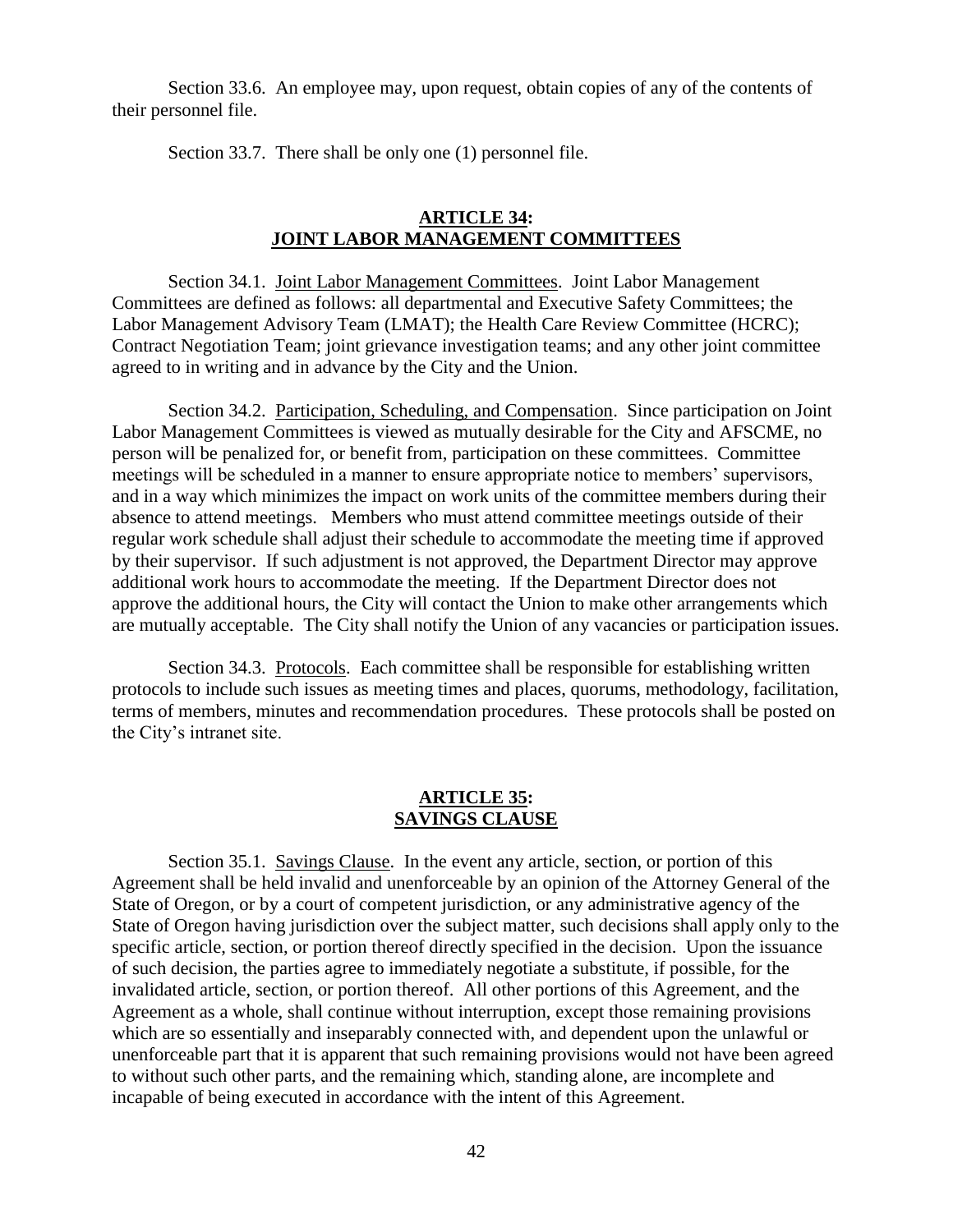### **ARTICLE 36: TERM OF AGREEMENT**

<span id="page-45-0"></span>Section 36.1. Effective Dates. This Agreement shall be effective as of the date of signature as documented below, and shall be binding upon the City, the Union, and employees covered by this Agreement, and shall remain in full force and effect through June 30, 2023.

Section 36.2. Full and Exclusive Agreement. The parties acknowledge that during the negotiation which resulted in this Agreement, each had the unlimited right and opportunity to make demands and proposals with respect to any subject or matter appropriate for collective bargaining, and that the understandings and Agreements arrived at by the parties after the exercise of that right and opportunities are set forth in this Agreement. Therefore the City and the Union, for the life of this Agreement, each voluntarily and unqualifiedly waive the right and each agrees that the other shall not be obligated to bargain collectively with respect to any subject or matter without mutual consent, even though such subjects or matters may not have been within the knowledge or contemplation of either or both of the parties at the time they negotiated or signed this Agreement. All terms and conditions of employment not covered by this Agreement shall continue to be subject to the City's direction and control. This Agreement supersedes all prior Agreements, whether written or oral.

Section 36.3. Automatic Renewal. After the expiration date, this Agreement shall automatically be renewed from year to year and shall be binding for additional periods of one (1) year unless either the City or the Union gives written notice to the other of its intent to modify or terminate the Agreement.

Section 36.4. Modification. Notice of intent to modify shall be given not later than December 1 prior to the expiration date of this Agreement. The party intending to modify it will notify the other in writing of the provisions of the Agreement in which modification is proposed. The Agreement shall remain in full force and effect during the period of negotiations to modify the Agreement except for the strike provisions of this article. If either party wishes to modify, amend, add to, or delete any of the provisions of this Agreement prior to the expiration date hereof, it shall give written notice to the other party. It is understood that both parties must agree before modification, amendment, additions, or deletions will be negotiated.

Section 36.5. Termination. The Agreement, or any part of it, may be terminated or renegotiated at any time by mutual consent of both parties. If either party wishes to terminate this Agreement after the expiration date, it shall give thirty (30) days written notice to the other party. Neither party may effectuate a termination of this Agreement during a period of negotiation.

Section 36.6. Effect of Strike. Should a strike occur, this Agreement becomes null and void during the period of the strike.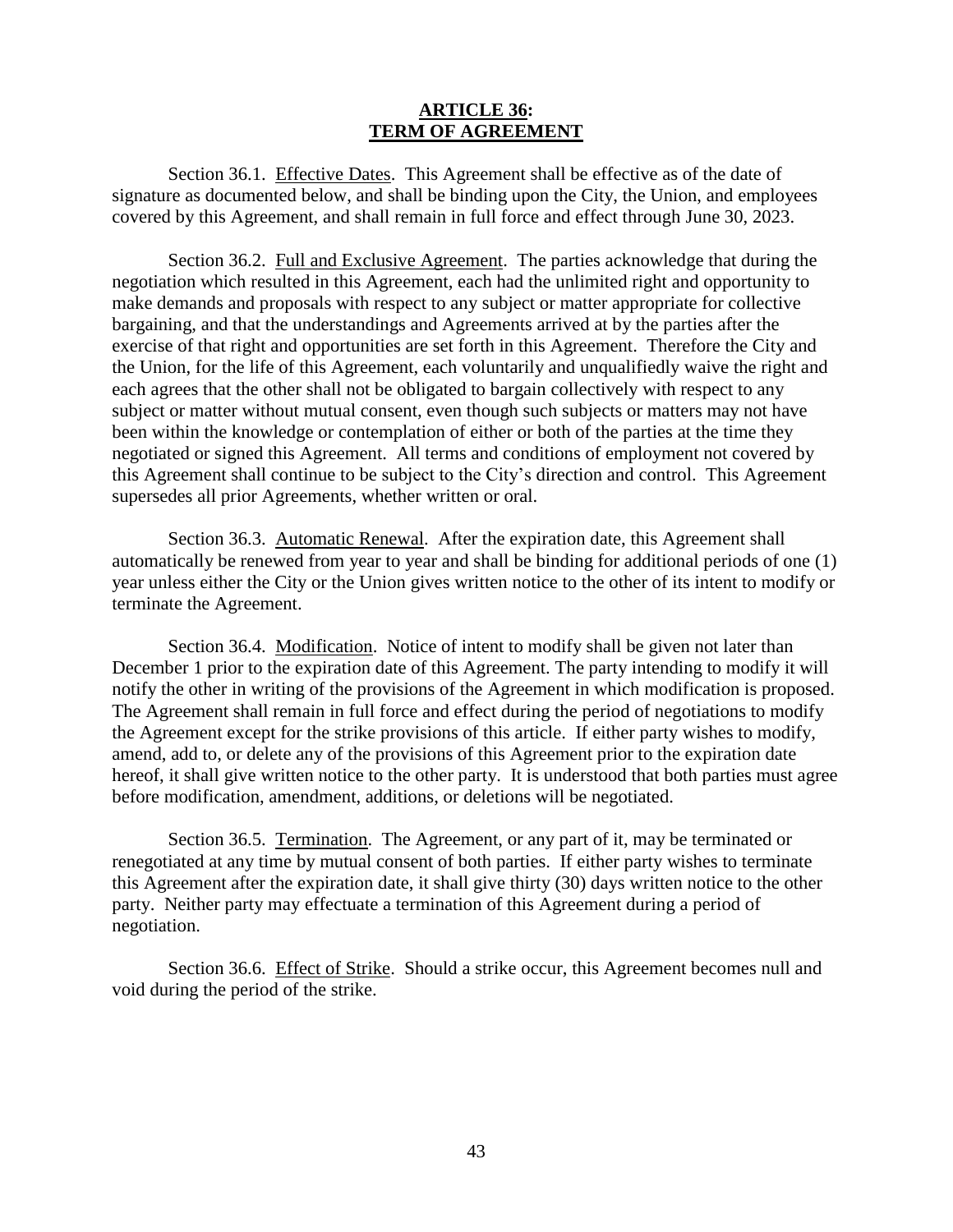IN WITNESS WHEREOF, the parties to this Agreement have executed the same by their officers and agents as duly authorized on  $//B$ vember 5, 2018

For the City of Corvallis

Mark Shepard, City Manager

Todd Lyon, Chief Negotiator

Mary Beth Altmann Hughes, Human Resources Director

Mary Steckel, Public Works Director

Wide Geist, Parks Division Manager

Ashlee Chavez, Library Director

Nancy Brewer, Finance Director

Chad Gordon, Transportation Maintenance Supervisor

For the American Federation of State, County and Municipal Employees

Antonio Gisbert, AFSCME State Representative Carlos Lopez, President

Natatie Summerlin, Vice President

Tim Bates, Transportation Lead Worker

Bonnie Brzozowski, Reference Librarian

Luke Cotton, Information Systems Analyst

Jonathan Pywell, Urban Forester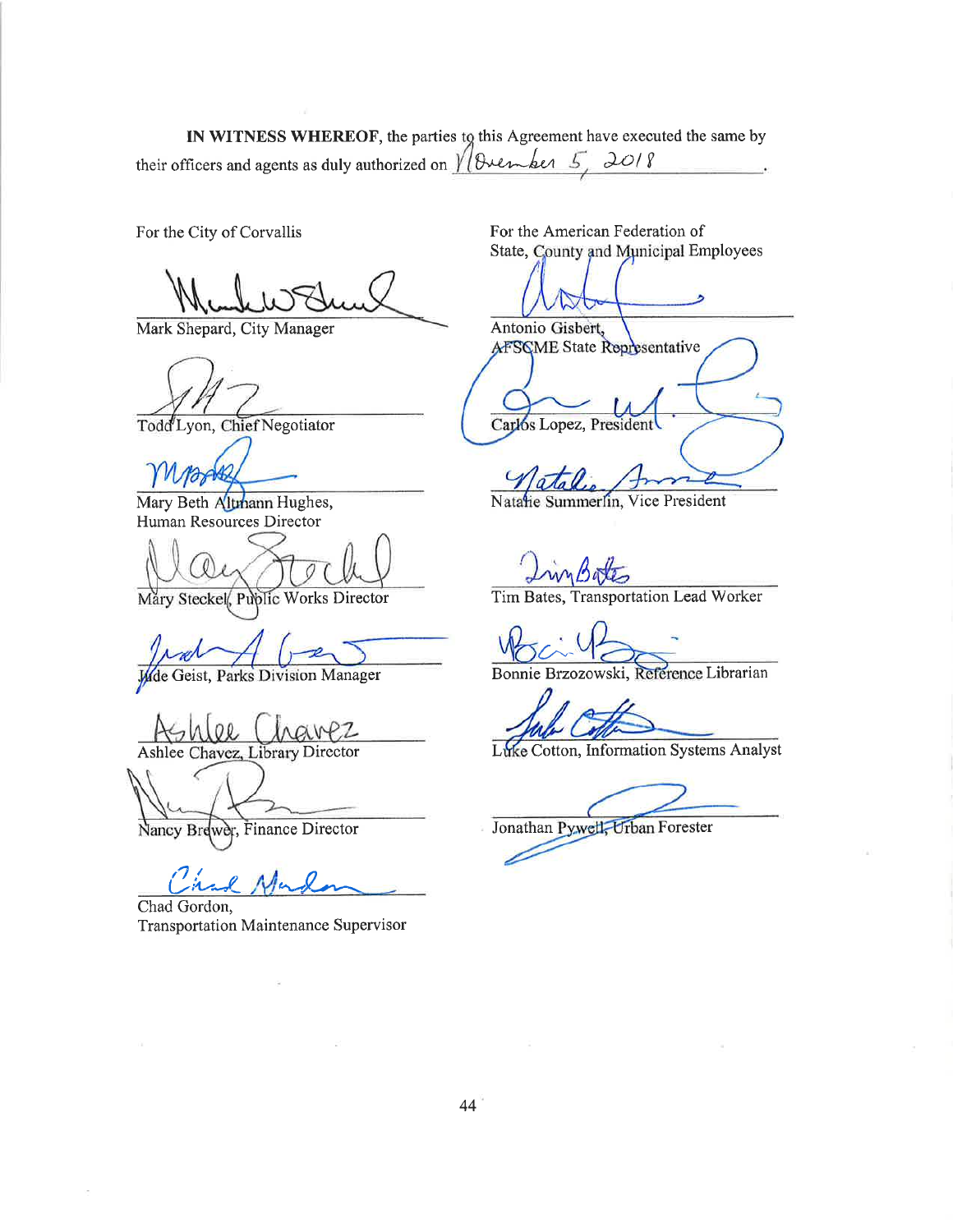# **APPENDIX A: CLASSIFICATION AND SALARY SCHEDULE**

<span id="page-47-0"></span>

| <u>JOB GROUP</u> | <b>CLASSIFICATION TITLE</b>                                                             | <b>POINT RANGE</b>   |
|------------------|-----------------------------------------------------------------------------------------|----------------------|
| 790              | Civil Engineer II                                                                       | $4601 - 4950$ points |
| 785              | <b>Building Inspector/Plans Examiner IV</b><br><b>Senior Planner</b>                    | $4251 - 4600$ points |
|                  | <b>System Engineer</b>                                                                  |                      |
| 780              |                                                                                         |                      |
|                  | <b>Asset Management CMMS Lead</b><br><b>Associate Planner</b>                           | $3901 - 4250$ points |
|                  | Building Inspector/Plans Examiner III                                                   |                      |
|                  | Civil Engineer I                                                                        |                      |
|                  | <b>Facilities Automation Information System Analyst</b>                                 |                      |
|                  | <b>Information Systems Analyst</b>                                                      |                      |
|                  | Network Administrator<br><b>Park Planner</b>                                            |                      |
|                  | Surveyor                                                                                |                      |
|                  | <b>Urban Forester</b>                                                                   |                      |
|                  | Webmaster/Information Systems Analyst                                                   |                      |
| 775              | Animal Control Officer                                                                  | $3601 - 3900$ points |
|                  | Buildings & Grounds Maintenance Leadworker                                              |                      |
|                  | Building Inspector/Plans Examiner II                                                    |                      |
|                  | <b>Business Analyst Development Services</b>                                            |                      |
|                  | <b>Digital Services Coordinator</b>                                                     |                      |
|                  | Early Literacy Coordinator                                                              |                      |
|                  | <b>Economic Development Officer</b><br><b>Environmental Analyst</b>                     |                      |
|                  | <b>Facility Automation Information System Technician</b>                                |                      |
|                  | Franchise Utility/Right-of-Way Specialist                                               |                      |
|                  | <b>GIS Analyst</b>                                                                      |                      |
|                  | Housing and Neighborhoods Coordinator                                                   |                      |
|                  | <b>Instrument Technician II</b>                                                         |                      |
|                  | Parks Maintenance Leadworker<br>Reference Librarian                                     |                      |
|                  | Senior Accountant                                                                       |                      |
|                  | <b>Street Maintenance Leadworker</b>                                                    |                      |
|                  | <b>System Administrator</b>                                                             |                      |
|                  | <b>Transportation Leadworker</b>                                                        |                      |
|                  | Wastewater/Collection Surface Water Management System Leadworker                        |                      |
|                  | Water Distribution System Leadworker                                                    |                      |
| 770              | <b>Airport and Parking Program Specialist</b>                                           | 3301 -3600 points    |
|                  | <b>Aquatics Program Coordinator</b>                                                     |                      |
|                  | Building Inspector/Plans Examiner I                                                     |                      |
|                  | <b>Building Safety Inspector II</b><br><b>Buildings and Grounds Project Coordinator</b> |                      |
|                  | <b>Crime Analyst</b>                                                                    |                      |
|                  | Development Services Engineering Technician                                             |                      |
|                  |                                                                                         |                      |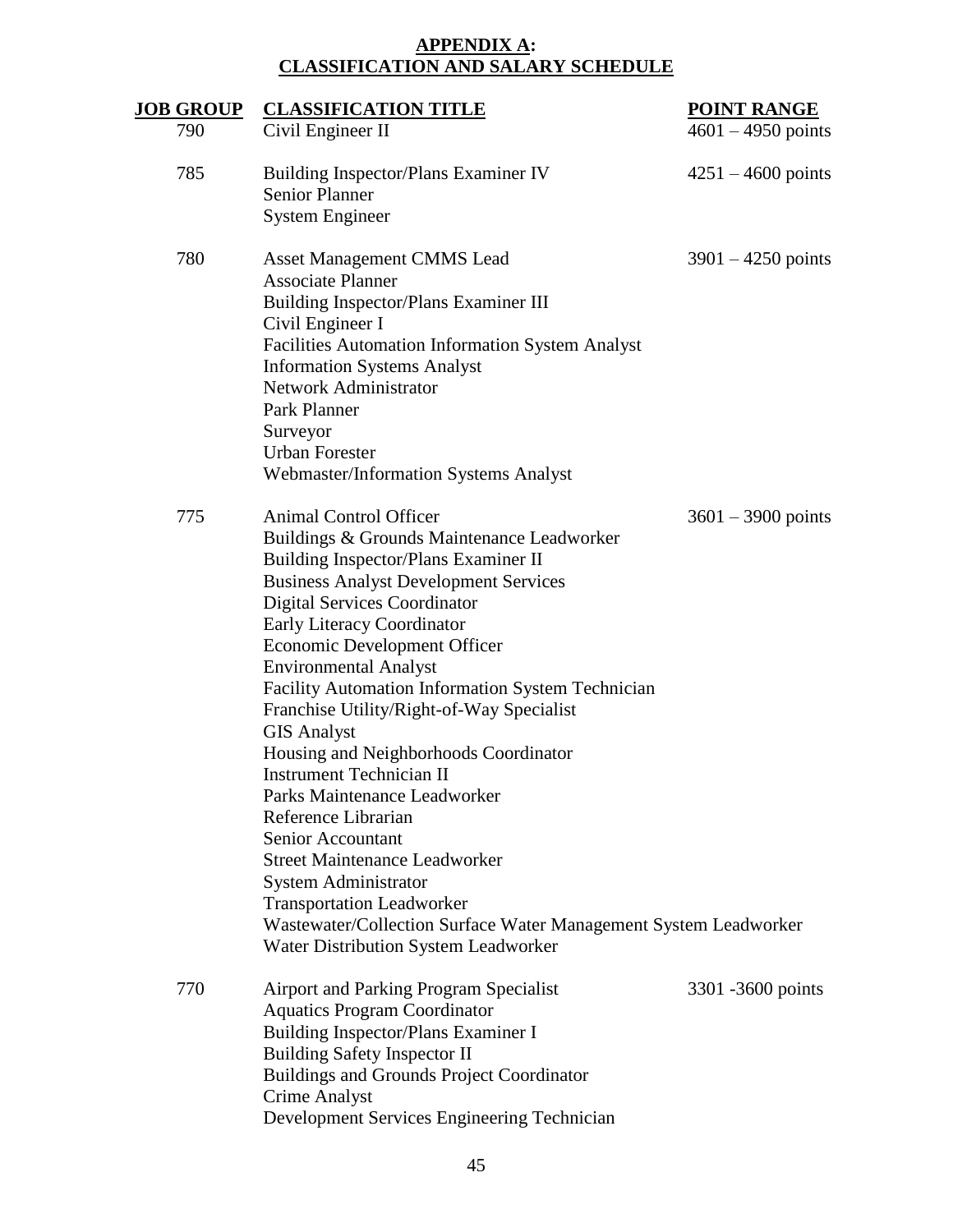| <b>JOB GROUP</b> | <b>CLASSIFICATION TITLE</b>                                                                  | <b>POINT RANGE</b>   |  |  |
|------------------|----------------------------------------------------------------------------------------------|----------------------|--|--|
| 770              | Electronics Technician II<br>$3301 - 3600$ points<br><b>Equipment Maintenance Technician</b> |                      |  |  |
|                  |                                                                                              |                      |  |  |
|                  | <b>Fleet Technician II</b>                                                                   |                      |  |  |
|                  | <b>Housing Program Specialist</b>                                                            |                      |  |  |
|                  | <b>Instrument Technician I</b>                                                               |                      |  |  |
|                  | Land Use Inspector                                                                           |                      |  |  |
|                  | Park Operations Program Coordinator                                                          |                      |  |  |
|                  | <b>Park Operations Specialist</b>                                                            |                      |  |  |
|                  | Program Specialist                                                                           |                      |  |  |
|                  | <b>Recreation Coordinator</b>                                                                |                      |  |  |
|                  | <b>Special Transportation Coordinator</b>                                                    |                      |  |  |
|                  | <b>Wastewater Reclamation Plant Operator</b>                                                 |                      |  |  |
|                  | <b>Water Quality Analyst</b>                                                                 |                      |  |  |
|                  | Water Treatment Plant Operator                                                               |                      |  |  |
| 765              | Accountant                                                                                   | $3001 - 3300$ points |  |  |
|                  | <b>Aquatics Pool Operator</b>                                                                |                      |  |  |
|                  | <b>Assistant Planner</b>                                                                     |                      |  |  |
|                  | Buildings and Grounds Maintenance Specialist                                                 |                      |  |  |
|                  | <b>Building Safety Inspector I</b>                                                           |                      |  |  |
|                  | Code Compliance Specialist                                                                   |                      |  |  |
|                  | <b>Engineering Technician III</b>                                                            |                      |  |  |
|                  | <b>Fleet Technician I</b>                                                                    |                      |  |  |
|                  | <b>Grant Program Specialist</b>                                                              |                      |  |  |
|                  | Library Specialist IV                                                                        |                      |  |  |
|                  | <b>Street Maintenance Specialist</b>                                                         |                      |  |  |
|                  | Utility Billing/EMS Billing Support Leadworker                                               |                      |  |  |
|                  | Wastewater Collection/Surface Water Management System Specialist                             |                      |  |  |
|                  | <b>Water Distribution System Specialist</b>                                                  |                      |  |  |
| 760              | <b>Aquatics Support Specialist</b>                                                           | $2701 - 3000$ points |  |  |
|                  | <b>Community Library Specialist</b>                                                          |                      |  |  |
|                  | <b>Computer Support Specialist</b>                                                           |                      |  |  |
|                  | <b>Financial Analyst</b>                                                                     |                      |  |  |
|                  | Park Maintenance Technician                                                                  |                      |  |  |
|                  | Permit Technician II                                                                         |                      |  |  |
|                  | <b>Staff Assistant</b>                                                                       |                      |  |  |
|                  | <b>Utility Billing Field Specialist</b>                                                      |                      |  |  |
|                  | <b>Wastewater Reclamation Plant Operator Trainee</b>                                         |                      |  |  |
|                  | Water Treatment Plant Operator Trainee                                                       |                      |  |  |
| 755              | <b>Buildings and Grounds Maintenance Technician</b>                                          | $2451 - 2700$ points |  |  |
|                  | <b>Department Accounting Analyst</b>                                                         |                      |  |  |
|                  | Library Specialist III                                                                       |                      |  |  |
|                  | Permit Technician                                                                            |                      |  |  |
|                  | Senior Administrative Specialist                                                             |                      |  |  |
| 750              | Cash Management/Accounts Receivable Specialist                                               | $2201 - 2450$ points |  |  |
|                  | Marketing and Advertising Specialist                                                         |                      |  |  |
|                  | Parking Enforcement Officer                                                                  |                      |  |  |
|                  |                                                                                              |                      |  |  |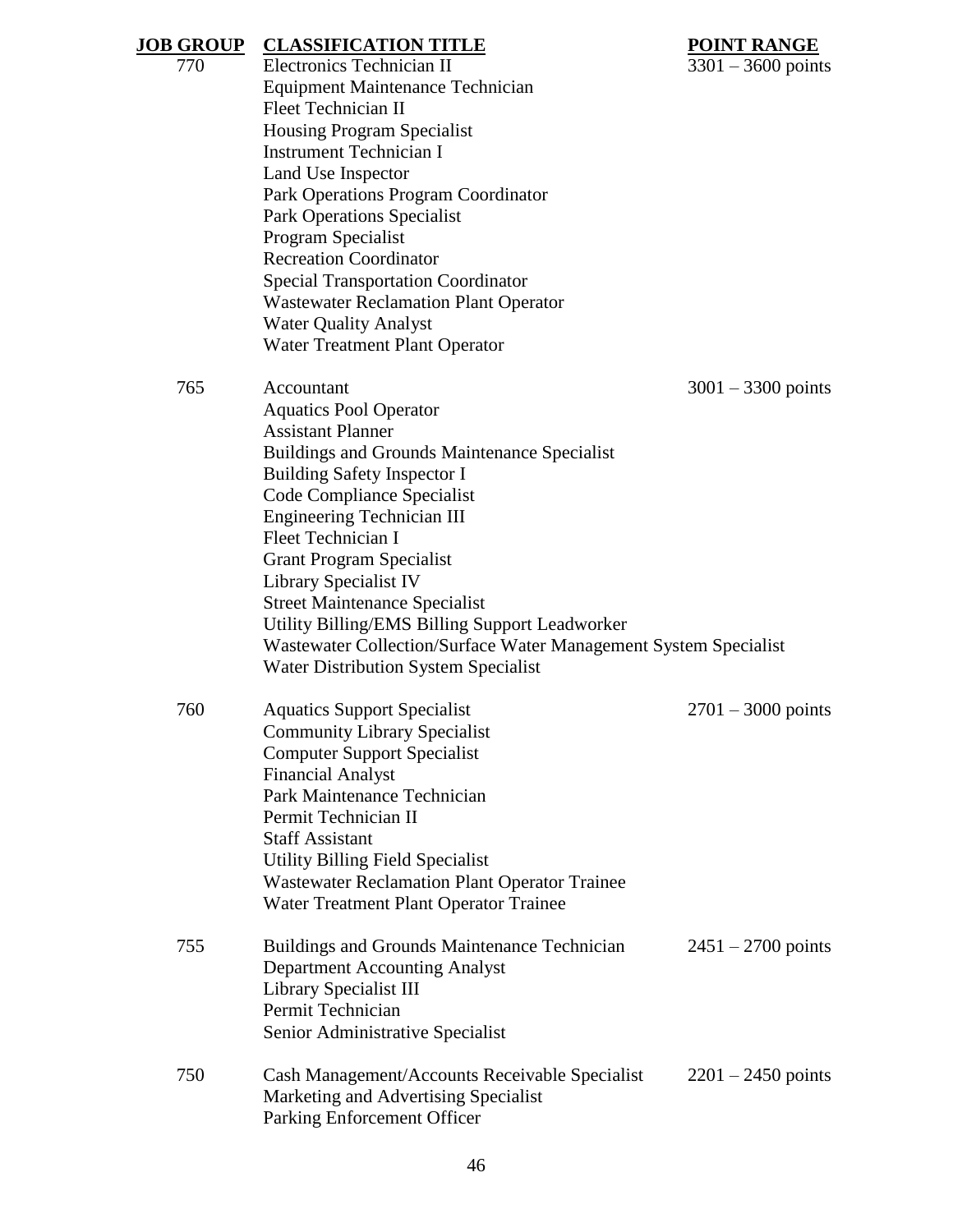| <b>JOB GROUP</b> | <b>CLASSIFICATION TITLE</b>                                                                                                                                                                                                      | <b>POINT RANGE</b>   |
|------------------|----------------------------------------------------------------------------------------------------------------------------------------------------------------------------------------------------------------------------------|----------------------|
| 750              | <b>Property Control Specialist</b><br>Utility Billing/EMS Support Specialist                                                                                                                                                     | $2201 - 2450$ points |
| 745              | <b>Accounts Payable Specialist</b><br><b>Court Clerk</b><br><b>Central Administrative Services Support Specialist</b><br><b>EMS Billing and Administrative Support Specialist</b><br>Library Specialist II<br>Records Specialist | $2001 - 2200$ points |
| 740              | <b>Administrative Specialist</b><br>Ambulance Billing Accounting Specialist<br>Park Seasonal Worker IV                                                                                                                           | $1801 - 2000$ points |
| 735              | <b>Security Attendant</b>                                                                                                                                                                                                        | $1651 - 1800$ points |
| 730              | Park Seasonal Worker III<br><b>Library Courier</b>                                                                                                                                                                               | $1501 - 1650$ points |
| 725              | Park Seasonal Worker II                                                                                                                                                                                                          | $1401 - 1500$ points |
| 720              |                                                                                                                                                                                                                                  | $1301 - 1400$ points |
| 715              | Shelver                                                                                                                                                                                                                          | $1251 - 1300$ points |
| 710              |                                                                                                                                                                                                                                  | $1201 - 1250$ points |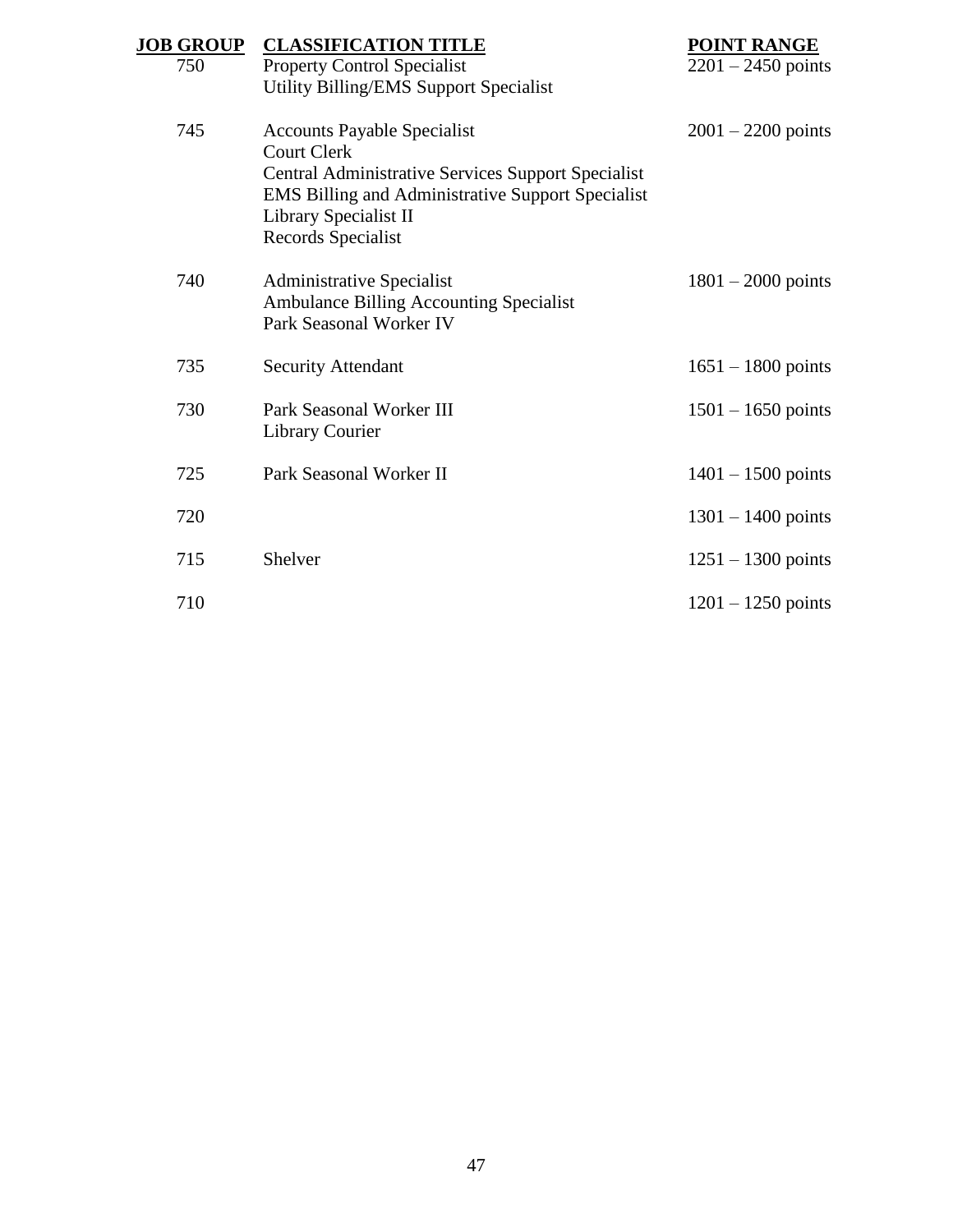## **APPENDIX A: SALARY SCHEDULE Effective October 16, 2018**

<span id="page-50-0"></span>

| <b>Job Group</b> | Step 1      | Step 2      | Step 3      | Step 4                  | Step 5      | Step 6                  |
|------------------|-------------|-------------|-------------|-------------------------|-------------|-------------------------|
|                  | \$74,442.24 | \$78,164.52 | \$82,072.68 | \$86,176.44             | \$90,485.16 | \$95,009.28             |
| 790              | \$6,203.52  | \$6,513.71  | \$6,839.39  | \$7,181.37              | \$7,540.43  | \$7,917.44              |
|                  | \$35.7902   | \$37.5798   | \$39.4588   | \$41.4318               | \$43.5033   | \$45.6784               |
|                  | \$68,928.24 | \$72,374.76 | \$75,993.24 | \$79,793.04             | \$83,782.44 | \$87,971.76             |
| 785              | \$5,744.02  | \$6,031.23  | \$6,332.77  | \$6,649.42              | \$6,981.87  | \$7,330.98              |
|                  | \$33.1392   | \$34.7962   | \$36.5359   | \$38.3628               | \$40.2808   | \$42.2949               |
|                  | \$63,822.36 | \$67,013.40 | \$70,364.16 | \$73,882.44             | \$77,576.28 | \$81.455.16             |
| 780              | \$5,318.53  | \$5,584.45  | \$5,863.68  | \$6,156.87              | \$6,464.69  | \$6,787.93              |
|                  | \$30.6844   | \$32.2186   | \$33.8296   | \$35.5211               | \$37.2970   | \$39.1619               |
|                  | \$59,122.92 | \$62,079.12 | \$65,183.28 | \$68,442.36             | \$71,864.28 | \$75,457.68             |
| 775              | \$4,926.91  | \$5,173.26  | \$5,431.94  | \$5,703.53              | \$5,988.69  | \$6,288.14              |
|                  | \$28.4250   | \$29.8463   | \$31.3387   | \$32.9056               | \$34.5508   | \$36.2784               |
|                  | \$54,725.16 | \$57,461.16 | \$60,334.44 | \$63,351.00             | \$66,519.00 | \$69,845.04             |
| 770              | \$4,560.43  | \$4,788.43  | \$5,027.87  | \$5,279.25              | \$5,543.25  | \$5,820.42              |
|                  | \$26.3107   | \$27.6261   | \$29.0075   | \$30.4578               | \$31.9809   | \$33.5800               |
|                  | \$50,707.56 | \$53,243.04 | \$55,905.36 | \$58,700.64             | \$61,635.48 | \$64,717.32             |
| 765              | \$4,225.63  | \$4,436.92  | \$4,658.78  | \$4,891.72              | \$5,136.29  | \$5,393.11              |
|                  | \$24.3791   | \$25.5981   | \$26.8781   | \$28.2220               | \$29.6330   | \$31.1147               |
|                  | \$47,036.16 | \$49,387.80 | \$51,857.40 | $\overline{$}54,450.24$ | \$57,172.92 | $\overline{$60,031.44}$ |
| 760              | \$3,919.68  | \$4,115.65  | \$4,321.45  | \$4,537.52              | \$4,764.41  | \$5,002.62              |
|                  | \$22.6140   | \$23.7446   | \$24.9319   | \$26.1785               | \$27.4875   | \$28.8618               |
|                  | \$43,713.48 | \$45,899.16 | \$48,194.16 | \$50,604.00             | \$53,133.84 | \$55,790.76             |
| 755              | \$3,642.79  | \$3,824.93  | 4,016.18    | \$4,217.00              | \$4,427.82  | \$4,649.23              |
|                  | \$21.0165   | \$22.0673   | \$23.1707   | \$24.3293               | \$25.5456   | \$26.8230               |
|                  | \$40,787.40 | \$42,826.80 | \$44,968.08 | \$47,216.28             | \$49,577.28 | \$52,056.36             |
| 750              | \$3,398.95  | \$3,568.90  | \$3,747.34  | \$3,934.69              | \$4,131.44  | \$4,338.03              |
|                  | \$19.6097   | \$20.5902   | \$21.6197   | \$22.7006               | \$23.8357   | \$25.0276               |
|                  | \$38,999.28 | \$40,949.40 | \$42,996.96 | \$45,146.76             | \$47,404.20 | $\overline{$49,774.44}$ |
| 745              | \$3,249.94  | \$3,412.45  | \$3,583.08  | \$3,762.23              | \$3,950.35  | \$4,147.87              |
|                  | \$18.7500   | \$19.6876   | \$20.6720   | \$21.7056               | \$22.7909   | \$23.9305               |
|                  | \$35,629.56 | \$37,410.96 | \$39,281.76 | \$41,245.56             | \$43,308.12 | \$45,473.28             |
| 740              | \$2,969.13  | \$3,117.58  | \$3,273.48  | \$3,437.13              | \$3,609.01  | \$3,789.44              |
|                  | \$17.1299   | \$17.9864   | \$18.8858   | \$19.8300               | \$20.8216   | 21.8626                 |
|                  | \$33,335.76 | \$35,002.44 | \$36,752.88 | \$38,590.32             | \$40,519.92 | \$42,545.76             |
| 735              | \$2,777.98  | \$2,916.87  | \$3,062.74  | \$3,215.86              | \$3,376.66  | \$3,545.48              |
|                  | \$16.0271   | \$16.8284   | \$17.6700   | \$18.5534               | \$19.4811   | \$20.4551               |
|                  | \$31,278.24 | \$32,842.20 | \$34,484.28 | \$36,208.56             | \$38,019.00 | \$39,920.04             |
| 730              | \$2,606.52  | \$2,736.85  | \$2,873.69  | \$3,017.38              | \$3,168.25  | \$3,326.67              |
|                  | \$15.0379   | \$15.7898   | \$16.5793   | \$17.4083               | \$18.2787   | \$19.1927               |
|                  | \$29,460.60 | \$30,933.96 | \$32,480.64 | \$34,104.48             | \$35,809.80 | \$37,600.32             |
| 725              | \$2,455.05  | \$2,577.83  | \$2,706.72  | \$2,842.04              | \$2,984.15  | \$3,133.36              |
|                  | \$14.1640   | \$14.8724   | \$15.6160   | \$16.3967               | \$17.2166   | \$18.0774               |
|                  | \$27,785.16 | \$29,174.16 | \$30,633.24 | \$32,164.56             | \$33,772.68 | \$35,461.68             |
| 720              | \$2,315.43  | \$2,431.18  | \$2,552.77  | \$2,680.38              | \$2,814.39  | \$2,955.14              |
|                  | \$13.3585   | \$14.0263   | \$14.7278   | \$15.4640               | \$16.2372   | \$17.0492               |
|                  | \$26,212.32 | \$27,522.84 | \$28,899.00 | \$30,343.92             | \$31,861.20 | \$33,454.32             |
| 715              | \$2,184.36  | \$2,293.57  | \$2,408.25  | \$2,528.66              | \$2,655.10  | \$2,787.86              |
|                  | \$12.6023   | \$13.2324   | \$13.8940   | \$14.5887               | \$15.3182   | \$16.0841               |
|                  | \$24,728.40 | \$25,965.00 | \$27,263.28 | \$28,626.48             | \$30,057.72 | \$31,560.72             |
| 710              | \$2,060.70  | \$2,163.75  | \$2,271.94  | \$2,385.54              | \$2,504.81  | \$2,630.06              |
|                  | \$11.8889   | \$12.4834   | \$13.1076   | \$13.7630               | \$14.4511   | \$15.1737               |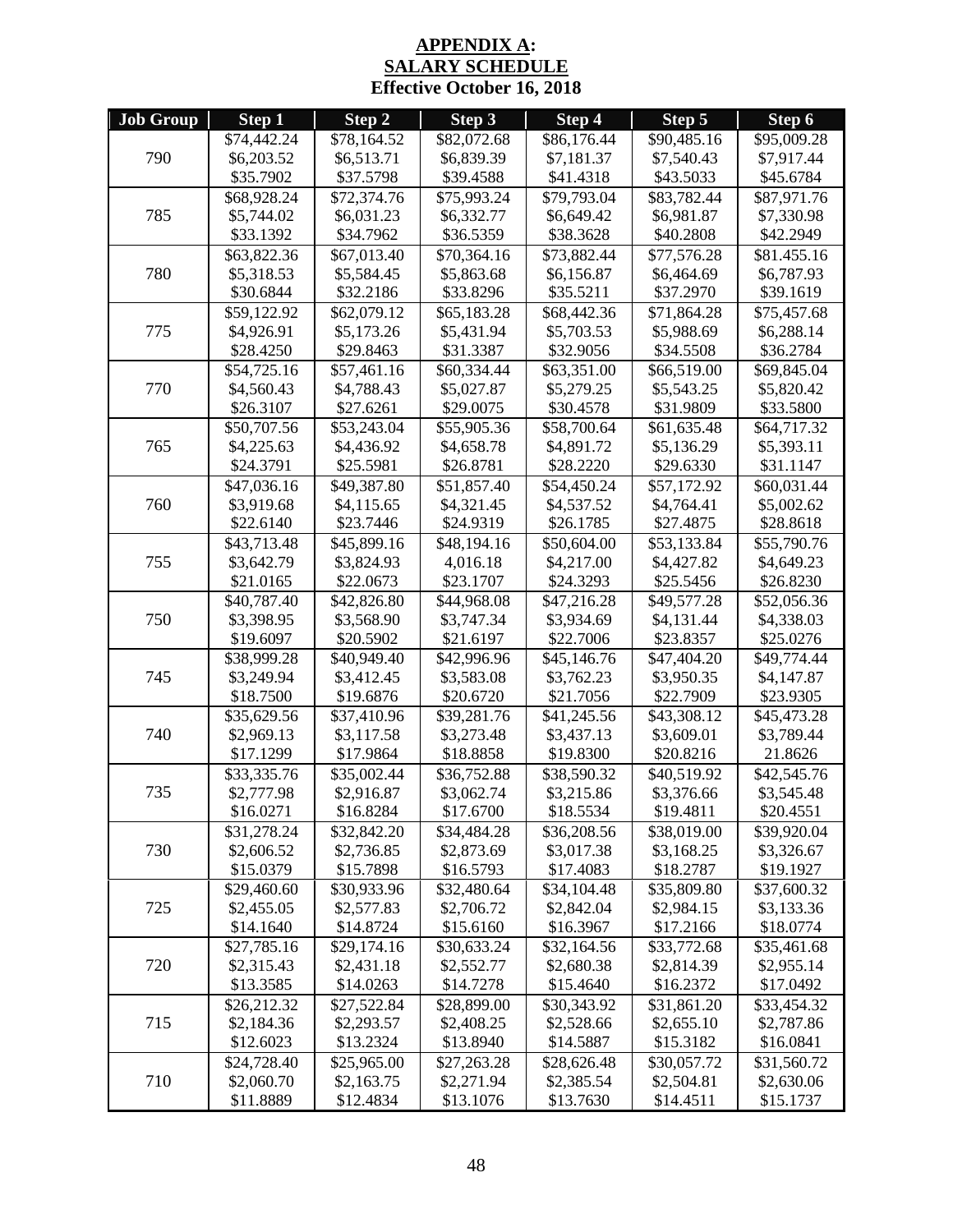## <span id="page-51-0"></span>**APPENDIX C: MEMORANDUM OF AGREEMENT - TRANSPORTATION EMPLOYEE DRUG AND ALCOHOL TESTING**

## MEMORANDUM OF AGREEMENT FOR THE IMPLEMENTATION OF THE OMNIBUS TRANSPORTATION EMPLOYEE TESTING ACT OF 1991 AS AMENDED

This Memorandum of Agreement (MOA) is between the City of Corvallis (CITY) and the American Federation of State, County and Municipal Employees, Council 75, Local 2975, AFL-CIO, (AFSCME), for the purpose of specifying the drug and alcohol testing program as promulgated by the Omnibus Transportation Employee Testing Act of 1991 and subsequent requirements of the Federal Motor Carriers Safety Administration (FMCSA) and Federal Transit Administration (FTA) to implement the Act as well as to promote safe services to the public and a drug free workplace for employees. The Parties agree to the following in order to comply with the rules established by the FMCSA and FTA in CFR parts 40, 382, 655 et al:

- 1. Scope of Agreement. This MOA applies only to those employees who hold and use a Commercial Driver's License (CDL) or are required to be subject to drug and alcohol testing under the FTA in the course of employment with the CITY. Nothing in this MOA is intended to nullify or amend the employee's rights, obligations, or conditions of employment as set forth by law, collective bargaining agreement, City policy, procedure, or work rule.
- 2. Drugs. The term "Drugs" shall include all controlled substances regulated under the Federal Controlled Substances Act (21 U.S.C. § 812 *et seq.*), and medication containing controlled substances, including "designer drugs" not approved for use by the U.S. Food and Drug Administration. It also includes other substance that may impair performance and safety (e.g. inhalants, MDMA, opiates, etc.). Notwithstanding any provisions in state law, marijuana remains a controlled substance under the Federal Controlled Substances Act. Accordingly, marijuana is defined as a "drug" for the purposes of this Agreement regardless of whether or not the marijuana was distributed or consumed for medical purposes or recreational purposes consistent with state law. "Drugs" also applies to prescription and non-prescription medication.
- 3. Under the Influence. Reporting to work under the influence of drugs, alcohol, any intoxicants, any controlled substance as defined by law is prohibited. An employee is considered to be under the influence if a prohibited substance is present in the body at or beyond the agreed upon threshold limits as provided by the Department of Transportation. For those substances not covered by the Department of Transportation Regulations, an employee will be considered "under the influence" if the prohibited substance is present in the body. The CITY may also consider other evidence in determining whether an employee is "under the influence," including but not limited to review by the CITY's Medical Review Officer.
- 4. Representation. Employees covered by this MOA shall have the right to request AFSCME representation to any discussions with the CITY concerning this program.
- 5. Prescription Medication. Employees must report to their immediate supervisor the use of any prescription or over-the-counter medication that may inhibit the employee's ability to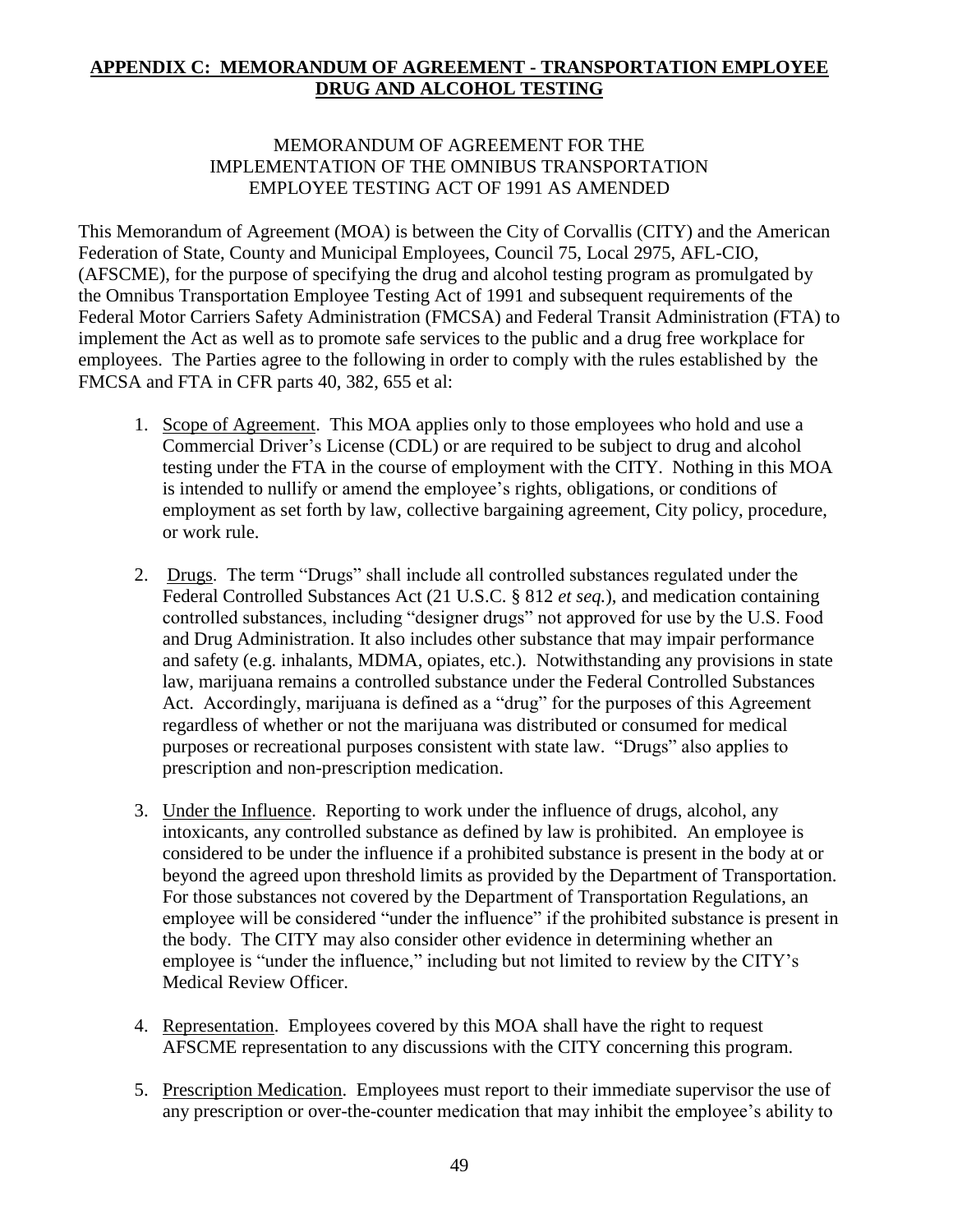safely and effectively perform job duties. It is the employee's responsibility to ask their health care provider and/or pharmacist to determine whether any prescribed drug or other medication may have side effects that impair job performance or affect the employee's ability to safely and competently perform their job duties. If the employee and/or their health care provider believe the employee is experiencing side effects that impair job performance, the employee must notify their supervisor prior to performing or continuing to perform any work.

- a. Employees are required to provide a medical authorization to work, upon request from the CITY. This may include verifying that the employee is able to safely perform their job duties before the employee is allowed to continue their work. The employee will not be required to disclose the medical condition for which the medication is being taken unless the CITY determines that disclosure is necessary to comply with its legal obligations (e.g., properly designating FMLA leave, evaluating reasonable accommodations, etc.).
- b. Reporting to work under the influence of marijuana, even if permitted by state law (including medical marijuana laws) is in violation of this Agreement. The CITY does not excuse or accommodate marijuana use as a reasonable accommodation of a disability.
- c. The use of medications that are unlawfully obtained, or are not taken consistent with the prescription, including but not limited to using medication prescribed to another person, is in violation of this agreement.
- 6. Costs. The CITY shall pay all costs for the implementation and administration of this program. Employee testing and evaluations shall be considered hours of work for pay purposes. Employees who test positive and seek the recommended treatment and counseling shall be responsible for the costs incurred. The CITY shall cover up to \$500 in out-of-pocket direct medical and mental health expenses not covered by the Employee Assistance Program (EAP) and health insurance program for employees who voluntarily seek treatment before any random or other testing is required by the CITY.
- 7. Employees covered under this MOA will submit to the following types of drug and alcohol testing as mandated by the FMCSA or the FTA including:
	- a. Pre-Employment Testing. All successful candidates for employment in covered positions must submit and pass pre-employment testing for drugs prior to placement in the position. Testing will be conducted after the CITY makes a contingent offer of employment or transfer subject to the employee passing the test.
	- b. Random Testing. Employees covered by this MOA shall be placed in the pool for anonymous random selection by the CITY's Contractor. Each employee shall have an equal chance of being selected in each random selection incident. The CITY shall conduct a reasonable number and type of tests per year necessary to meet the minimum federal requirements. Test results shall be reviewed by a Medical Review Officer, and they shall be shared first with the employee.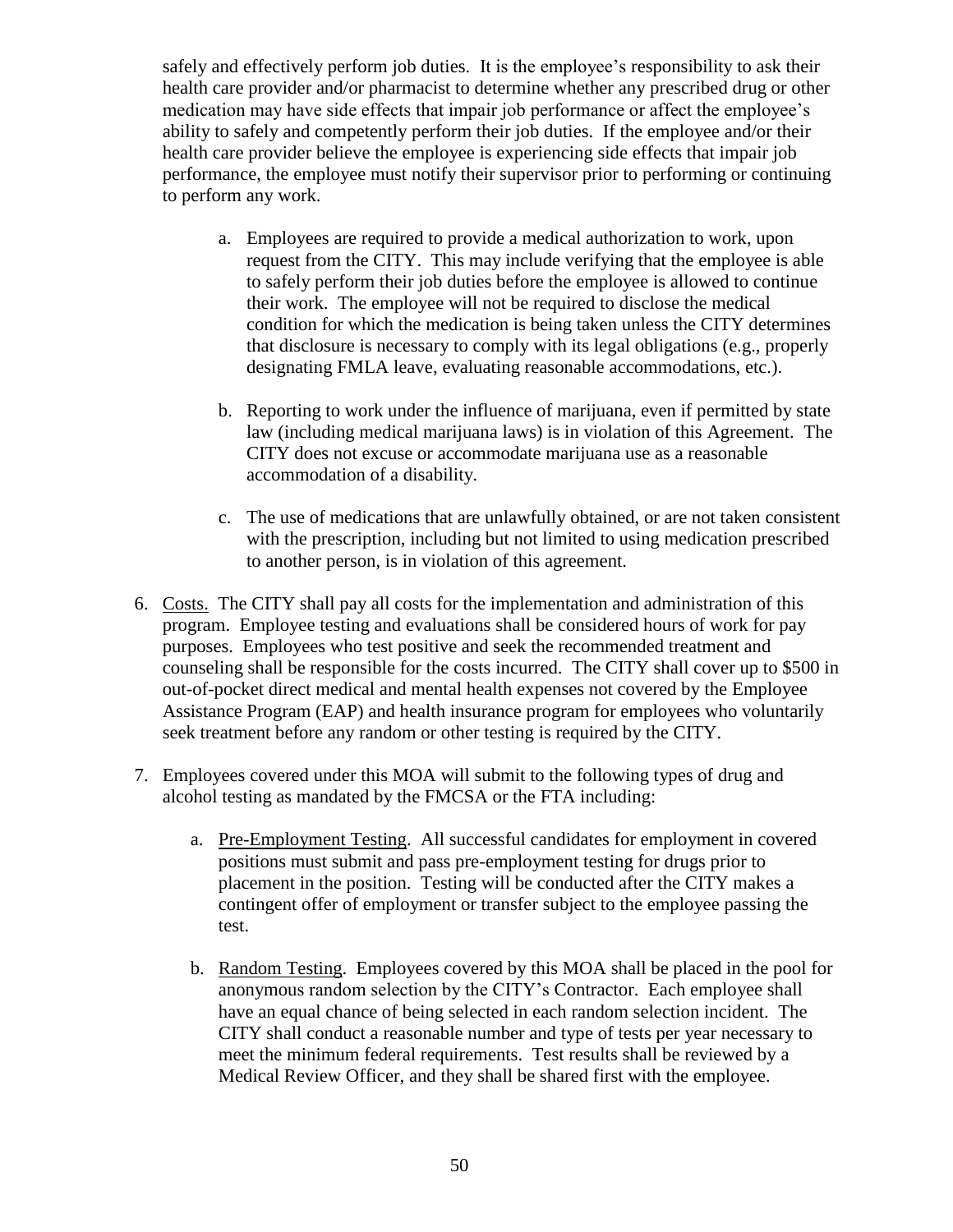- c. Post-Accident Testing Requirements. An employee covered by this MOA who is involved in an accident (as defined in part 390.5 or 655.44 of the Federal Regulations) while performing their assigned duties shall be required to submit to drug and/or alcohol testing as mandated by FMCSA or FTA rules. The employee shall remain readily available for testing unless there is a life-threatening or lifesaving occurrence requiring the employee to vacate the scene.
- d. Reasonable Suspicion Testing. Testing may be required for reasonable suspicion when an employee is judged, based upon observations by one or more trained supervisors, that the employee's appearance, behavior, speech, or body odor give them cause to believe that the employee may be in violation of the alcohol or controlled substance prohibitions of this Agreement and/or City policy. Supervisor's observations will be reduced to writing as soon as reasonable after the tests are conducted.
- e. Follow-up and Additional Testing. Follow-up testing may be required by the Substance Abuse Professional (SAP) during the rehabilitation process. In the case of a negative dilute urine sample result, the employee shall submit to one additional retest for confirmation.
- 8. Positive Test. The Department of Transportation standards shall be used to determine threshold limits for a positive drug and/or alcohol test.
- 9. Employee Testing Options. Employees who question the validity of the controlled substance test may request a retest of the split sample test within 72 hours of the results of the original test. Cost of the second test shall be borne by the CITY unless the employee chooses to utilize a different certified laboratory, in which case the cost shall be borne by the employee. The CITY shall offer a confirming breathalyzer test for alcohol immediately should the initial test be positive.
- 10. Employee Consequences and Responsibilities. Federal rules prohibit an employee covered by this statute from refusing to submit to alcohol and controlled substance testing. A refusal, as defined in Federal regulations, to submit to such drug and alcohol testing shall be equivalent to testing positive. Employees who refuse to submit to such testing shall be subject to discipline up to and including termination. Employees selected and notified for testing must report to the collection site immediately: all of the employee's actions after notification must lead to an immediate specimen collection. In no event shall an employee be allowed to return to work without submitting to such testing.

An employee who has a verified positive drug or alcohol result will be placed on administrative leave pending the results of an evaluation by a Substance Abuse Professional (SAP). Such employee may be subject to discipline up to and including termination. An employee who fails to comply with the SAP recommendations or rehabilitative treatment, outpatient counseling, or a signed Return to Work Agreement, which has been completed by both parties shall be subject to discipline up to and including termination. An employee must enter into a Return to Work Agreement whenever he/she has a positive test result. The Return to Work Agreement is a statement of the circumstances by which the employee may maintain their employment with the CITY.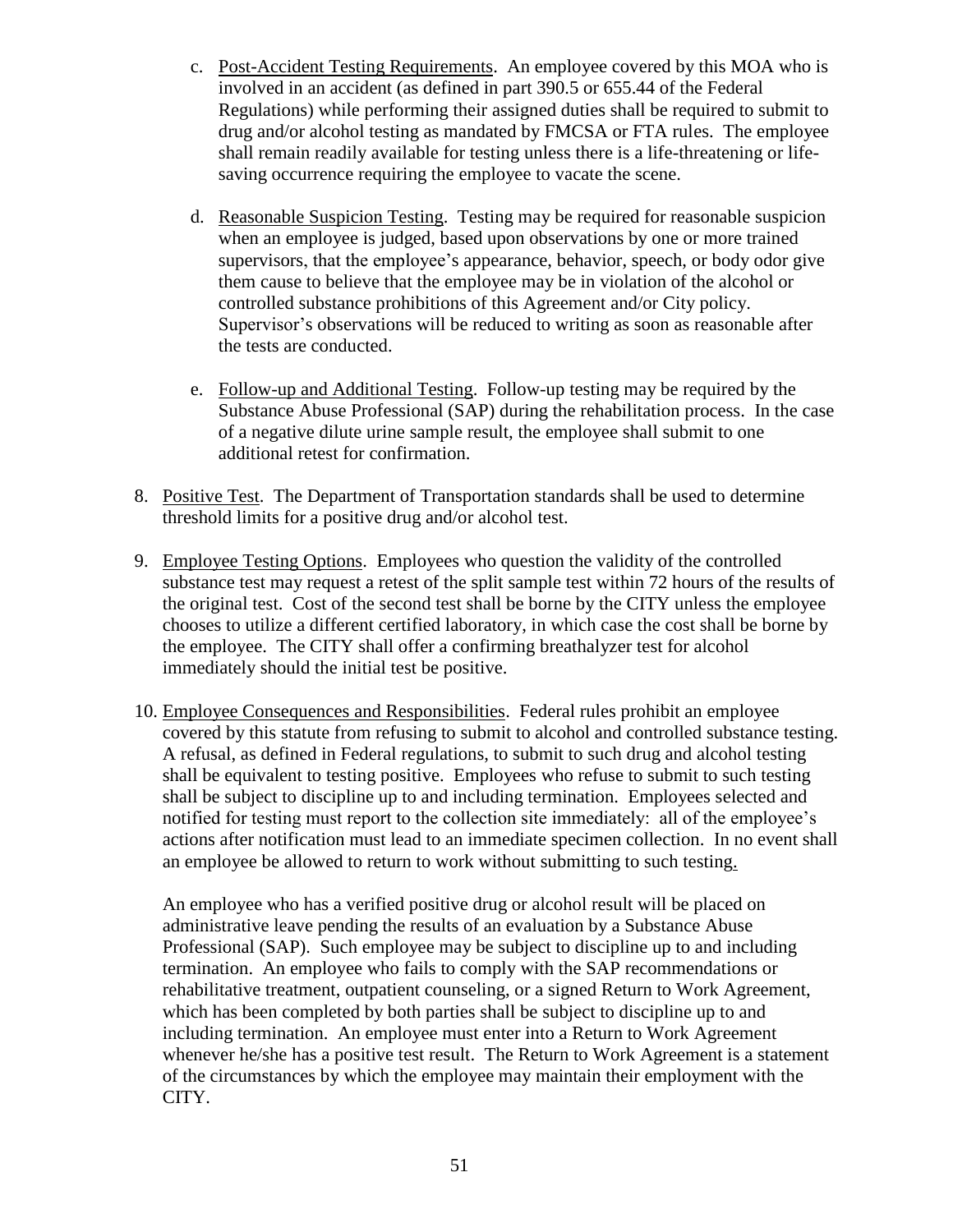Employees seeking treatment shall have the right to choose their treatment provider based on the needs identified in the medical recommendations.

Employees who test at .02 or greater alcohol concentration levels but less than .04 shall be ordered off the worksite and placed on administrative leave for at least the remainder of their shift. Such an employee may not perform safety sensitive functions until a negative return to duty breath alcohol test is obtained per FMCSA or FTA guidelines.

- 11. Training. In accordance with 49 CFR 382 subpart F, the CITY shall be responsible for training and informing all supervisors and employees about this program including objective methods of detecting drug and alcohol abuse. Such training shall be provided at the start of this program and biennially thereafter. The training shall be mandatory for all employees covered by this MOA and their supervisors, managers and AFSCME stewards. Attendees shall be required to sign a statement of attendance.
- 12. Duty to Bargain. AFSCME shall be held harmless of the violation of any employee's rights by the CITY arising from the administration of this Agreement.